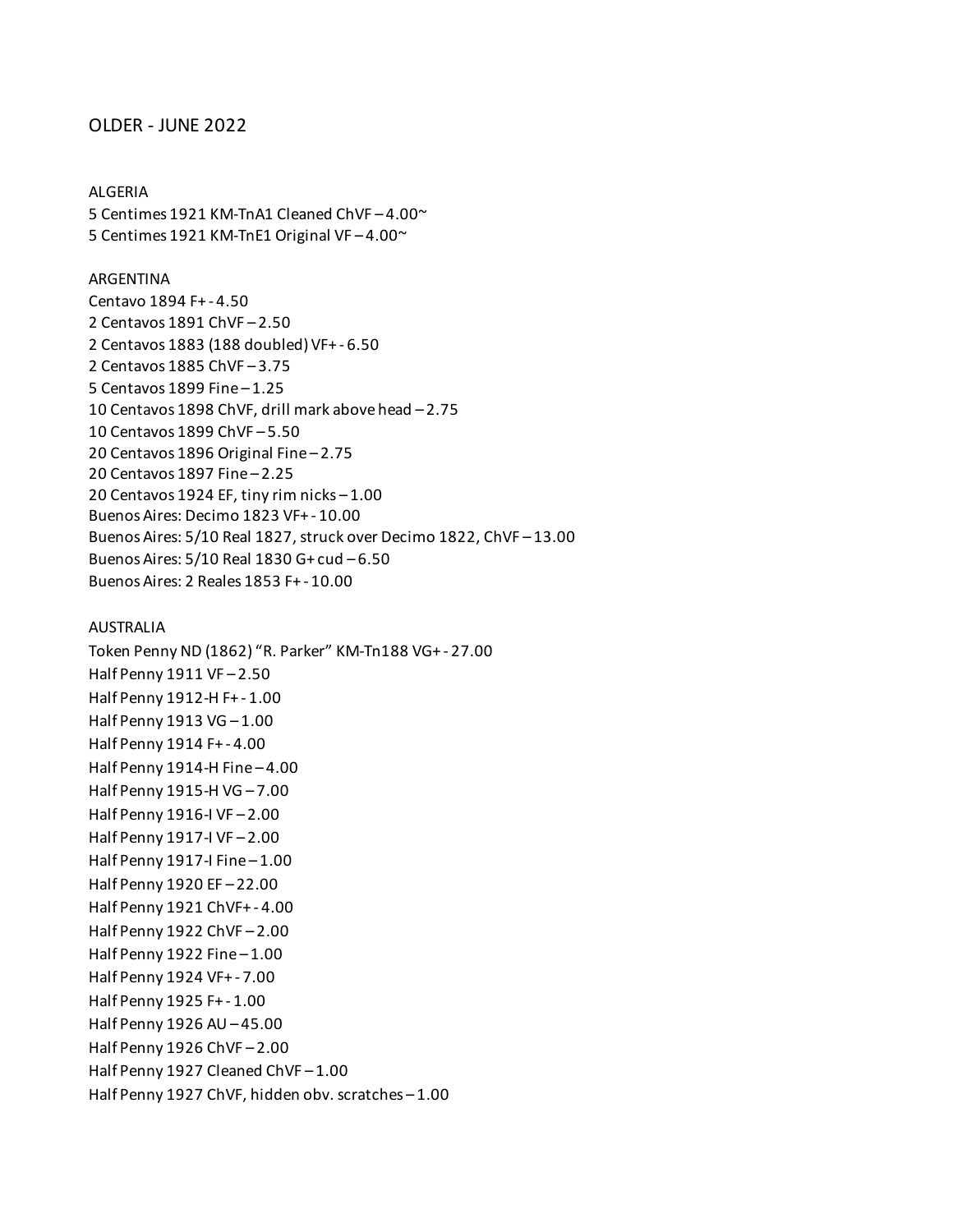Half Penny 1929 ChVF – 2.00 Half Penny 1929 VF+(2) - 1.00 Half Penny 1932 VF – 1.00 Half Penny 1933 EF – 5.00 Half Penny 1934 ChEF – 9.00 Half Penny 1935 ChEF – 7.00 Half Penny 1936 ChVF+ - 2.00 Half Penny 1938 EF – 2.00 Half Penny 1939 EF – 4.00 Half Penny 1939 Roo ChVF – 7.00 Half Penny 1940 ChVF – 2.00 Half Penny 1941 ChEF – 3.00 Half Penny 1941 EF – 2.00 Half Penny 1942-I AU – 4.00 Half Penny 1942(p) ChEF – 3.00 Half Penny 1943 EF – 1.50 Half Penny 1943-I ChEF – 2.50 Half Penny 1945(p) VF – 2.00 Half Penny 1946(p) ChVF+ - 1.00 Half Penny 1949(p) ChEF – 2.00 Half Penny 1951(p) with Dot ChEF, scratch on neck – 1.00 Half Penny 1952(p) A. ChVF – 3.00 Half Penny 1953(p) A. ChEF – 2.00 Penny 1911 Fine(2) – 2.00 Penny 1911 VG – 1.00 Penny 1912-H Fine – 2.00 Penny 1913 F+ - 3.00 Penny 1913 VG+, verdigris patch near rim both sides – 1.00 Penny 1915 Fine – 5.00 Penny 1915-H Cleaned VG+ - 2.00 Penny 1915-H VG – 2.00 Penny 1916-I ChVF – 2.00 Penny 1917-I VF – 1.00 Penny 1918-I Fine – 5.00 Penny 1919 dot below ChVF – 4.00 Penny 1919 dot below Fine(2) – 1.00 Penny 1919 no dots ChVF – 4.00 Penny 1920 dot below VF+ - 7.00 Penny 1920 dot above bottom scroll F+ - 5.00 Penny 1921 ChVF – 3.00 Penny 1922 ChVF – 3.00 Penny 1923 ChVF – 3.00 Penny 1923 VF – 2.00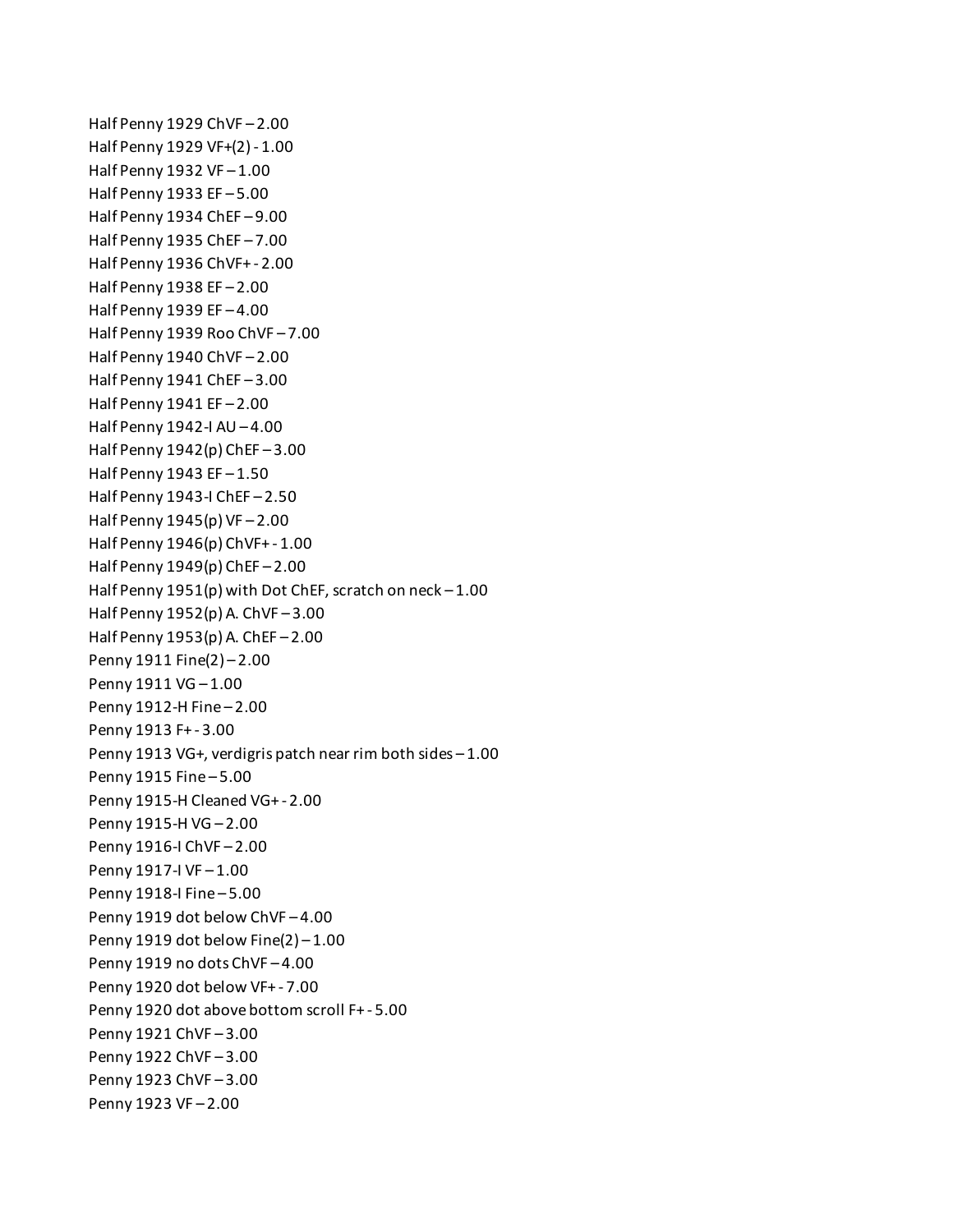Penny 1924 EF – 4.00 Penny 1924 VF+, tiny rim nicks - 3.00 Penny 1924 F+ - 2.00 Penny 1926 VF – 2.00 Penny 1927 EF – 8.00 Penny 1927 ChVF+, flaw behind crown – 2.00 Penny 1928 VF+ - 2.00 Penny 1929 ChVF – 3.00 Penny 1931 Low 1 in Date ChVF – 7.00 Penny 1931 VF – 2.25 Penny 1932 ChEF – 34.00 Penny 1933 ChVF+ - 3.00 Penny 1933 VF+ - 1.50 Penny 1934 ChVF(2) – 2.00 Penny 1935 EF – 7.00 Penny 1935 ChVF – 3.00 Penny 1936 ChEF – 9.00 Penny 1936 EF - 4.00 Penny 1936 ChVF(3) – 2.00 Penny 1938 ChAU – 11.00 Penny 1938 ChEF – 7.00 Penny 1938 ChVF – 0.75 Penny 1939 ChVF+ - 1.00 Penny 1940 ChVF+ - 1.50 Penny 1940(p) ChVF – 7.00 Penny 1941 AU – 11.00 Penny 1941(p) ChEF – 5.00 Penny 1941(p) ChVF(2) – 1.00 Penny 1941(p) low dot ChVF+ - 2.00~ Penny 1942-I EF – 2.00 Penny  $1942(p)$  EF  $-2.00$ Penny 1943 AU – 5.00 Penny 1943-I ChVF(2) – 1.00 Penny 1943(p) ChAU – 7.00 Penny 1943(p) EF(2)– 1.50 Penny 1944 ChVF+ - 4.00 Penny 1944(p)ChVF+(2) - 1.00 Penny 1947(p) ChVF – 1.50 Penny 1948 ChEF – 4.00 Penny 1950 EF – 2.00 Penny 1950(p) ChVF – 1.00 Penny 1951-PL ChEF – 1.00 Penny 1951(m) EF – 0.75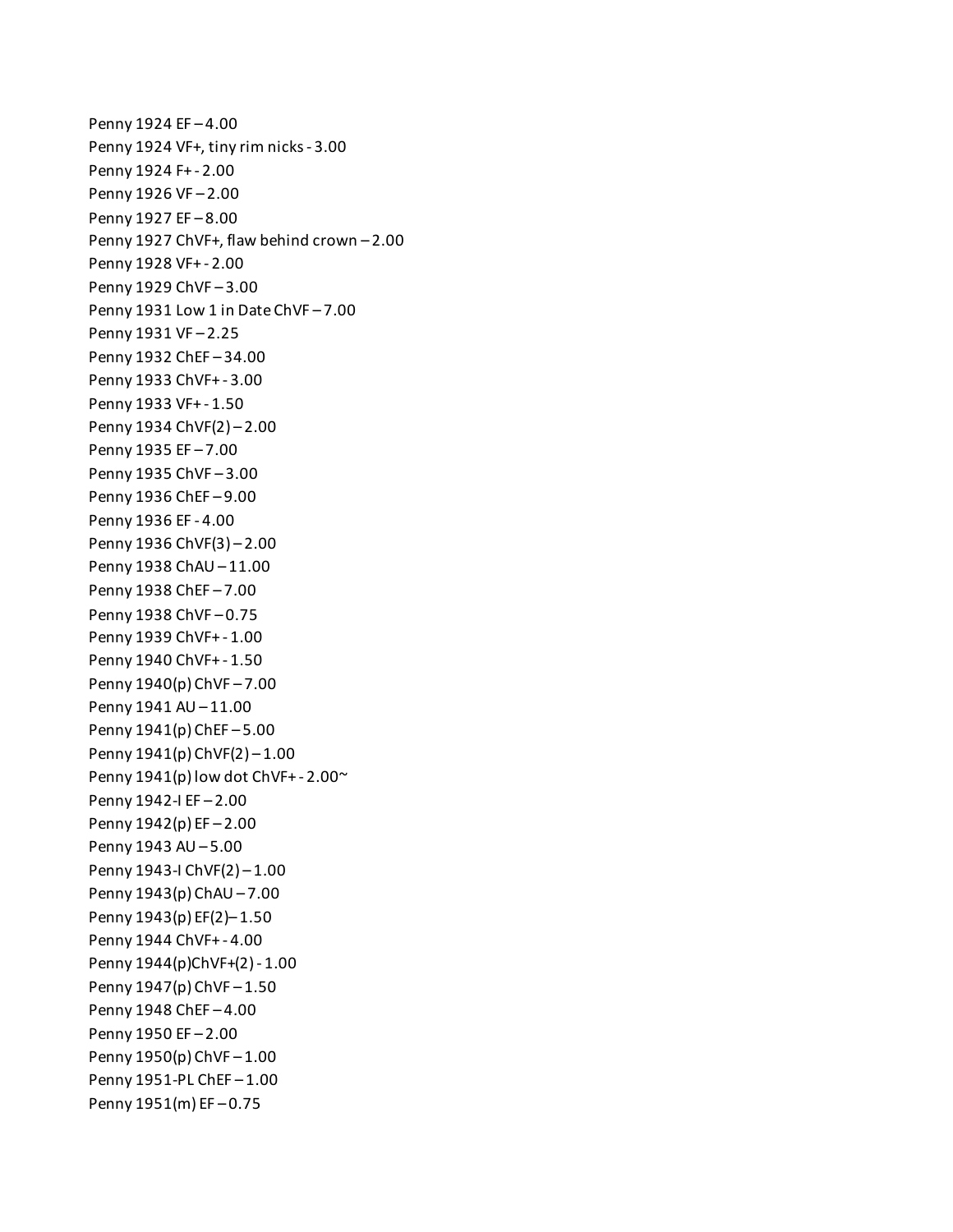Penny 1952 ChEF – 1.00 Penny 1953 Crosslet 5 ChVF, once cleaned – 1.00 Penny 1953(p) EF – 2.00 Penny 1955 ChEF – 2.00 Penny 1955(p) EF $-1.00$ Penny 1958 ChEF – 1.00 Penny 1958(p) ChEF – 1.00 Penny 1961(p) AU – 1.00 Threepence 1910 Original Fine – 3.00 Threepence 1911 Original Good – 2.25 Threepence 1912 F+ - 8.50 Threepence 1914 G+ - 7.00 Threepence  $1916$ -M VG  $-4.00$ Threepence  $1917$ -M VG $-1.00$ Threepence 1918-M Fine – 2.00 Threepence 1918-M VG $-1.50$ Threepence 1918-M Good – 1.00 Threepence 1919-M VG+ - 2.00 Threepence  $1921(m)$ plain VG  $-3.25$ Threepence 1921-M Fine – 1.75 Threepence 1922 Dark Toned Fine – 2.00 Threepence  $1924$  VF $-8.00$ Threepence 1924 Toned Fine – 4.00 Threepence 1925 Fine $(2)$  – 2.00 Threepence 1926 VF, obv. scratches – 2.00 Threepence 1927 Original Fine(2) – 2.00 Threepence 1928 F+ - 2.00 Threepence 1934 VF(2)  $-2.50$ Threepence 1935 Cleaned F+ - 1.50 Threepence 1936 VF+ - 2.50 Threepence 1936 VF – 2.00 Threepence 1938 Original EF – 6.00 Threepence 1938 Original ChVF(2) – 2.50 Threepence 1939 ChVF – 2.75 Threepence 1940 Cleaned VF+ - 1.50 Threepence 1941 Fine -1.00 Threepence 1942-D EF $-1.00$ Threepence 1942-S ChEF $-1.50$ Threepence 1943 ChVF – 1.00 Threepence  $1943-D$  AU  $-1.50$ Threepence 1943-S ChEF $-1.50$ Threepence 1949 ChVF – 0.50 Threepence 1953 Original AU – 4.00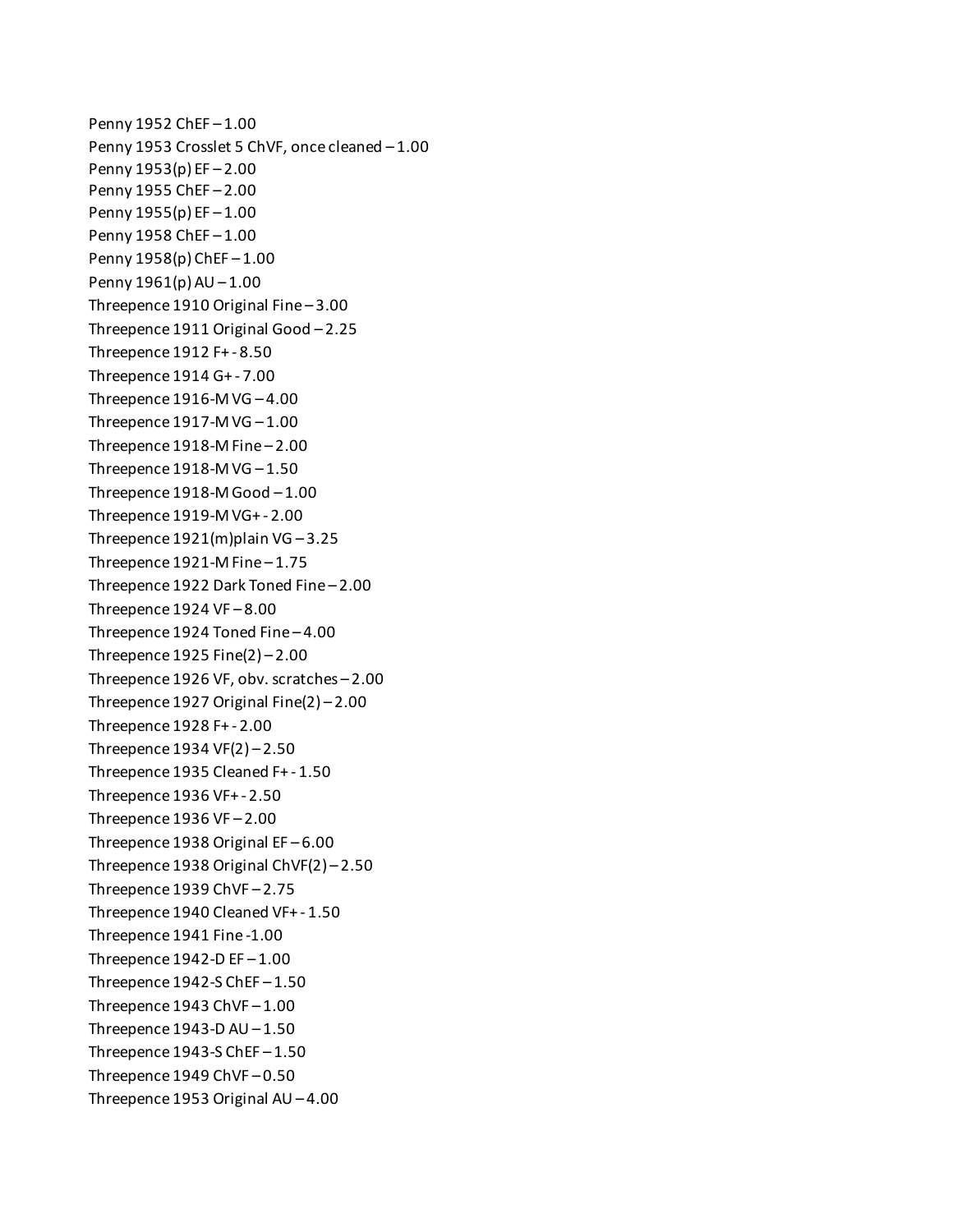Threepence 1951-PL ChEF – 1.00 Threepence 1957 ChEF – 1.00 Threepence 1958 Original  $EF - 1.50$ Threepence 1959 EF $-1.00$ Sixpence 1912 Original F+ - 16.00 Sixpence 1912 Good – 7.00 Sixpence 1914 F+ - 7.00 Sixpence 1914 VG – 5.00 Sixpence 1914 Original Good – 2.75 Sixpence 1916-M Good(2) – 3.50 Sixpence 1917-M G+ - 4.00 Sixpence 1917-M Good – 3.50 Sixpence 1919-M Original VG – 4.00 Sixpence 1921 G+ - 3.00 Sixpence 1922 F+ - 19.00 Sixpence 1922 Fine – 12.00 Sixpence 1925 Fine – 3.00 Sixpence 1928 ChVF, light obv. scratches – 7.00~ Sixpence 1934 Dark Toned VF – 7.00 Sixpence 1935 ChVF - 16.00 Sixpence 1936 ChVF, some lacquer rev. – 4.50 Sixpence 1938 VF – 2.50 Sixpence 1939 VF – 2.50 Sixpence 1940 VF+ - 3.00 Sixpence 1941 ChAU - 8.00 Sixpence 1941 Original EF – 5.00 Sixpence 1942-D ChAU – 3.00 Sixpence 1942-S ChEF – 2.50 Sixpence 1943-S AU – 3.00 Sixpence 1945 Original ChVF+ - 2.00 Sixpence 1946 Original VF – 1.00 Sixpence 1948 VF – 2.00 Sixpence 1950 Original ChVF+ - 32.00 Sixpence 1950 VF+ - 2.00 Sixpence 1951-PL ChEF – 3.00 Sixpence 1951(m) ChVF – 2.00 Sixpence 1955 ChVF – 1.50 Sixpence 1956 AU – 7.00 Sixpence 1957 EF – 1.50 Sixpence 1958 ChVF – 1.00 Sixpence 1959 ChAU – 2.00 Sixpence 1961 AU – 2.00 Sixpence 1963 ChAU – 1.50 Shilling 1911 VG+ - 9.00 Shilling 1913 aG – 5.00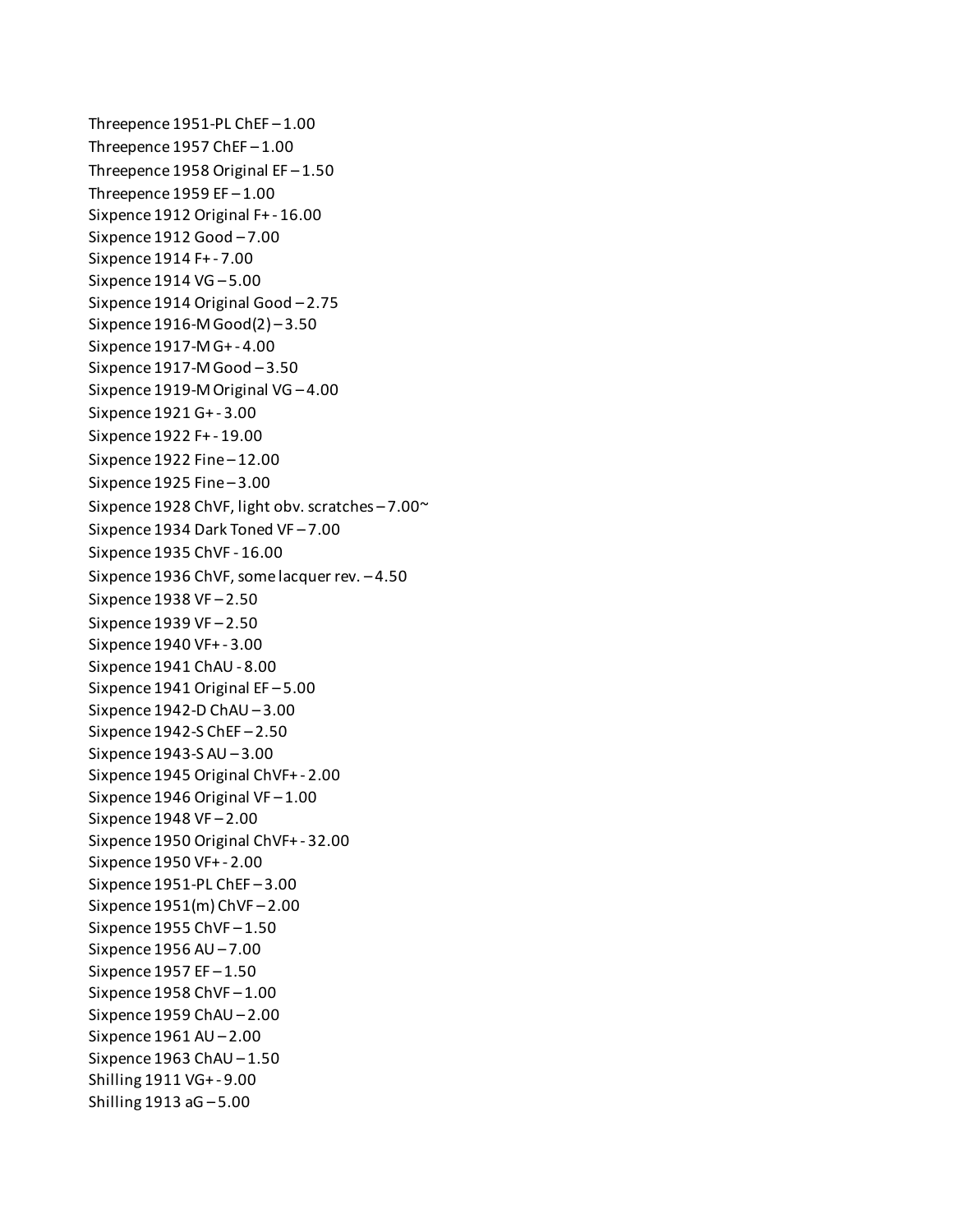Shilling 1914 Original ChVF - 12.00 Shilling 1914 Original G+ - 5.00 Shilling 1916-M Cleaned VF – 5.00 Shilling 1917-M VG+ - 4.00 Shilling 1918-M VG+ - 5.00 Shilling 1922 VG, stain – 4.00 Shilling 1926 Original VG – 4.00 Shilling 1935 Fine – 7.00 Shilling 1938 Original ChVF – 6.00 Shilling 1939 ChVF – 5.00 Shilling 1941 EF – 5.00 Shilling 1942 EF – 5.00 Shilling 1943 ChEF – 14.00 Shilling 1943-S ChAU – 5.00 Shilling 1952 VF+ - 2.00 Shilling 1953 Original ChVF – 3.00 Shilling 1954 Original ChVF – 3.00 Shilling 1955 ChVF – 2.00 Shilling 1956 ChVF – 2.00 Shilling 1957 ChVF+ - 2.00 Shilling 1958 ChEF – 2.50 Shilling 1959 ChEF – 2.50 Shilling 1960 EF – 2.00 Florin 1910 Cleaned VF, ex-button, solder mark on cheek – 45.00 Florin 1911 G+ - 16.00 Florin 1913 Good – 14.00 Florin 1915-H VG – 19.00 Florin 1916-M Fine – 14.00 Florin 1917-M Original VG – 11.00 Florin 1918-M Original G+ - 10.00 Florin 1919-M VG – 14.00 Florin 1922 Good =- 8.00 Florin 1923 G+ - 11.00 Florin 1924 VG – 11.00 Florin 1926 VG – 9.00 Florin 1927 "Parliament" ChAU – 43.00 Florin 1927 "Parliament" ChVF – 9.00 Florin 1931 Fine – 9.00 Florin 1934 F+ - 14.00 Florin 1935 Fine – 14.00 Florin 1936 VF – 14.00 Florin 1938 VF – 9.00 Florin 1940 ChVF – 9.00 Florin 1941 VF – 8.00 Florin 1942-S AU – 10.00 Florin 1943 ChEF – 9.00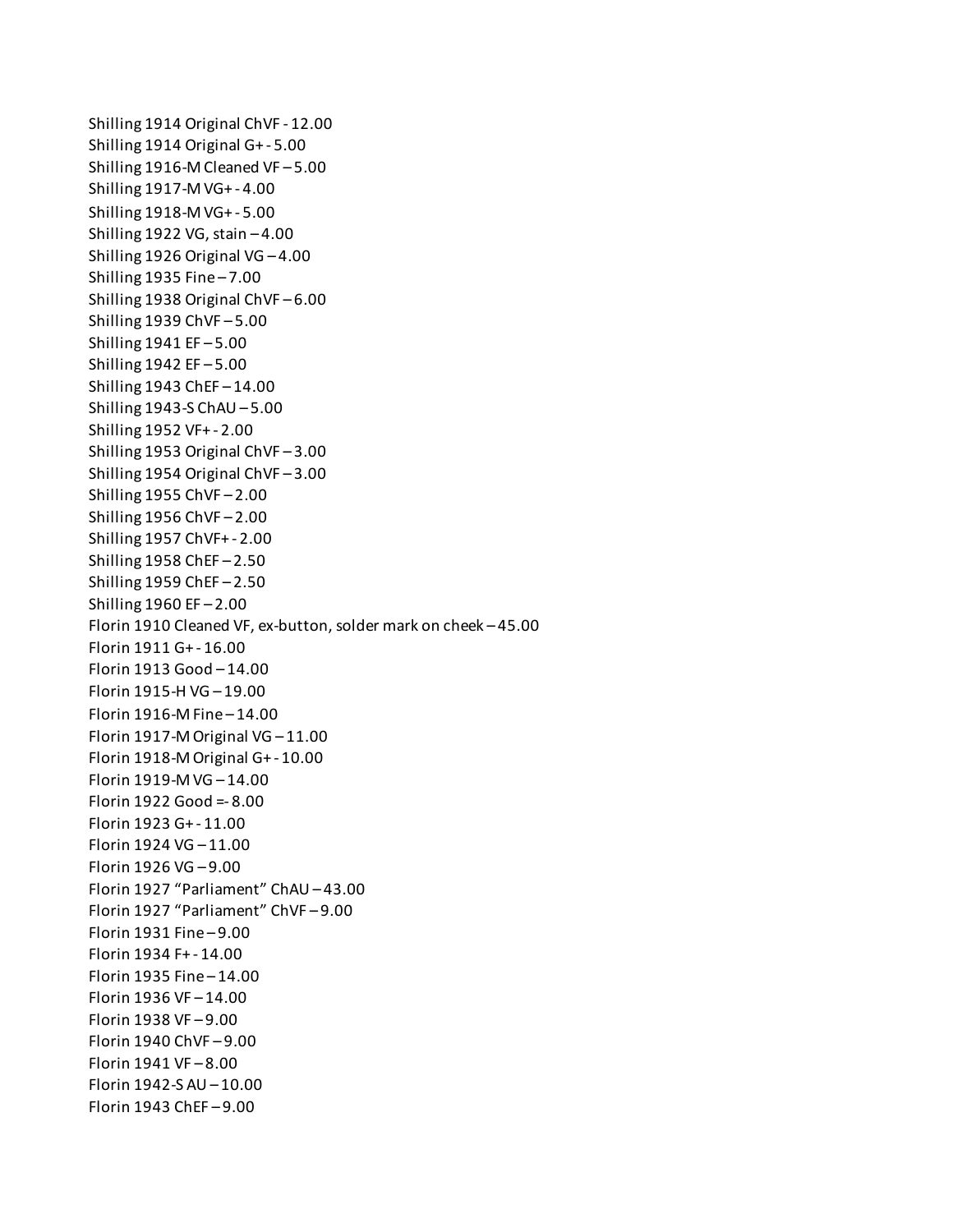Florin 1043.S AU – 10.00 Florin 1951 "50 Years" ChVF – 5.00 Florin 1954 ChVF – 5.00 Florin 1956 F+ - 5.00

#### AUSTRIA

1/4 Kreutzer 1781-B KM-2051.1 Fine – 4.50 1/2 Kreuzer 1816-A VG – 1.00 5/10 Kreuzer 1858-M ChVF, reverse cleaned – 6.50 Kreuzer 1816-B F+, once buried – 1.00 Kreuzer 1858-M Cleaned ChVF – 5.50 Kreuzer 1859-V Good – 1.75 Kreuzer 1861-E F+ - 2.75 6 Kreuzer 1849-C VF – 6.50 10 Kreuzer 1868 EF, old scratch on forehead – 3.75 10 Kreuzer 1872 Original ChEF – 4.00 Heller 1897 ChVF+ - 2.25 Heller 1898 ChVF - 3.50 2 Heller 1894 AU – 2.25 2 Heller 1895 EF – 4.00 2 Heller 1896 EF(2) – 0.75 2 Heller 1897 AU – 2.25 2 Heller 1898 ChVF – 1.75 2 Heller 1902 or 1906(2) EF - 0.50 2 Heller 1904 AU – 3.00 2 Heller 1908 & 1909 EF, 2pcs. - 0.50 10 Heller 1893 AU – 3.25 10 Heller 1894 EF – 2.25 2 Groschen 1954 ChAU – 1.00 10 Groschen 1929 ChEF – 3.00 2 Schillings 1932 "Seipel" AU - 13.00 2 Schilling 1947 ChAU - 4.00 5 Schilling 1935 Original ChEF – 20.00 5 Schilling 1952 EF - 3.00 10 Schilling 1957 ChAU – 3.25

## AZORES 10 Reis 1865 VG – 2.00

BELGIAN CONGO Centime 1888-LW Light cleaned ChEF – 15.00 5 Centimes 1919(H) ChVF – 2.50 5 Centimes 1920 ChVF, some lacquer – 0.50 5 Centimes 1919(H) ChVF – 2.50 10 Centimes 1888-LW EF, grease patches – 9.00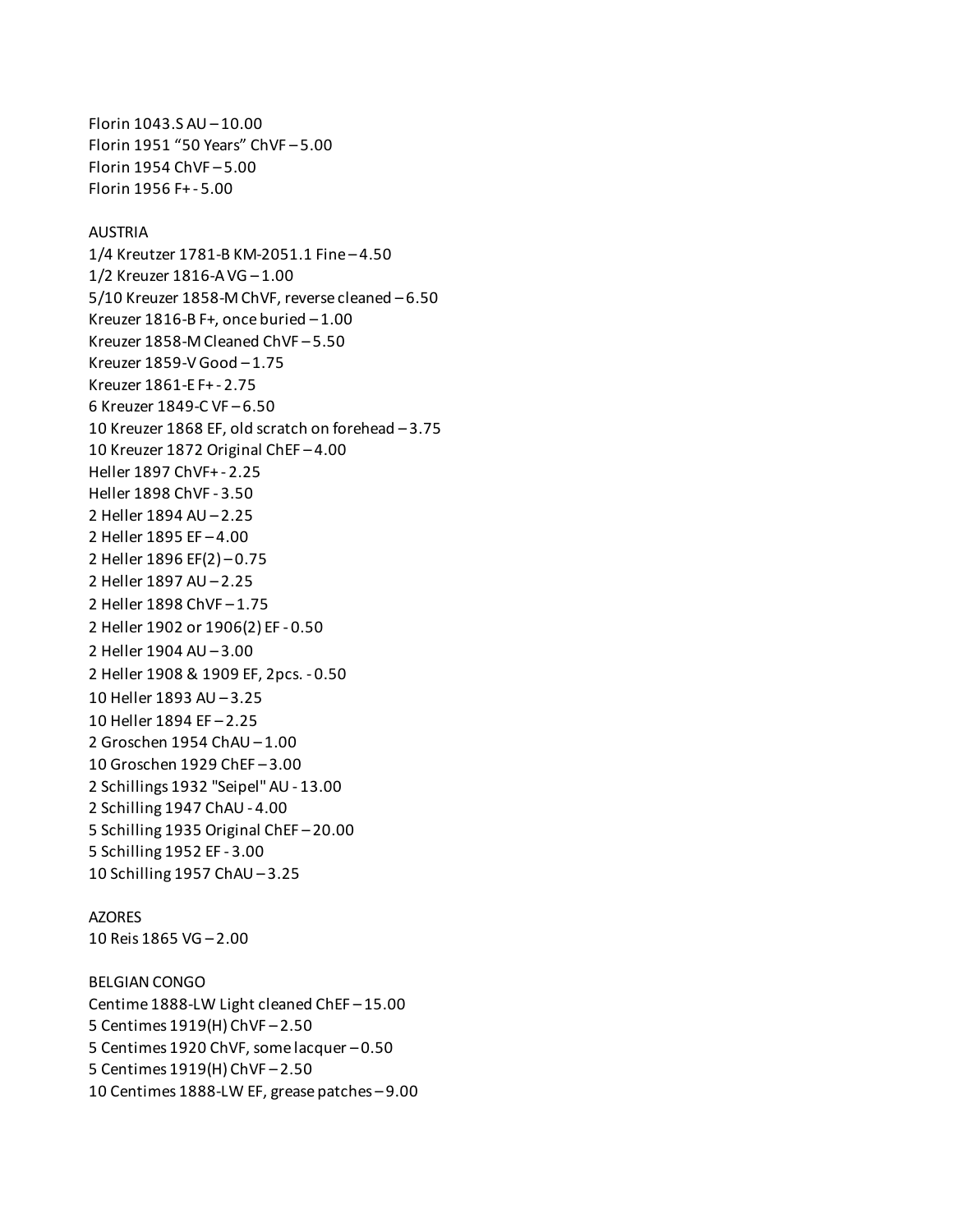50 Centimes 1921 KM-23 VF – 3.50 50 Centimes 1923 KM-23 VF – 3.50 50 Centimes 1924 KM-23 VF – 3.50 50 Centimes 1925 KM-22 VF – 3.50 50 Centimes 1926 KM-23 VF(2) – 3.50 50 Centimes 1926 KM-22 F+ - 2.50 50 Centimes 1928 KM-23 F+ - 2.50 Franc 1922 KM-21 VF – 5.00 Franc 1922 KM-20 Fine(2) – 2.50 Franc 1925 KM-20 Fine – 2.50 Franc 1925 KM-21 F+ - 3.50 Franc 1926 KM-21 VF – 5.00 Franc 1927 KM-20 VF – 5.00 Franc 1928 KM-21 Fine(2) – 2.50 Franc 1929 KM-21 VF – 5.00 Franc 1946 "Elephant" ChVF(2) – 4.00 2 Francs 1946 "Elephant" ChVF(2) – 5.00 2 Francs 1947 "Elephant" ChVF – 5.00 5 Francs 1936 Cleaned F+, obverse spots – 5.00 5 Francs 1947 "Elephant" VF - 12.00 BELGIUM Centime 1873 Fine – 0.75 Centime 1874 VF – 1.75 Centime 1875 VF+ - 2.75 Centime 1876 EF – 6.50 Centime 1882 Belges VF – 1.25 Centime 1894 Belgen ChVF – 1.75 Centime 1899 Belges AU – 4.50 Centime 1912 Belges AU – 1.75 Centime 1912 Belgen EF – 0.75 5 Centimes 1856 VF – 4.50 5 Centimes 1861 Fine – 0.75 5 Centimes 1862 VF – 1.25 5 Centimes 1863 VF – 1.75 5 Centimes 1898 Belgen, Re-Cut Date, ChVF – 24.00 5 Centimes 1931-Star "Belgie" ChVF – 0.25 10 Centimes 1861Re-Cut Date EF – 4.50 10 Centimes 1862 EF - 5.50 10 Centimes 1863 EF – 4.00 10 Centimes 1864 Original VF – 10.00 10 Centimes 1894 Belges ChVF – 3.75 10 Centimes 1894 Belgen VF – 2.75 10 Centimes 1895 Belgen ChVF – 4.50 10 Centimes 1898 Belges VF – 4.00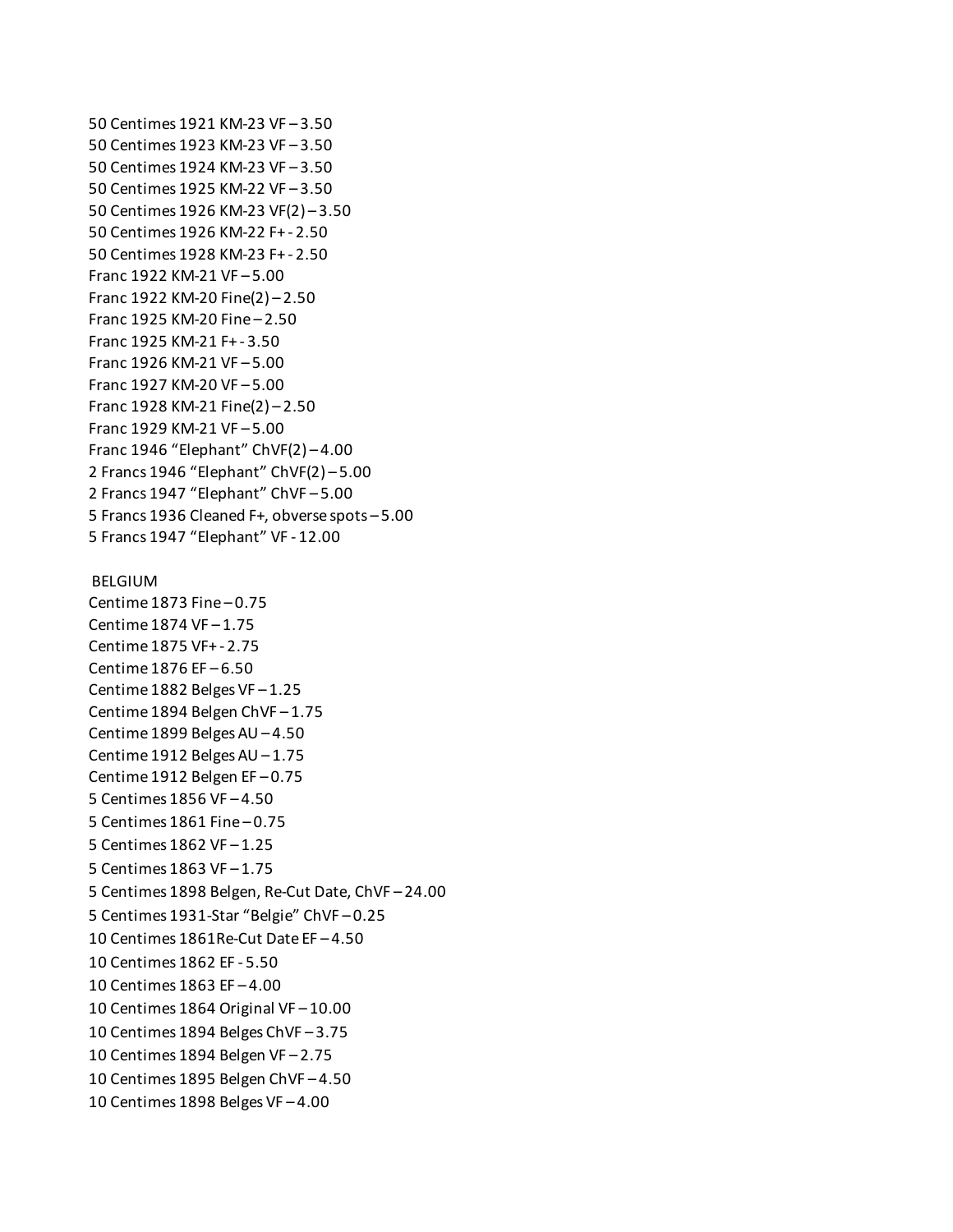10 Centimes 1916 Zinc Toned EF – 2.50 20 Centimes 1852 with periods Fine, bent flan behinds head – 9.00 20 Centimes 1861 Fine – 3.00 25 Centimes 1908 Belgie Original VF+ - 0.50 25 Centimes 1918 AU with white zinc corrosion - 4.00 25 Centimes 1918 Zinc EF, minor pest – 6.00 25 Centimes 1921 Fine – 0.25 50 Centimes 1901 Belgen "Lion" Original Good – 1.50 50 Centimes 1911 Des Belges VF – 5.00 50 Centimes 1918 Zinc ChVF – 2.75 50 Centimes 1928/3 KM-88 Nickel ChEF – 4.00 Franc 1922 Belgique ChVF – 0.25 Franc 1942 French EF, minor pest – 1.00 5 Francs 1873 ChVF – 22.00 5 Francs 1936 KM-109.1 Nickel AU – 18.00 5 Francs 1941 Belges Zinc Toned EF – 3.50 20 Francs 1934 KM-105 VF – 6.50 BOLIVIA 10 Centavos 1897 or 1899 VF – 1.75 BRAZIL

10 Reis 1774 VF, minor edge crimps – 14.00 10 Reis 1869 F+ - 1.00 100 Reis 1901 VF(2) – 1.00 400 Reis 1926 Fine – 1.00

BRITISH CARRIBEAN TERRITORIES Cent 1958 ChEF - 1.50 2 Cents 1964 EF – 0.25

BRITISH HONDURAS Cent 1947 VF – 3.00 Cent 1954 ChAU – 1.00

BRITISH WEST AFRICA Penny 1912-H Original AU  $-11.00$ <sup>~</sup> Penny 1927 Cleaned Fine, a bit porous - 16.00 Penny 1944 AU, minor spotting – 2.00~ 3 Pence 1939-H ChVF – 1.00 6 Pence 1942 VF+ - 3.00 2 Shillings 1938-H ChVF – 3.00~ 2 Shillings 1938-H Cleaned VF – 1.50

BULGARIA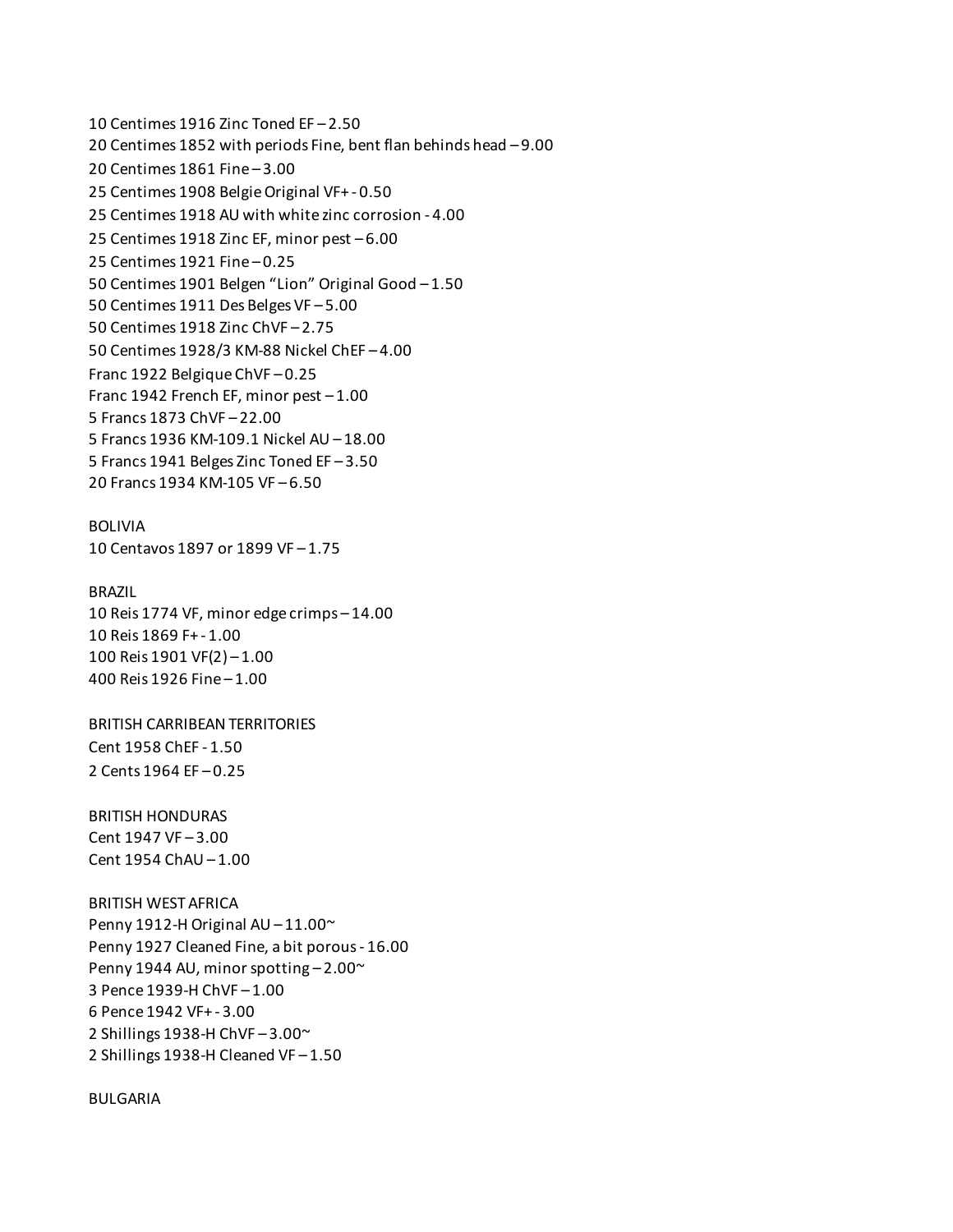10 Stotinki 1912 EF – 1.50 20 Stotinki 1913 ChVF – 1.00 100 Leva 1934 Original EF – 10.00

CAMBODIA 2 Pe ND(1847) KM-11 VF(3) – 11.00 2 Pe ND(1847) KM-11 Fine(10) – 7.00

## CANADA

Tiffin Halfpenny 1812 LC-48C2 Fine – 5.00 New Brunswick: Cent 1861 VG – 3.00 Nova Scotia: Cent 1864 VF – 5.00 Nova Scotia: Cent 1864 ChVF, bent – 4.00 Prince Edward Island: Cent 1871 Fine - 3.75 Cent 1859 N9 Low 9 Fine – 3.25 Cent 1882-H Obv.1 F+ - 3.75 Cent 1882-H Obv. 2 EF – 4.50 Cent 1886 Obv. 1 Fine, obv. scrape – 6.50 Cent 1886 Obv. 2 EF – 12.00 Cent 1887 Double Second 8 F+ - 3.25 Cent 1894 Thick 4 F+, some lacquer – 13.00 Cent 1897 Low 7 EF – 6.50 Cent 1897 VF – 3.25 Cent 1900 EF – 16.00 Cent 1907-H Fine – 11.00 Cent 1925 Fine – 14.00 Cent 1927 AU – 6.00 5 Cents 1858 SD VG – 12.00 5 Cents 1870 NR Fine – 11.00 5 Cents 1870 NR VG+ - 7.00 5 Cents 1870 WR VG – 7.50 5 Cents 1871 VG – 7.00 5 Cents 1874-H Crosslet 4 VG(2) – 8.00 5 Cents 1874-H Plain 4 Original aG – 2.75 5 Cents 1883-H Good, cleaned – 3.25 5 Cents 1885 Large 5 Original G+ - 4.50 5 Cents 1885 Small 5 Fine – 9.00 5 Cents 1886 Lg. 6 Original F+ - 9.00 5 Cents 1886 Sm. 6 F+ - 8.00 5 Cents 1886 Sm. 6 Fine(2) – 7.50 5 Cents 1887 Large 7 Good(2) – 3.75 5 Cents 1887 Small 7 VG – 8.00 5 Cents 1889 Fine, lt. Scratches rev. – 11.00 5 Cents 1889 Cleaned VG – 9.00 5 Cents 1893 F+ - 3.75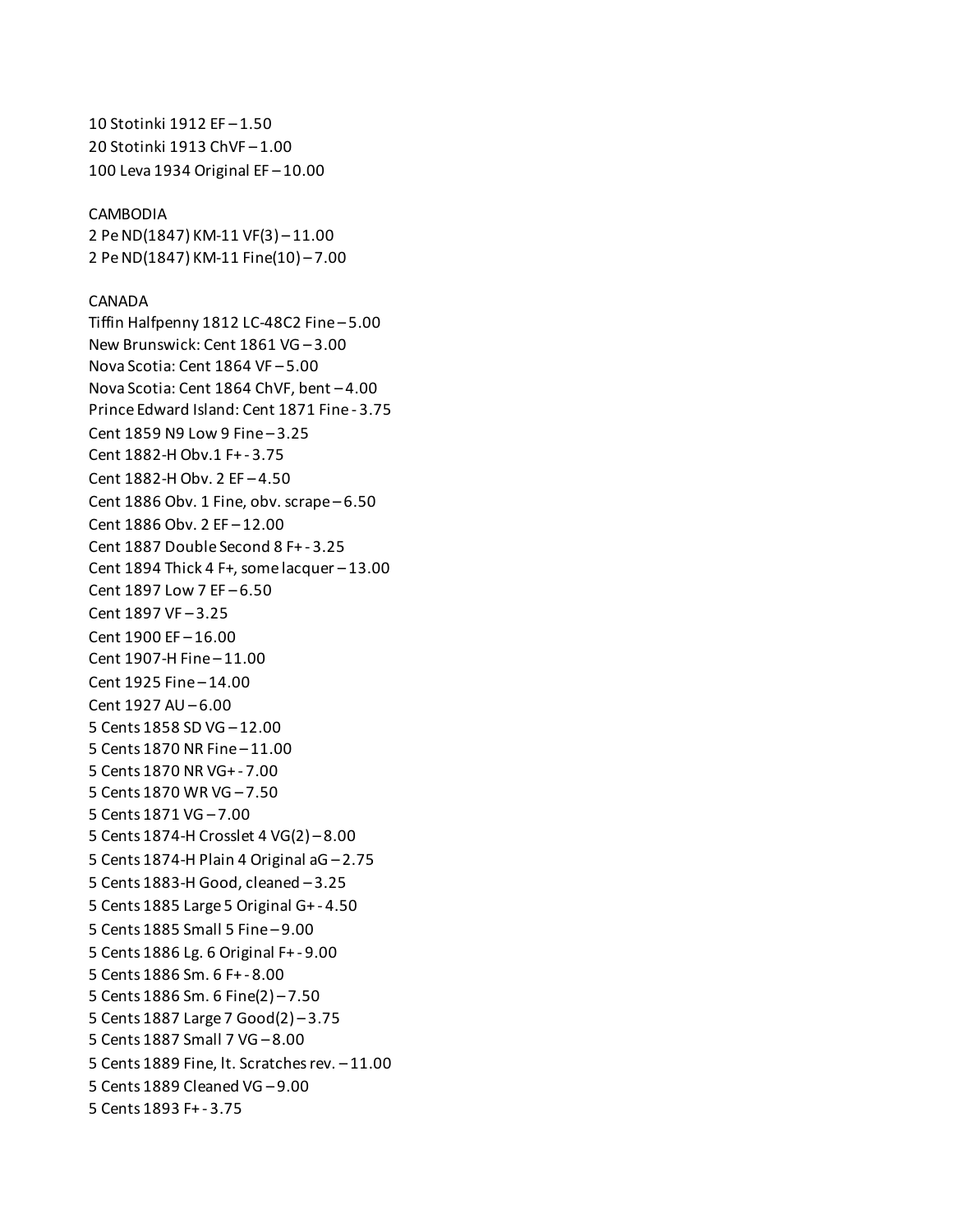5 Cents 1897 Narrow 8 VF – 8.00 5 Cents 1907 Fine – 2.00 5 Cents 1912 ChAU – 17.00 5 Cents 1912 ChEF – 8.00 5 Cents 1915 Dark Toned ChVF – 11.00 5 Cents 1922 AU(4) – 8.00 5 Cents 1922 Near Rim EF – 5.00 5 Cents 1923 AU – 21.00 5 Cents 1923 ChVF+(2) – 5.00 5 Cents 1924 AU – 14.00 5 Cents 1924 ChEF – 8.50 5 Cents 1924 ChEF, rim nick by date – 7.50 5 Cents 1924 EF – 6.50 5 Cents 1924 ChVF(2) – 2.00 5 Cents 1926 Near 6 EF, light scratches – 29.00 5 Cents 1926 Near 6 VF – 12.00 5 Cents 1926 Near 6 VF, scratches in field(2) – 8.00 5 Cents 1926 Near 6 F+, scratches – 3.50 5 Cents 1926 Near 6 VG+(2) - 3.00 5 Cents 1926 Near 6 G+(2) – 1.00 5 Cents 1927 ChEF – 8.00 5 Cents 1927 EF(2) – 7.00 5 Cents 1927 ChVF+(2) – 3.00 5 Cents 1927 ChVF – 2.00 5 Cents 1927 VF – 1.00 5 Cents 1928 AU – 10.00 5 Cents 1928 ChEF – 8.00 5 Cents 1928 EF – 7.00 5 Cents 1928 ChVF – 3.00 5 Cents 1929 Far Rim ChEF – 10.00 5 Cents 1929 Far Rim EF – 4.50 5 Cents 1929 Near Rim ChVF+ - 10.00 5 Cents 1930 AU(4) – 16.00 5 Cents 1930 EF, spotting – 8.00 5 Cents 1930 ChVF – 5.00 5 Cents 1931 ChEF – 9.00 5 Cents 1931 EF(2) – 8.00 5 Cents 1931 ChVF(2) – 3.00 5 Cents 1932 ChEF – 7.50 5 Cents 1932 ChVF(2) – 4.00 5 Cents 1932 Near S ChVF – 6.00 5 Cents 1933 EF(2) – 14.00 5 Cents 1933 ChVF(3) – 5.00 5 Cents 1933 VF – 3.50 5 Cents 1934 ChVF, obv. Scratch – 1.00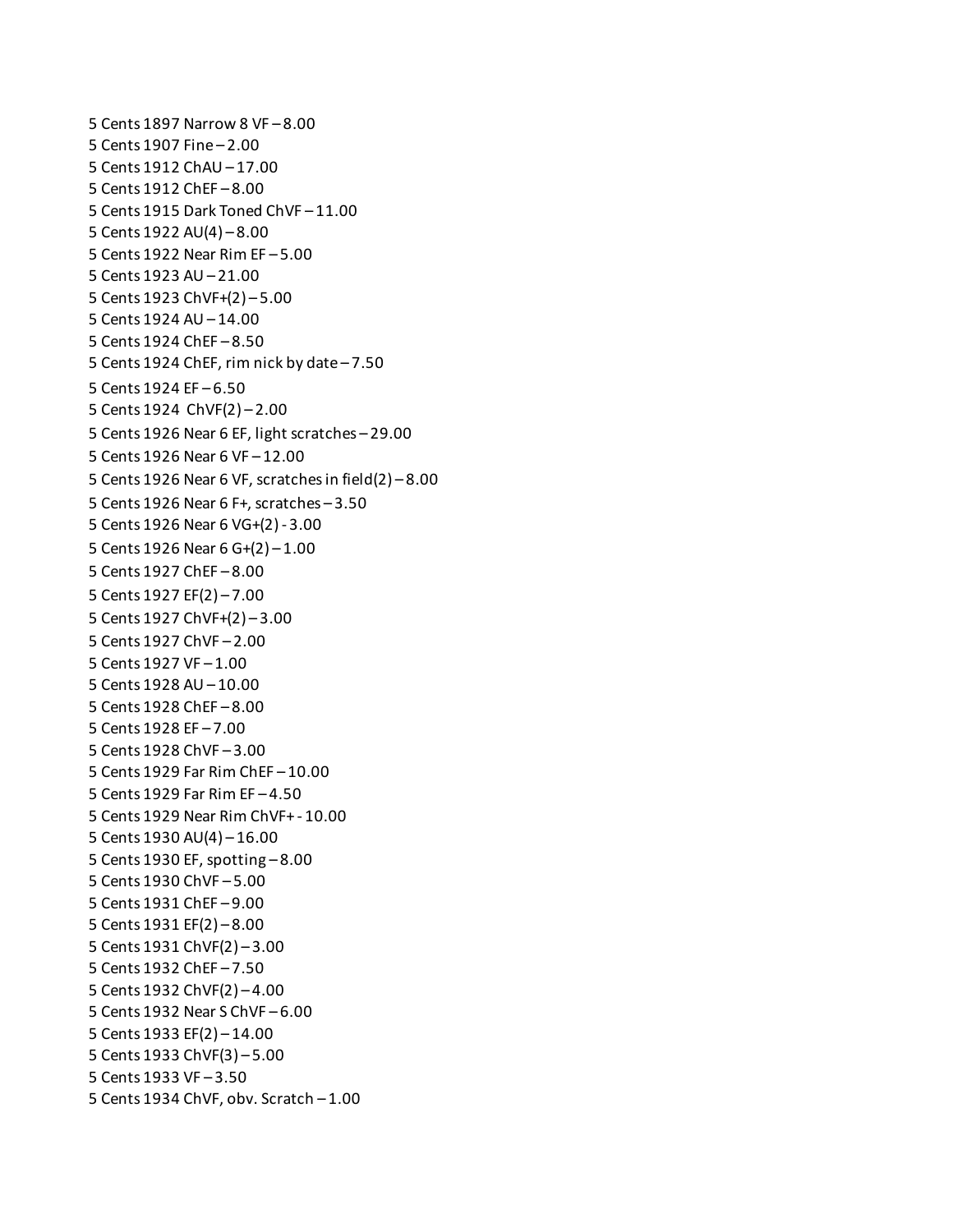5 Cents 1934 Near Rim ChVF – 3.00 5 Cents 1935 AU – 22.00 5 Cents 1935 EF – 10.00 5 Cents 1935 EF, minor crud on rim – 8.00 5 Cents 1936 AU – 15.00 5 Cents 1936 Far Rim EF – 8.50 5 Cents 1936 Far Rim ChVF – 3.50 5 Cents 1937-Dot ChAU – 3.00 5 Cents 1940 Rotated Die ChEF – 2.00 5 Cents 1942 Nickel AU+ - 3.25 5 Cents 1943 Tombac AU+ - 0.25 5 Cents 1946 Arrowhead in 6 ChEF – 10.00 5 Cents 1946 ChAU – 4.00 5 Cents 1946 Double 46 #5 VF(2) – 5.00 5 Cents 1947 Filled 4 #3 VF+, obv. meter scratch - 1.00 5 Cents 1952 ChAU – 0.25 10 Cents 1870 Narrow 0 VG - 13.00 10 Cents 1871-H Fine, micro scratches both sides – 21.00 10 Cents 1871 rotated die VG+ - 19.00 10 Cents 1881-H Obv. 2 VG - 15.00 10 Cents 1882-H Original VG+ - 15.00 10 Cents 1886 Lg. Knobbed 6 Obv. 4 Original G+(2) - 20.00 10 Cents 1886 Lg. Knobbed 6 Obv. 5 VG - 27.00 10 Cents 1887 Good - 15.00 10 Cents 1890-H VG - 13.00 10 Cents 1891 21 Lvs. Fine, old scratch each side – 14.00 10 Cents 1891 Lg. Date 22 Lvs. VG - 12.00 10 Cents 1892 Sm. Date Obv. 5 Toned G+(2) - 7.00 10 Cents 1892 Small 9 Obv. 6 VG – 20.00 10 Cents 1898 Obv. 6 VF - 21.00 10 Cents 1900 Wide Date Original Toned VF – 21.00 10 Cents 1901 Small 9 Original VF - 15.00 10 Cents 1901 VG – 6.00 10 Cents 1903 Good – 3.50 10 Cents 1914 Dipped EF – 9.00 10 Cents 1920 Original VF+ - 4.00 10 Cents 1920 Original VF – 3.25 10 Cents 1929 EF – 7.00 10 Cents 1934 F+ - 4.50 10 Cents 1934 Fine – 4.00 10 Cents 1936 Original AU – 19.00 10 Cents 1937 Original AU – 5.50 10 Cents 1937 ChEF(4) – 3.50 10 Cents 1937 EF(3) – 3.00 10 Cents 1938 EF, cleaned – 3.50 10 Cents 1938 EF(2) – 5.50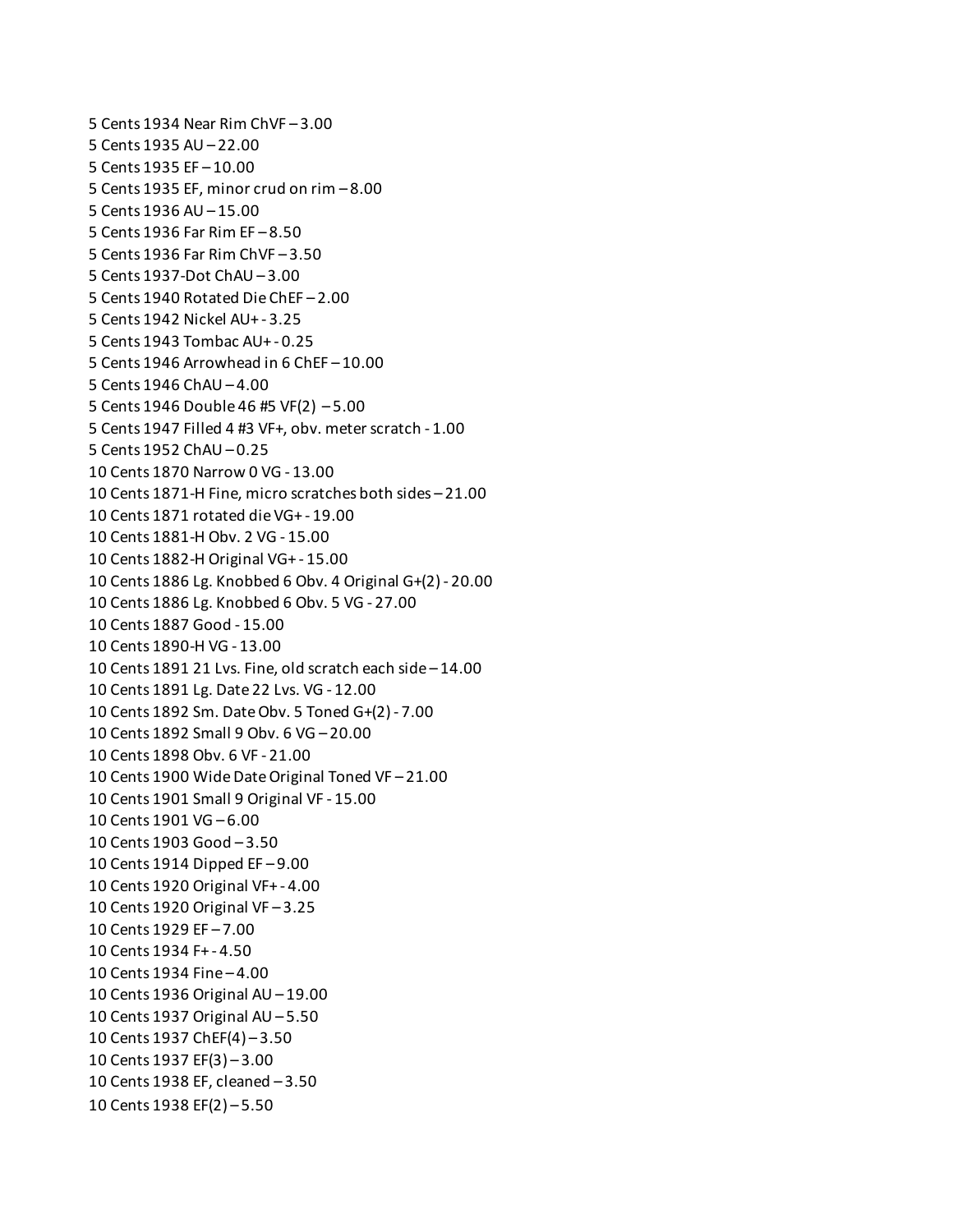10 Cents 1938 VF(2) – 3.00 10 Cents 1939 Double 193 AU – 10.00 10 Cents 1939 EF, hairline sc. obv. – 3.00 10 Cents 1940 Double 19 ChEF, rotated die – 8.00 10 Cents 1940 Double 1940 ChEF – 10.00 10 Cents 1940 Double 9 EF – 5.00 10 Cents 1940 EF – 3.50 10 Cents 1941 AU+, hairline die scratch in front of face – 15.00 10 Cents 1941 ChVF – 3.25 10 Cents 1941 VF+ - 2.50 10 Cents 1942 EF, rev. wiped – 3.00 10 Cents 1943 Double 1 EF – 3.50 10 Cents 1943 EF, die crack S in CENTS - 3.50 10 Cents 1944 Toned EF – 4.50 10 Cents 1945 Doubled 194 EF – 5.00 10 Cents 1945 EF(2) – 3.50 10 Cents 1946 ChEF – 3.50 10 Cents 1946 EF – 3.00 10 Cents 1947 ChEF(2) – 5.00 10 Cents 1947-ML AU some weak legends – 4.00 10 Cents 1947-ML Re-Cut ML Original AU – 5.00 10 Cents 1948 Original AU – 12.00 10 Cents 1948 ChVF(2) - 5.00 10 Cents 1948 VF+(4) – 4.00 10 Cents 1948 F+, punch mark rev. field – 3.00 10 Cents 1948 VG+ - 2.25 10 Cents 1949 Original EF – 2.25 10 Cents 1949 Double 19 Original ChVF – 1.75 25 Cents 1871-H Original G+ - 14.00 25 Cents 1874-H Original F+ - 20.00 25 Cents 1874-H VG(3) – 7.00 25 Cents 1880-H Wide O aG – 27.00 25 Cents 1883-H Original VG – 17.00 25 Cents 1894 Toned VG+ - 31.00 25 Cents 1902 Original Fine – 16.00 25 Cents 1903 F+, light cleaning wipe – 20.00 25 Cents 1905 Original Fine – 21.00 25 Cents 1919 Original Toned EF – 21.00 25 Cents 1920 Light Toned EF – 28.00 25 Cents 1921 Fine - 15.00 25 Cents 1927 Original VG+ - 25.00 25 Cents 1927 Original VG – 21.00 25 Cents 1937 EF – 5.00 50 Cents 1872-H Dipped VG – 38.00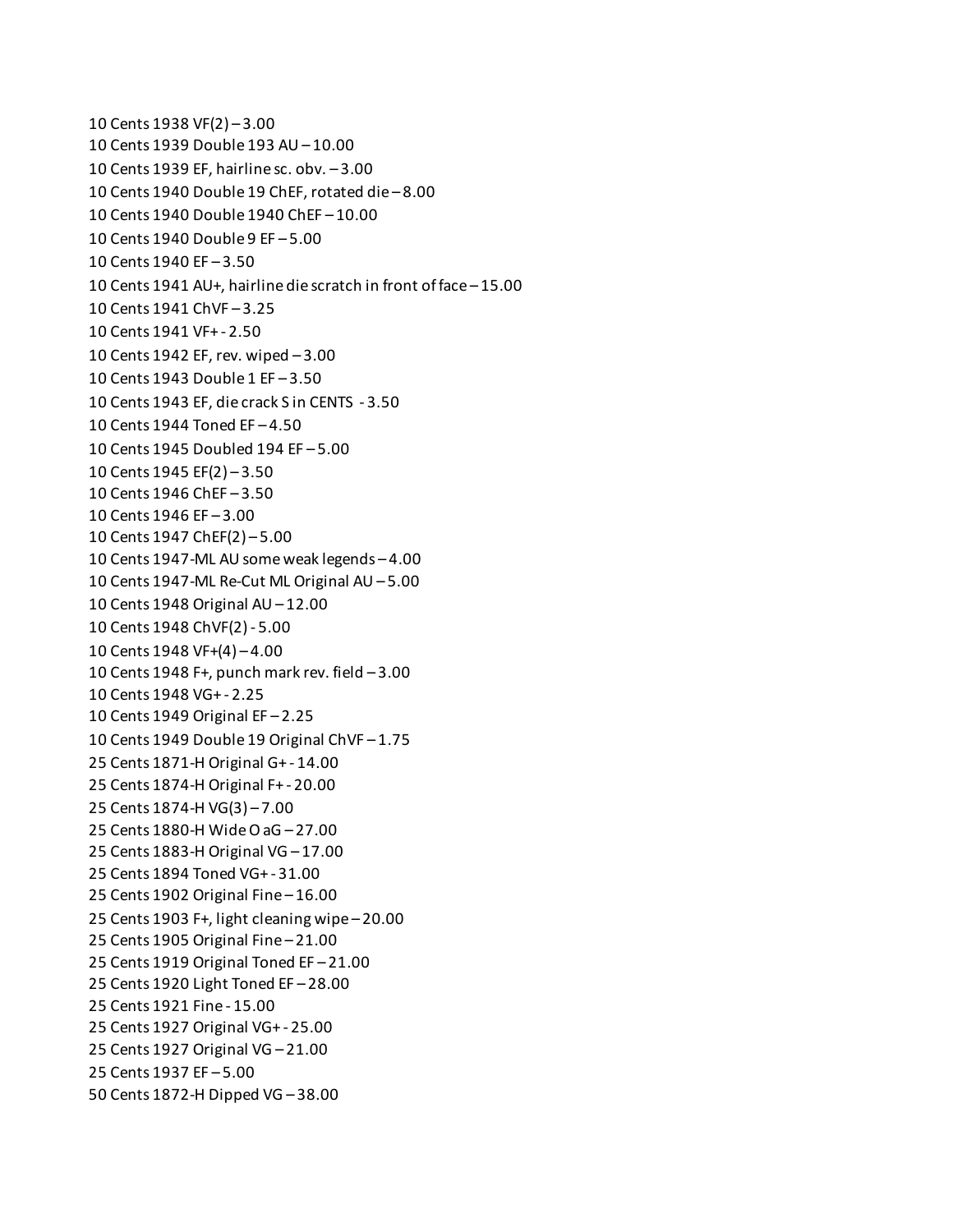50 Cents 1910 Edward Leaves VG – 15.00 50 Cents 1913 VG – 16.00 50 Cents 1916 Fine – 18.00 50 Cents 1916 VG – 11.00 50 Cents 1917 Original Fine – 15.00 50 Cents 1917 VG – 9.00 50 Cents 1918 Original VF – 25.00 50 Cents 1918 VG – 9.00 50 Cents 1919 VF – 24.00 50 Cents 1919 Fine – 16.00 50 Cents 1920 Wide O Original VG – 19.00 50 Cents 1920 Small 0 G+ - 11.00 50 Cents 1929 VG+ - 18.00 50 Cents 1931 VG – 21.00 50 Cents 1947-ML S7L VF – 29.00 50 Cents 1947 C7R 7/7 Original EF – 15.00 50 Cents 1955 AU – 14.00 Dollar 1937 Cleaned AU – 20.00 Dollar 1937 Original ChEF – 21.00 Dollar 1937 EF – 20.00 Dollar 1937 ChVF – 19.00 Dollar 1939 "Parliament" ChAU – 18.00 Dollar 1949 "Sailing Ship" ChAU(3) – 21.00 Dollar 1949 "Sailing Ship" AU – 19.00 Dollar 1950 SWLs ChAU(4) - 18.00 Dollar 1950 Toned ChAU – 18.00 Dollar 1951 ChAU – 18.00 Dollar 1953 SF SWLs AU+(2) – 18.00 Dollar 1954 ChAU – 19.00 Dollar 1955 SWLs AU – 19.00 Dollar 1955 AU+ - 18.00 Dollar 1957 one water line – ChAU, obv. cleaned – 19.00 Dollar 1957 ChAU – 17.00 Bronze Confederation Medal 1927 "60 Years" ChAU – 3.00 Bronze Confederation Medal 1927 "60 Years" EF(2) – 1.00

**CEYLON** Cent 1870 VF+ - 3.00 Cent 1870 VF – 2.50 Cent 1870 VF, tiny obverse marks – 2.00 Cent 1870 Fine(2) – 1.50 Cent 1870 Fine, light scratches – 1.00 25 Cents 1925 Original ChVF – 4.00 50 Cents 1929 ChVF – 9.00~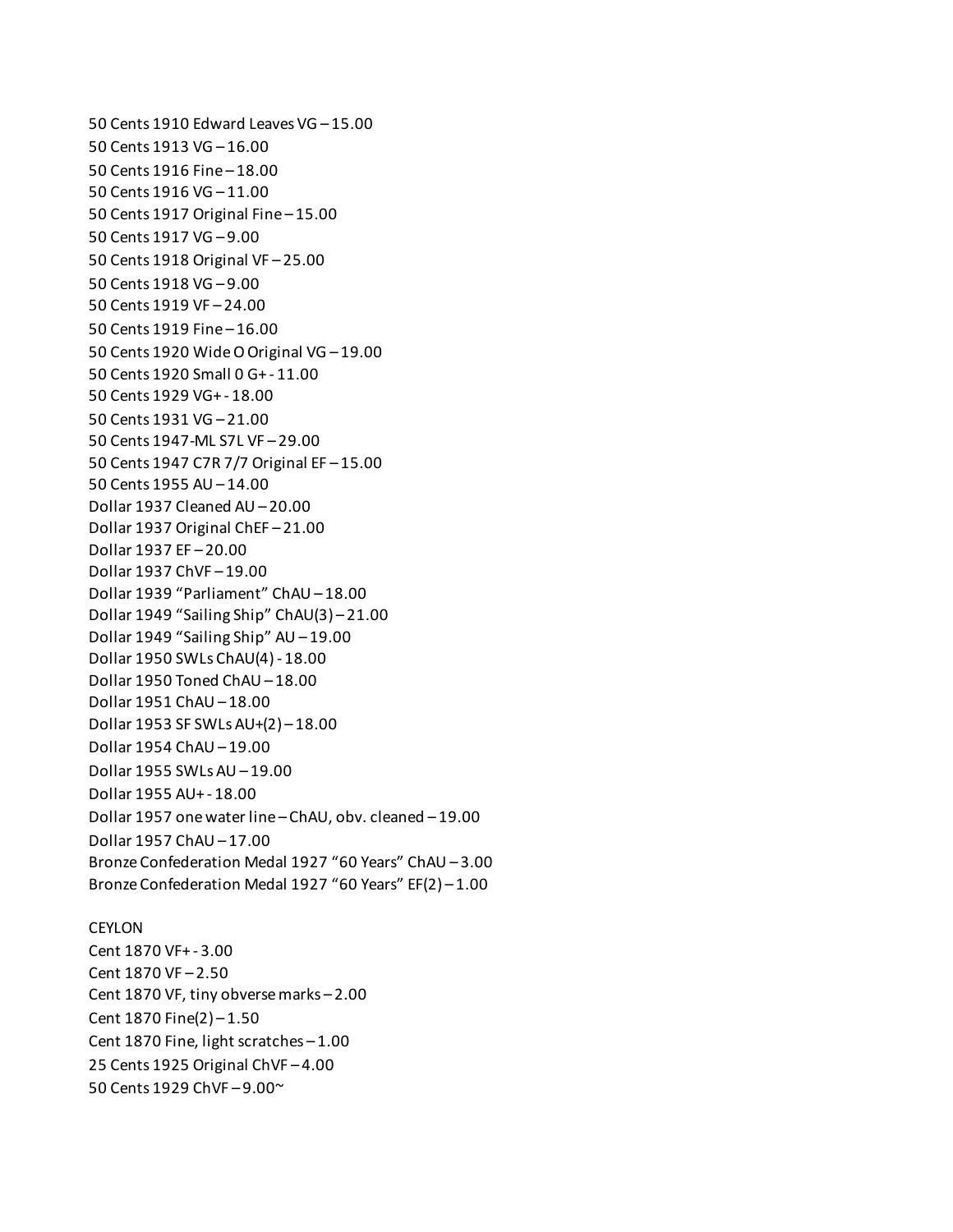50 Cents 1942 EF – 7.00~

CHILE 40 Cents 1907 Fine – 19.00~

#### CHINA

Anhwei 10 Cash CD1906 Y-10a.2 F+ - 7.00 Chekiang 10 Cash ND(1903-06) Y-49 Fine, few marks, 45 degree rotation  $-3.50$ Chihli Cash ND (1904-07) Y-66 ChVF – 24.00 Chihli 10 Cash CD1906 Y-10c Fine – 3.50 Empire Cash ND Y-25 ChVF, porous – 5.00 Empire 10 Cash ND(1903-05) Y-4.1 VG – 1.50 Empire 10 Cash CD1906 Y-10.2 Fine – 2.50 Empire 10 Cash CD1907 Y-10.4 Fine – 1.50 Empire 10 Cash CD1907 Y-10.5 VF, weak legends – 3.50 Empire 20 Cash ND (1917) Y-5 VF, once cleaned  $-5.00$ Empire 20 Cash ND (1917) Y-5 Fine(2) - 2.75 Empire 20 Cash ND (1917) Y-5 VG(4) – 1.00 Empire: 20 Cash ND Y-5.1 VG+ - 6.50 Empire 20 Cash CD1907 Y-11.2 F+ - 7.00 Empire: 20 Cash CD1909 Y-21.1 ChVF+(2) - 21.00 Empire 20 Cash CD1909 Y-21 VF – 17.00 Empire 20 Cash CD1909 Y21.1 Fine – 10.00 Empire 20 Cash CD1909 Y-21.5 VG+ - 5.00 Fengtien 10 Cash CD1905 Y-10e Fine - 14.00 Fengtien 10 Cash CD1907 Y-10e.2 Fine – 5.00 Foo-Kien 10 Cash ND(1901-05) Y-97 VG – 1.50 Foo-Kien 10 Cash ND(1901-05) Y-100.1 ChVF, once cleaned w'soap – 14.00 Honan 10 Cash ND(1905) Y-108a.3 VF, some verdigris – 7.00 Honan 10 Cash ND(1905) Y-108a.3 Fine – 3.50 Honan 10 Cash CD1906 Y-10g VG – 1.50 Honan 10 Cash ND(1920) Y-392.1 Fine, 45 degree rotation – 12.00 Honan 20 Cash ND(1920) Y-393 VF, weak area near rim – 6.50 Honan 20 Cash ND(1920) Y-393 Fine – 17.00 Honan 20 Cash ND(1920) Y-393.1 VG – 2.25 Honan 50 Cash ND(1920) Y394 F+ - 18.00 Honan 50 Cash ND(1920) Y-394 F+, whizzed – 14.00 Honan 50 Cash ND(1920) Y-394 VG(2) – 6.50 Honan 50 Cash ND(1920) Y-394.1 Fine(2) – 10.00 Honan 50 Cash ND(1920) Y394.1 VG(2) – 5.50 Honan 100 Cash ND(1928) Y-395 VF – 40.00 Honan 100 Cash ND(1928) Y-395 Fine – 34.00 Honan 200 Cash ND(1928) Y-396 VF, weak struck area near rim– 29.00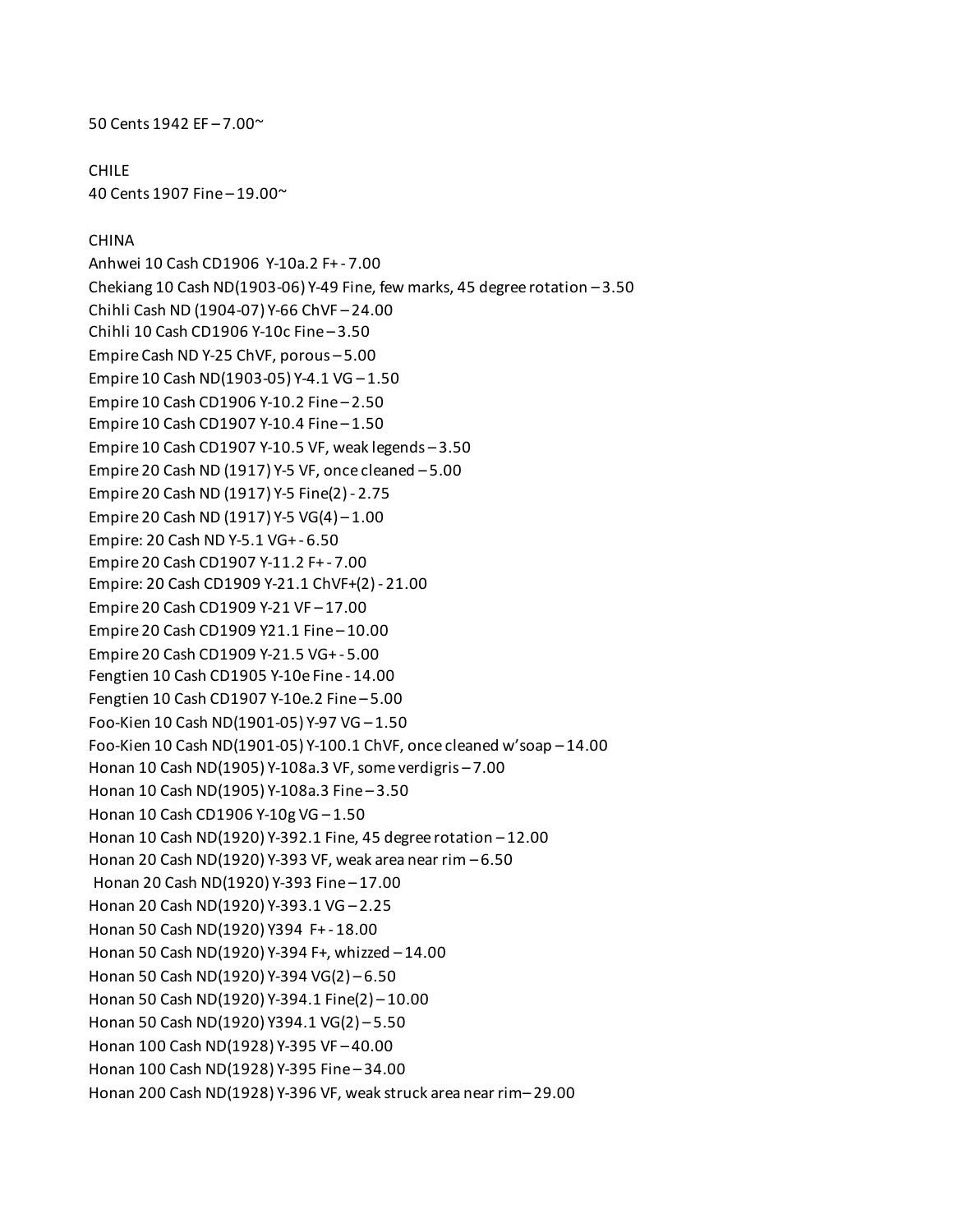Honan 200 Cash ND(1928) Y-396 Fine(3) – 17.00 Honan 200 Cash ND(1928) Y-396 Fine, obv. mark, large grease stain rev. – 16.00 Honan 200 Cash ND(1928) Y-396.2 VG – 8.50 Hunan 10 Cash CD1906 Y-10h.2 VG+ - 3.50 Hunan 10 Cash CD1906 Y-10h.3 F+ - 5.00 Hunan 10 Cash CD1906 Y-10h.3 Fine – 3.50 Hunan 10 Cash CD1906 Y-10h.4 F+ – 8.50 Hunan 20 Cash ND Y-400.2 VF+, few rim nicks – 7.00 Hunan 20 Cash ND Y-400.3 VF, tiny punch marks at top – 3.50 Hunan 20 Cash ND Y-400.3 Fine – 1.75 Hunan 20 Cash ND Y-400.3 VG(2) – 0.75 Hunan 20 Cash ND Y-400.7 F+ - 8.50 Hunan 20 Cash ND Y-400.7 Fine – 6.50 Hunan 20 Cash ND Y-400.9 VF, weak legends, rotation – 12.00 Hupeh 10 Cash ND(1902-05) Y-120a Cleaned VF, flan flaw – 16.00 Hupeh 10 Cash ND(1902-05) Y-120a.2 EF, once cleaned – 7.00 Hupeh 10 Cash ND(1902-05) Y-120a.2 VF – 3.50 Hupeh 10 Cash ND(1902-05) Y-120a.2 Fine(2) – 1.50 Hupeh 10 Cash ND(1902-05) Y-120a.9 F+, rim nicks – 12.00 Hupeh 10 Cash ND(1902-05) Y-122 ChVF – 3.50 Hupeh 10 Cash ND(1902-05) Y-122 ChVF, cleaned – 2.50 Hupeh 10 Cash ND(1902-05) Y-122.1 EF – 7.00 Hupeh 10 Cash ND(1902-05) Y-122.3 ChVF – 17.00 Hupeh 10 Cash CD1906 Y-10j Fine – 2.50 Hupeh 10 Cash CD1906 Y-10j.1 VG, minor rim nicks – 3.50 Hupeh 10 Cash CD1906 Y-10j.3 ChVF – 4.50 Hupeh 10 Cash CD1906 Y-10j.4 VF – 3.50 Hupeh 10 Cash CD1906 Y-10j.4 Fine – 1.50 Hupeh 10 Cash CD1909 Y-20j Fine, lacquer – 5.00 Kiang-Nan 10 Cents CD1901 no HAH VG, hairline scratch obv. – 6.50 Kiang-Nan 10 Cash CD1904 Y-135.5 Fine(2) – 3.50 Kiang-Nan 10 Cash CD1904 Y-135.6 Fine - 16.00 Kiang-Nan 10 Cash CD1904 Y-135.8 Fine, damage – 7.00 Kiang-Nan 10 Cash CD1905 Y-135.9 VF – 5.00 Kiang-Nan 10 Cash CD1905 Y-135.10 Fine – 5.00 Kiang-Nan 10 Cash CD 1905 Y-138.1 VF – 5.00 Kiang-Nan 10 Cash CD1906 Y-10k.2 Fine – 2.50 Kiang-Nan 10 Cash CD1906 Y-10k.3 VF – 7.00 Kiang-Nan 10 Cash CD1906 Y-10k.3 Fine – 3.50 Kiang-Nan 10 Cash CD1907 Y-10k.8 F+(2) - 3.50 Kiang-Nan 10 Cash CD1908 Y-10k.11 EF, weak legends – 12.00 Kiang-Nan 10 Cash CD1908 Y-10k.11 VF – 7.00 Kiang-Nan 10 Cash CD1908 Y-10k.11 VF, dark crud – 5.00 Kiang-Nan 10 Cash CD1908 Y-10k.12 VG(2) – 2.50 Kiang-Si 10 Cash ND Y-150 VG+ - 10.00 Kiangsu 10 Cash ND(1904-05) Y-160.1 F+ - 7.00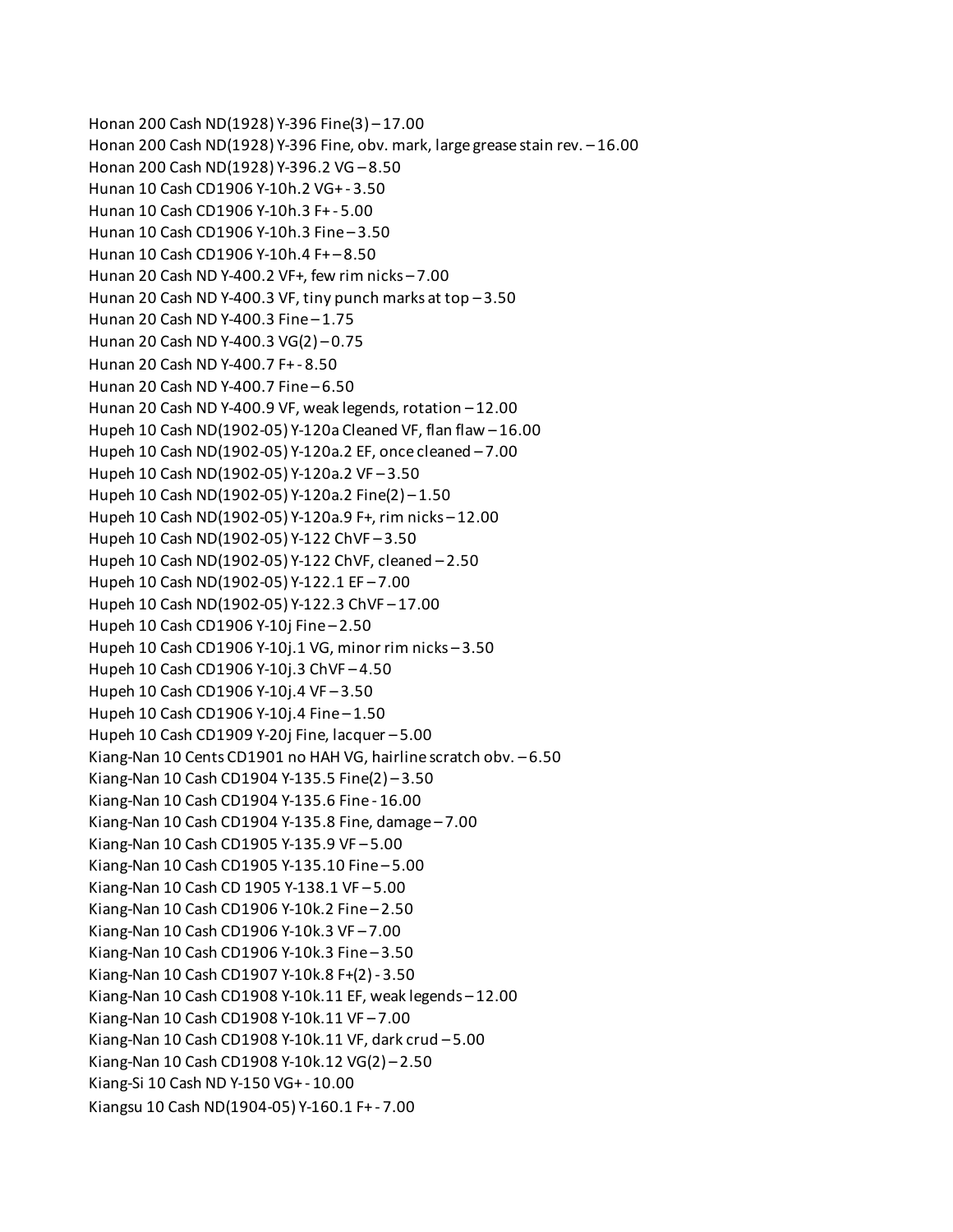Kiangsu 10 Cash ND Y-162.5 Cleaned EF – 8.50 Kiangsu 10 Cash ND Y-165.5 F+ - 3.50 Kiangsu 10 Cash ND(1905) Y-78.3 Fine – 2.50 Kiangsu 10 Cash CD1906 Y-10d.2 VG+ - 1.50 Kwangtung 10 Cash ND (1900-06) Y-193 VF, once cleaned – 5.00 Kwangtung 10 Cash CD1907 Y-10r VG – 1.75 Kwangtung 10 Cents ND(1890-1908) VF – 10.00 Manchukuo Fen TT 3 (1934) "Flag" Cleaned VF – 4.00 Manchukuo Fen KT 2 (1935) "Flag" Brown AU – 19.00 Manchukuo Fen KT2 (1935) "Flag" ChVF – 8.00 Manchukuo Fen KT2 (1935) "Flag" VF – 6.00 Manchukuo Fen KT 5 (1938) "Flag" Brown EF – 12.00 Manchukuo Fen KT 8 (1941) AU – 8.00 Manchukuo Fen KT 8 (1941) EF – 5.00 Manchukuo 5 Fen TT 3 (1934) EF – 5.00 Manchukuo 5 Fen KT 2 (1935) ChVF – 4.00 Manchukuo Chiao TT 2 (1933) Original ChVF – 8.00 Manchukuo Chiao TT 3 (1934) ChVF – 5.00 Manchukuo Chiao KT 2 (1935) EF, tiny rim nicks rev. – 6.00 Manchukuo Chiao KT 5 (1938) VF+, once cleaned – 4.00 Manchukuo Chiao KT 7 (1940) Y-10 EF – 28.00 Manchukuo 10 Fen KT 7 (1940) Y-12 AU, pest both sides – 8.00 Manchukuo 10 Fen KT 9 (1942) ChEF – 8.00 Prov. Govt. Chiao Yr.31 (1942) EF – 4.50 Prov. Govt. Chiao Yr.32 (1943) EF – 12.00 Republic 10 Cash ND KM-306.1 Flags  $EF - 1.25$ Republic 10 Cash ND Y-301 VF+ - 1.50 Republic 10 Cash ND Y-301.1 Fine – 3.50 Republic 10 Cash ND Y-301.1 VG – 0.75 Republic 10 Cash ND Y-301.2 Original EF - 5.00 Republic 10 Cash ND Y-301.2 ChVF – 2.75 Republic 10 Cash ND(1920) Y-302.2 VF – 14.00 Republic 10 Cash ND Y-303 EF – 7.00 Republic 10 Cash ND Y-303.4 F+ - 3.50 Republic 10 Cash ND(1920) Y-306.1 Cleaned ChVF – 3.50 Republic 10 Cash ND(1920) Y-306.1 VG – 0.75 Republic 10 Cash ND(1919) Y-307 ChVF – 10.00 Republic 10 Cash ND(1919) Y-307 Fine – 1.50 Republic 20 Cash Yr.10(1921) Y-308a Fine – 1.75 Republic Cent Yr.5 (1916) Y-324 ChVF, Obverse grease patches – 5.00 Republic Cent Yr.26 (1937) Y-347 AU(3) – 7.00 Republic Cent Y.26 (1937) Y-347 ChEF(7) – 5.00 Republic Cent Yr.26 (1937) Y-347 EF(7) – 3.50 Republic Cent Yr.26 (1937) Y-347 ChVF(3) – 1.50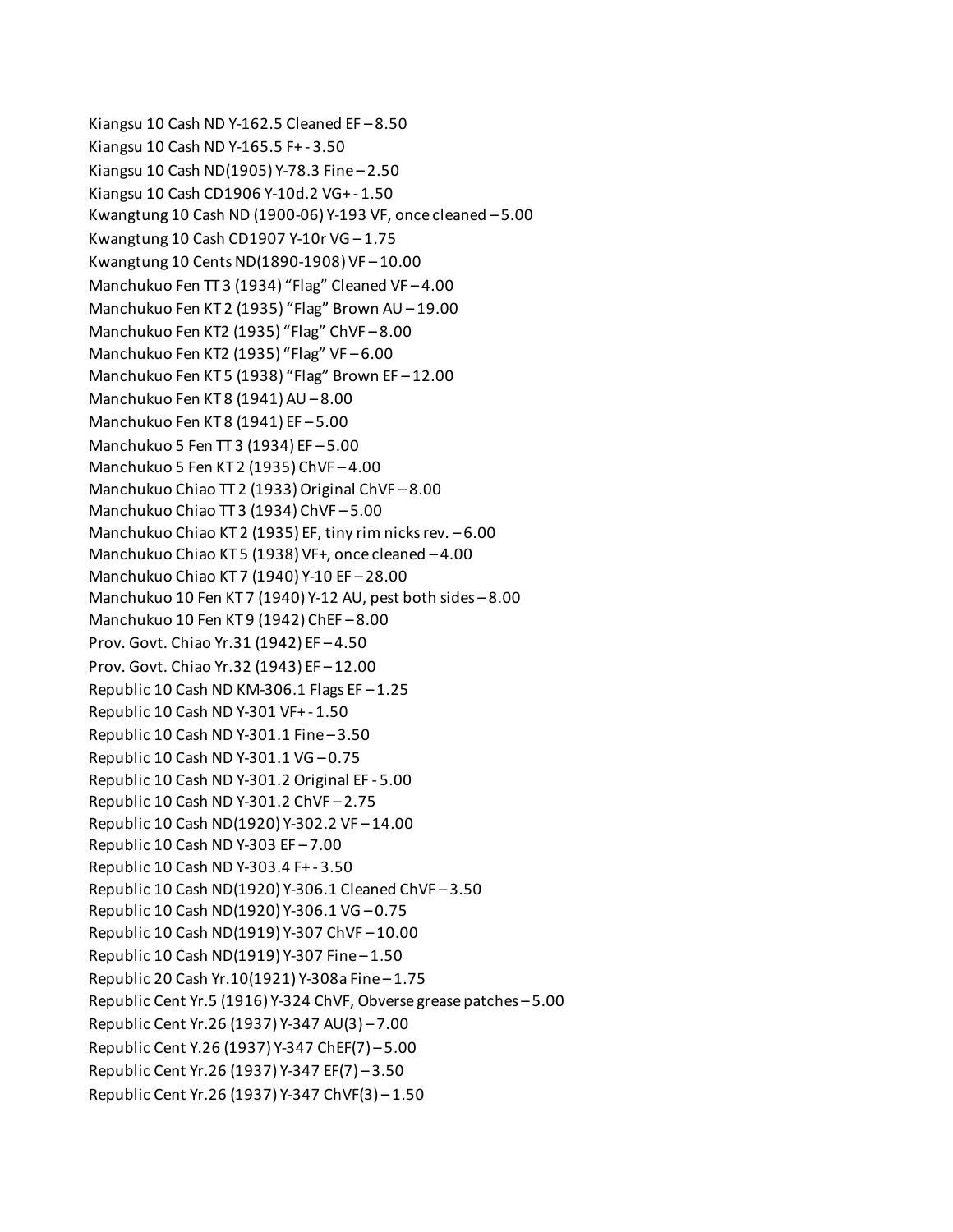Republic Cent Yr.28 (1939) Y-347 EF – 24.00 Republic Cent Yr.29 (1940) Y-355 AU – 3.50 Republic Cent Yr.29 (1940) y-357 EF – 3.50 Republic 10 Cents Yr.27 (1938) ChVF – 15.00 Republic 20 Cents Yr.25 (1936) EF – 13.00 Republic 5 Yuan Yr.63(1974) ChEF – 0.25 Shan-Tung 10 Cash ND (1904-05) Y-221.1 F+ - 16.00 Szechuan 10 Cash ND (1903-05) Y-229.7a Fine – 20.00 Szechuan 50 Cash Yr.1 (1912) Y-449.1 F+ - 24.00 Szechuan 50 Cash Yr.1(1912) Y-449.1a Brass VG – 3.75 Szechuan 50 Cash Yr.1 (1912) Y-449.1a VG+ - 12.00 Szechuan 200 Cash Yr.15(1926) Y-464 Fine, 45 Degree rotation – 17.00 Yunnan 10 Cash ND(1851-61) C-26-5 Brass ChVF – 38.00 Yunnan 10 Cents Yr.12 (1923) Y-486 VF – 12.00

## COLOMBIA

Centavo 1952-B EF – 0.25 2 & Half Centavos 1886 Original EF – 4.00 2 & Half Centavos 1886 Original ChVF(2) – 2.00 5 Centavos 1886 KM-183.1 ChVF – 2.50 5 Centavos 1888 KM-183.1 ChVF(2) – 2.50 5 Centavos 1886 KM-183.2 ChVF – 3.00 5 Centavos 1886 KM-184 Original EF – 4.00 5 Centavos 1886 KM-184 EF – 3.50 5 Centavos 1886 KM-184 ChVF(3)- 2.50 5 Centavos 1935 Fine – 0.25 5 Decimos 1878/4-Medellin ChVF – 42.00 50 Centavos 1881-Bogota Original ChVF(4) – 25.00 Lazareto: 2 Centavos 1921 VF(2) – 5.00 Lazareto: 2 Centavos 1921 F+(5) –3.00

# COSTA RICA 5 Centimos 1936 Brass EF – 4.00 5 Centimos 1938 Brass ChVF – 3.00

CURACAO Cent 1944-D ChVF – 1.00 Cent 1947 ChAU – 7.00 Cent 1947 EF - 1.50 Cent 1947 ChVF – 0.75 5 Cents 1948 Original EF – 2.00 5 Cents 1948 VF - 1.00 1/10 Gulden 1901 Original Fine – 7.00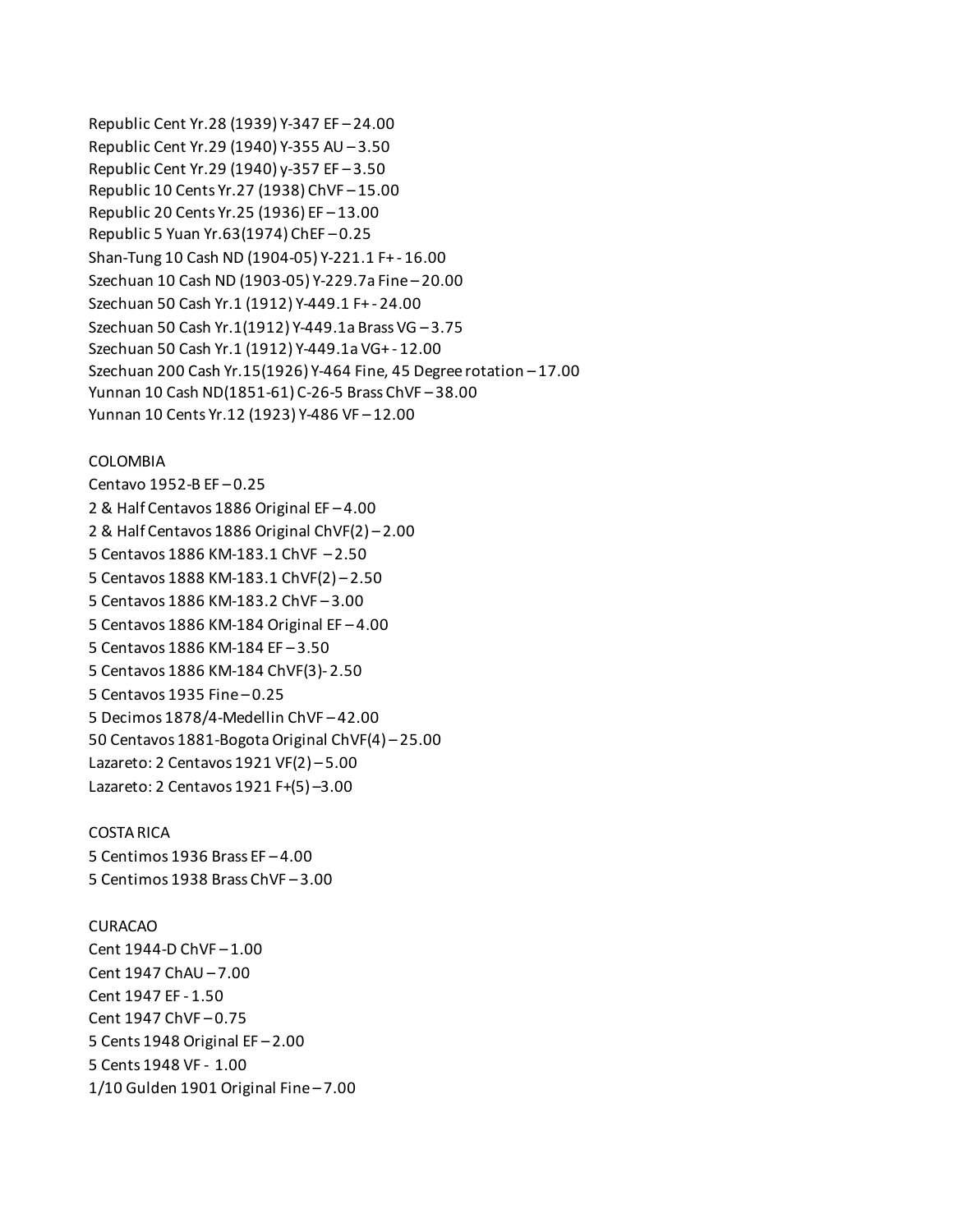$1/4$  Gulden 1947 ChEF-4.00 $\degree$ 

## CYPRUS

1/2 Piastre 1934 Fine(2) – 3.00 1/2 Piastre 1938 VF – 5.00 1/2 Piastre 1944 VF(2) – 3.00 1/2 Piastre 1945 VF – 4.00 1/2 Piastre 1949 ChAU(4) – 4.00 1/2 Piastre 1949 ChEF(3) –2.00 1/2 Piastre 1949 EF – 1.50 1/2 Piastre 1949 ChVF(6) -1.00 Piastre 1942 EF – 6.00 Piastre 1943 VF – 4.00

#### **CZECHOSLOVAKIA**

100 Korun 1948 "30 Years" EF – 8.00

DANISH WEST INDIES Cent 1883 VG – 4.00 Cent 1905 Fine – 3.00 5 Cents 1905 VF+ - 9.00 10 Cents 1905 Fine – 6.00

#### DENMARK

1/2 Skilling 1868 AU – 10.00 Skilling 1764-W Fine, flan crack – 11.00 Skilling 1771 Kobenhavn Fine(2) – 6.50 Skilling 1771 Kobenhavn VG(2) – 4.50 Skilling 1771 Altona, no dot after DANSKE Fine – 18.00 Skilling 1856 Fine – 2.00 Skilling 1860 VG – 1.00 16 Skilling 1858 Crown FK-VS F+ - 5.00 Ore 1875 Fine – 4.00 Ore 1883 ChEF - 11.00 Ore 1883 EF(2) - 8.00 Ore 1883 VF – 7.00 Ore 1887 EF, small rim nicks obv. - 9.00 Ore 1891 VF, once cleaned – 1.50 Ore 1894 VF(2) – 2.00 Ore 1897 EF – 6.50 Ore 1897 VF+ - 1.50 Ore 1899 VF – 1.50 Ore 1912 VF – 1.50 Ore 1918 Iron ChVF – 3.50 Ore 1922 VF – 1.50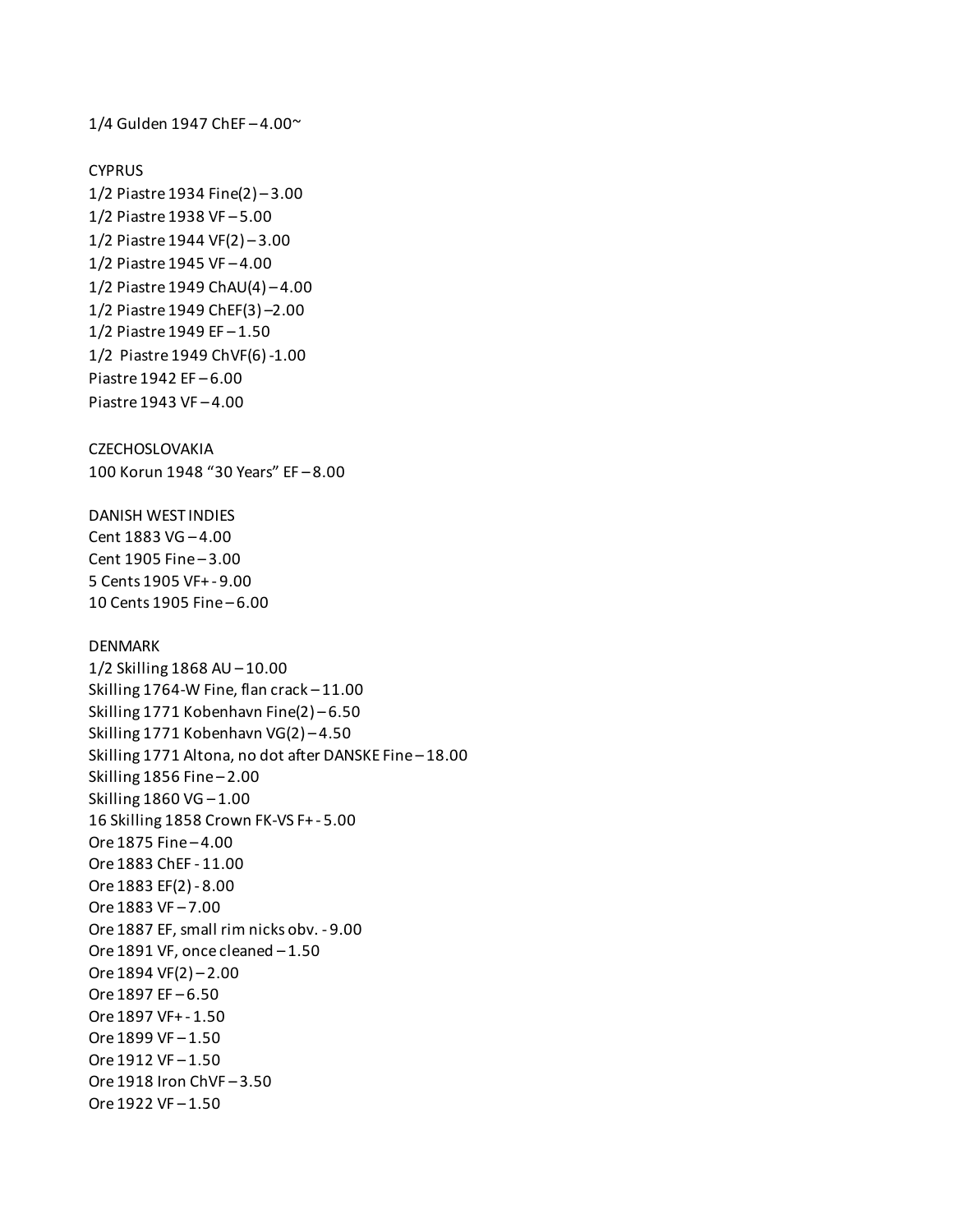2 Ore 1874 8/8 VF – 7.00 2 Ore 1874 VF - 4.00 2 Ore 1874 VF, once cleaned(2) – 1.50 2 Ore 1875 VF - 2.50 2 Ore 1875 Fine – 2.00 2 Ore 1881 Fine - 3.75 2 Ore 1891 VF - 2.00 2 Ore 1899/7 EF, light scratches reverse field - 4.00 2 Ore 1909 ChVF(2) – 3.00 2 Ore 1909 VF – 2.00 2 Ore 1912 VF – 2.00 2 Ore 1917 Original VF – 17.00 2 Ore 1918 Iron EF, some rust – 9.00 2 Ore 1918 Iron VF, some rust – 3.00 2 Ore 1927-HCN AU – 7.00 5 Ore 1874 VF - 5.00 5 Ore 1874 Fine – 3.00 5 Ore 1875 F+ - 21.00 5 Ore 1875 Fine(2) - 11.00 5 Ore 1882 VF, tiny clip reverse - 7.00 5 Ore 1884 VF - 11.00 5 Ore 1891 Fine - 3.25 5 Ore 1907 EF - 12.00 5 Ore 1908 EF - 14.00 5 Ore 1917 ChVF – 12.00 5 Ore 1920 ChEF, grease patch above crown – 8.00 5 Ore 1927-HCN EF – 2.50 5 Ore 1929 EF – 3.00 5 Ore 1943 Zinc EF – 7.00 5 Ore 1944 Zinc ChVF – 2.00 5 Ore 1951 Toned AU - 4.00 5 Ore 1956 ChEF – 1.00 5 Ore 1956 EF, cloudy - 0.25 5 Ore 1962 EF - 0.25 10 Ore 1875 F+ - 5.00 10 Ore 1924 ChVF(2) – 1.00 10 Ore 1924 VF - 0.25 10 Ore 1926 VF(3) – 1.00 10 Ore 1929 ChVF – 1.00 10 Ore 1931 ChVF – 1.50 10 Ore 1944 Zinc EF – 5 .00 10 Ore 1946 ChVF – 2.00 25 Ore 1911 VF – 6.50 25 Ore 1920 ChVF – 3.25 25 Ore 1921 ChVF – 3.00 25 Ore 1921 EF – 4.50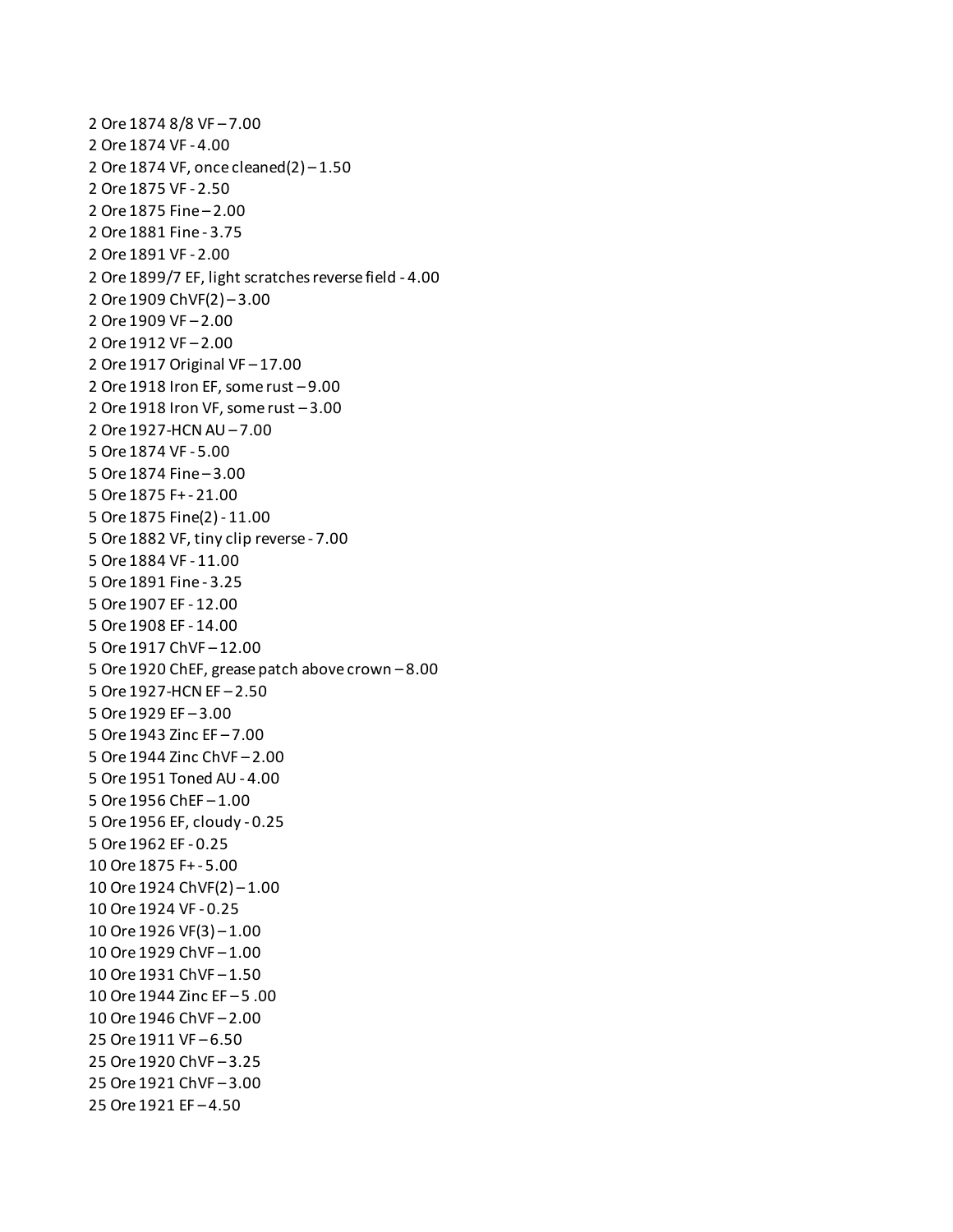25 Ore 1921 Original AU - 8.50 25 Ore 1924 ChVF – 1.50 25 Ore 1924 VF+(3) - 1.00 25 Ore 1926 VF+(2) - 2.00 25 Ore 1929 ChVF – 3.00 25 Ore 1933 ChVF, some obverse spotting - 13.00 25 Ore 1934 VF+(2) – 2.00 25 Ore 1939 Original EF - 13.00 25 Ore 1939 ChVF+ - 7.00 25 Ore 1942 Zinc ChVF(2) – 3.00 25 Ore 1944 Zinc Crude EF – 3.00 25 Ore 1949 ChAU – 2.00 25 Ore 1952 ChVF - 0.25 Krone 1939 ChVF – 0.75 Krone 1952 ChEF – 3.50 Krone 1957 AU – 1.00 2 Kroner 1937 "25 Years" AU, light stain - 13.00 2 Kroner 1938 Fine - 4.00 10 Kroner 1979 EF – 1.00

DOMINICAN REPUBLIC 2 & Half Centavos 1888-A VF – 2.00 2 & Half Centavos 1888-H ChVF – 3.00 2 & Half Centavos 1888-H VF – 2.00 10 Centavos 1937 ChVF – 7.00 Medio Peso 1951 ChVF – 25.00

EAST AFRICA Cent 1909 VF – 1.00 Cent 1912-H light cleaned EF  $-2.00$ <sup>~</sup> Cent 1922 Dipped EF  $-3.00$ <sup>~</sup> Cent 1925-KN ChVF – 9.00 Cent 1930 EF – 2.50 5 Cents 1914-K VF – 3.00~ 5 Cents 1941-I EF, once cleaned – 1.00 10 Cents 1907 ChVF – 6.00~ 10 Cents 1941-I AU – 12.00 50 Cents 1960 ChEF – 1.50 Shilling 1952 ChAU – 1.50

ECUADOR Half Decimo 1902-JF EF $-8.00\text{°}$ 5 Centavos 1928 VF – 2.00

EGYPT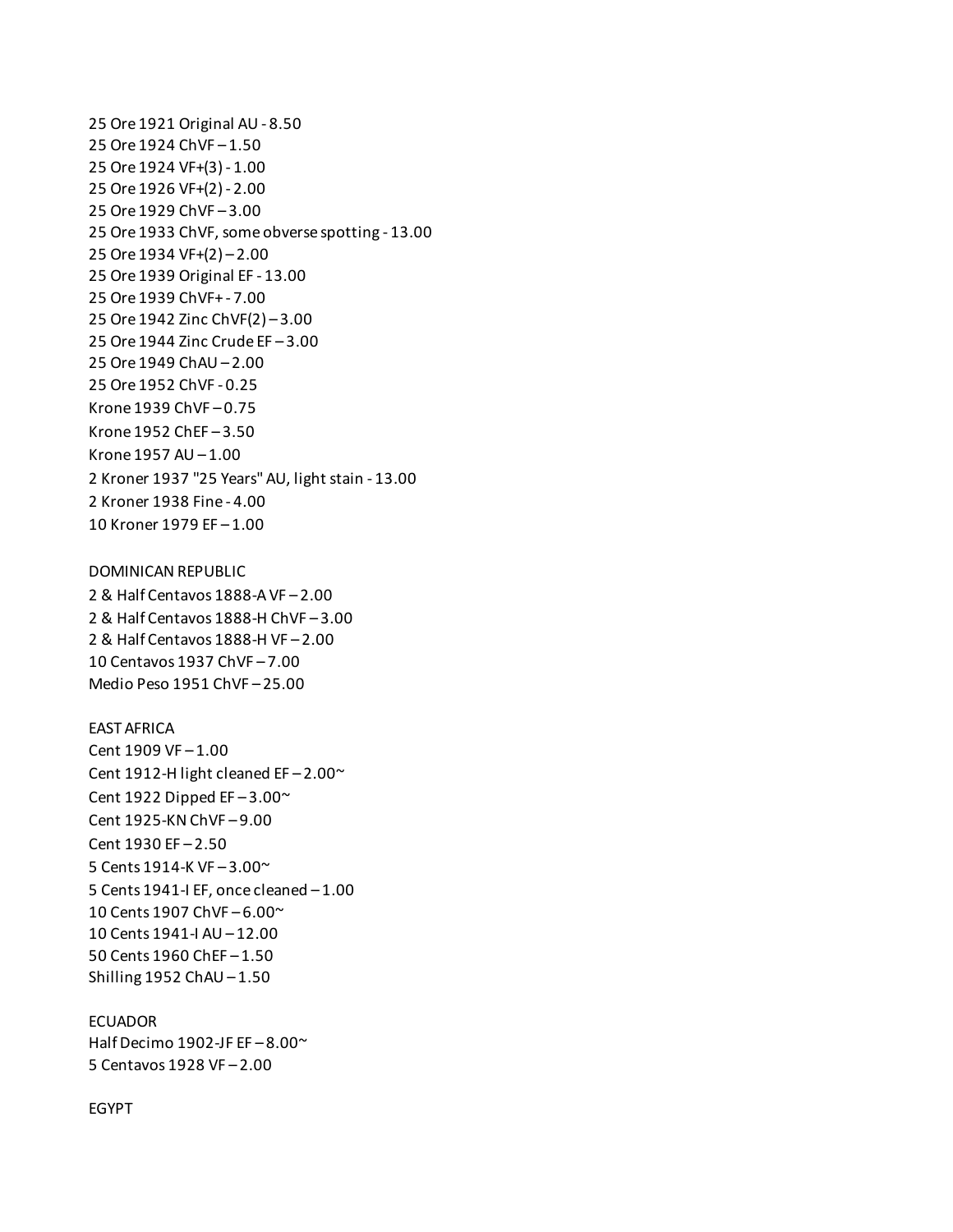1/10 Qirsh AH1293 Yr.21 Original F+, obv. scratch – 1.00 2/10 Qirsh AH1327 Yr.4-H Original Fine – 1.00 1/2 Millieme 1932-H ChVF – 7.00 2 Milliemes 1938 VF – 1.50 5 Milliemes 1941 AU – 2.00 5 Milliemems 1943 ChEF – 1.50 10 Milliemes 1943 EF – 1.00 5 Piastres 1916 Original ChVF – 10.00 10 Piastres 1916 Toned VF+ - 13.00 10 Piastres 1937 Original ChVF – 13.00

# ESSEQUEBO & DEMARARY

Half Stiver 1813 Good – 2.00

## ESTONIA

Mark 1924 EF(3) – 4.00 2 Senti 1934 EF(5) – 2.25 2 Senti 1934 EF w/some verdigris(2) – 1.75 2 Senti 1934 ChVF(4) – 2.00 5 Marka 1922 ChVF – 5.00

## ETHIOPIA

Gersh EE1895-A Fine – 2.00

## FIJI

Half Penny 1940 ChEF – 24.00 Penny 1934 ChVF(2) – 0.50 Penny 1935 AU, lacquer – 1.50 Penny 1936 George V EF – 3.50 Penny 1940 ChVF – 1.50 Penny 1940 Dark F+ - 0.50 Penny 1941 AI – 2.50 Penny 1945 ChVF+ - 3.50 Penny 1945 Original ChVF – 3.50 Penny 1945 VF+ - 2.00 Penny 1950 ChVF – 6.00 Penny 1955 EF – 0.50 Penny 1956 EF – 0.50 Penny 1957 EF – 0.50 Three Pence 1947 VF, cleaned - 0.50 Three Pence 1950 EF, spotting – 1.50 Three Pence 1952 ChVF(2) – 0.50 Three Pence 1956 ChVF – 0.75 Three Pence  $1961$  AU  $-1.50$ Sixpence 1941 "Sea Turtle" AU, minor spotting - 16.00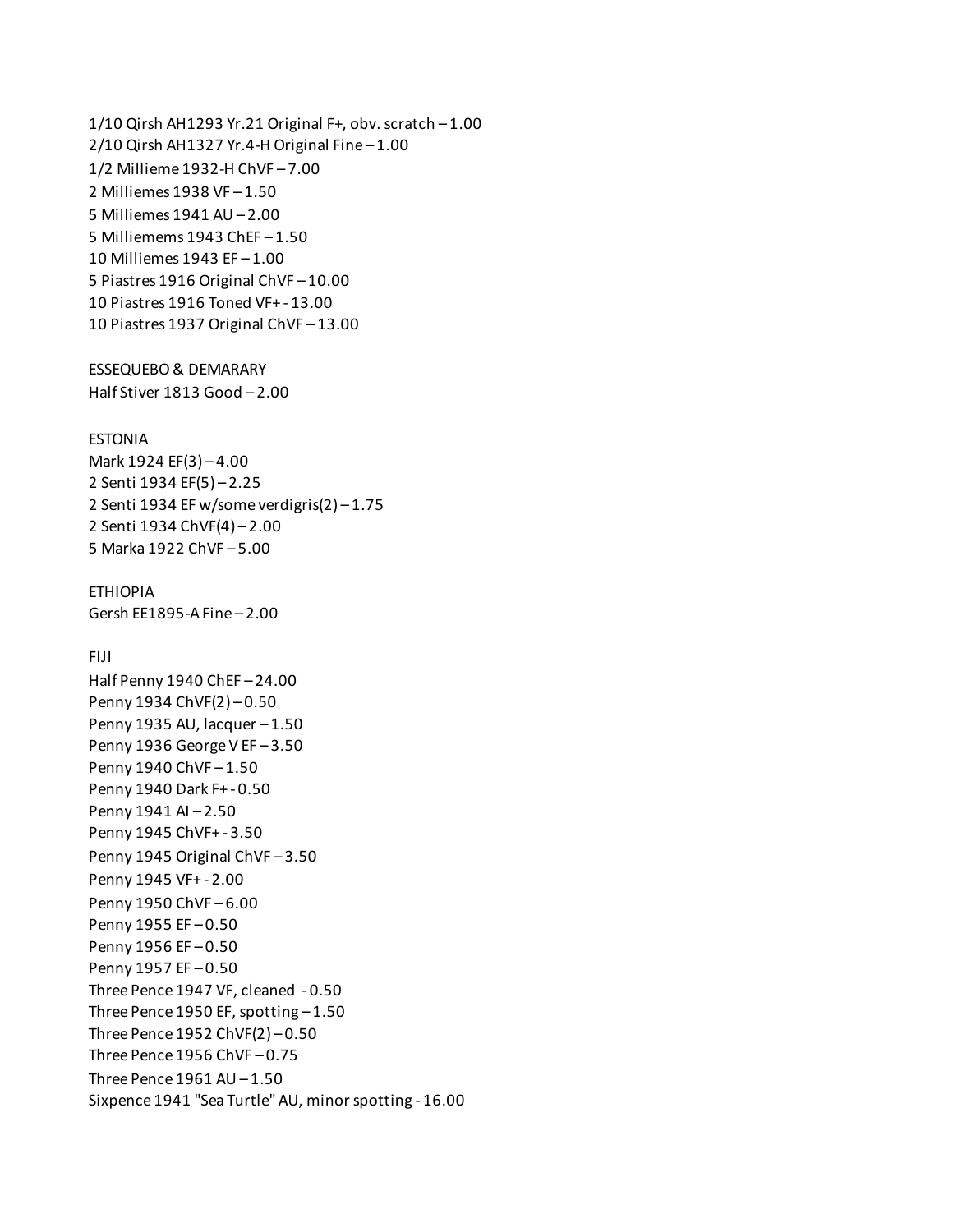Sixpence 1953 "Sea Turtle" ChAU – 1.50 Sixpence 1958 "Sea Turtle" AU – 1.50 Shilling 1936 Original VF – 5.50 Shilling 1941 ChEF(2) - 16.00 Shilling 1957 ChVF(2) – 0.50 Shilling 1958 EF – 1.00 Shilling 1962 EF – 0.50

### FINLAND

Penni 1911 AU – 1.50 5 Pennia 1935 EF – 2.00~ 10 Pennia 1929 EF – 2.00 25 Pennia 1925-S ChEF – 7.00 50 Pennia 1923-S ChEF – 1.50

#### FRANCE

Sol (1793)-D VG, porous – 6.50 2 Sols 1792-A Fine – 7.00 2 Sols 1791-AA VG+ - 4.50 2 Sols 1793-L VG – 6.50 Centime L'An6-A EF, some obverse lacquer – 32.00 Centime 1848-A AU – 8.50 Centime 1913 AU – 2.75 5 Centimes 1854-A ChEF, patches – 10.00 5 Centimes 1854-BB AU, small stain patch in hair – 18.00 5 Centimes 1854-W Chocolate Brown ChAU – 32.00 5 Centimes 1856-B AU – 22.00 5 Centimes 1856-B VG – 0.50 5 Centimes 1862-K EF – 14.00~ 5 Centimes 1864-K VF, cleaned – 5.00 5 Centimes 1865-A F+ - 7.00 5 Centimes 1896-A Fasces VG+ - 0.50 5 Centimes 1901 ChEF – 10.00 5 Centimes 1904 ChEF – 4.50 5 Centimes 1904 VF – 2.00 Decime L'An?-A KM-644.1 aG – 0.75 Decime L'An7-A KM-644.1 VG+ - 6.50 Decime L'An8-AA KM-644.2 VG – 6.50 Decime L'An?-D KM-644.5 Fair – 1.75 10 Centimes 1853-W G+ - 0.50 10 Centimes 1856-B VG+ - 1.00 10 Centimes 1865-BB VF, cleaned – 4.00 10 Centimes 1870-A VF+ - 7.00 10 Centimes 1870-A F+ - 3.00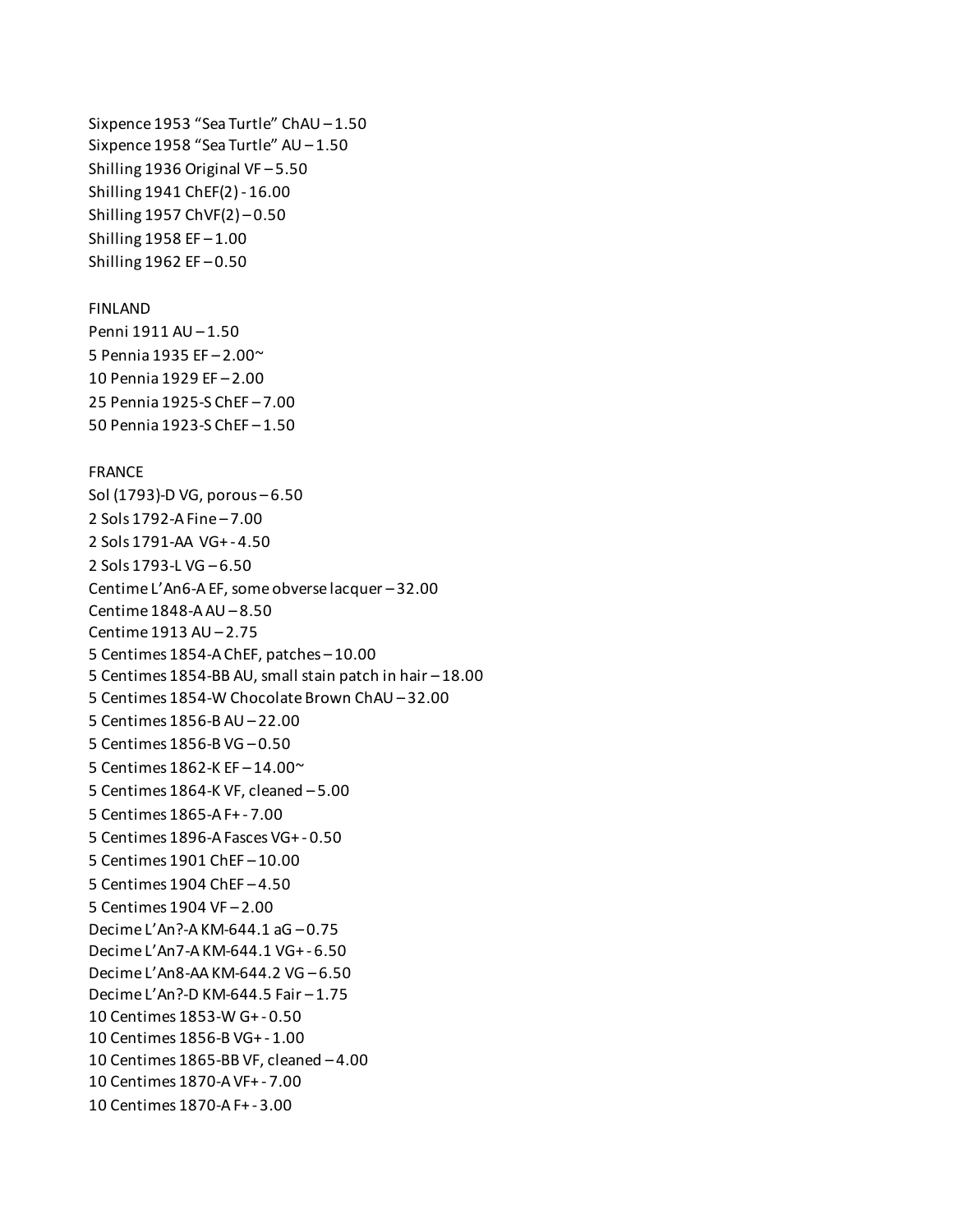10 Centimes 1872-K AU – 10.00 10 Centimes 1910 ChAU – 6.50 10 Centimes 1914 Bronze VF – 1.00 10 Centimes 1917 ChVF – 0.50 10 Centimes 1921 Bronze ChVF - 8.00 10 Centimes 1921 Bronze VF+ - 6.00 10 Centimes 1945 Zinc Original AU – 3.00~ 25 Centimes 1903 Nickel EF – 1.50 25 Centimes 1917 KM-867a EF - 0.75 25 Centimes1917 KM-867a ChVF - 0.25 50 Centimes 1864-BB VG – 2.00 50 Centimes 1867-A ChVF+ - 6.50 50 Centimes 1894-A EF – 10.00 50 Centimes 1899 AU – 13.00 50 Centimes 1904 ChEF – 9.00 50 Centimes 1908 AU – 6.50 50 Centimes 1909 EF – 3.50 50 Centimes 1914 ChAU – 4.50 50 Centimes 1929 Original EF - 3.50 50 Centimes 1929 VF – 1.50 50 Centimes 1942 ChVF – 0.25 Franc 1901 VF – 11.00 Franc 1944-B AU – 8.00 2 Francs 1917 ChAU – 10.00 2 Francs 1917 Original EF – 7.50 2 Francs 1923 Fine - 0.25 2 Francs 1926 Fine - 1.50 2 Francs 1936 EF – 1.00 2 Francs 1937 ChEF - 0.50 2 Francs 1939 A-B ChVF – 0.50 2 francs 1941 Original EF - 1.00 2 Francs 1944-B ChAU – 1.75 2 Francs 1947 AU – 0.75 5 Francs 1933 EF – 1.50 5 Francs 1933 ChVF – 1.00 10 Francs 1931 ChEF – 6.50 20 Francs 1934 Original EF - 13.00 20 Francs 1950 3 Plumes KM-917.1 EF, some spotting – 5.00 50 Francs 1954 VF – 19.00 FRENCH INDO-CHINA Centime 1885-A Fine – 1.00

Centime 1888-A Fine –1.50 Centime 1938-A VF+ - 1.00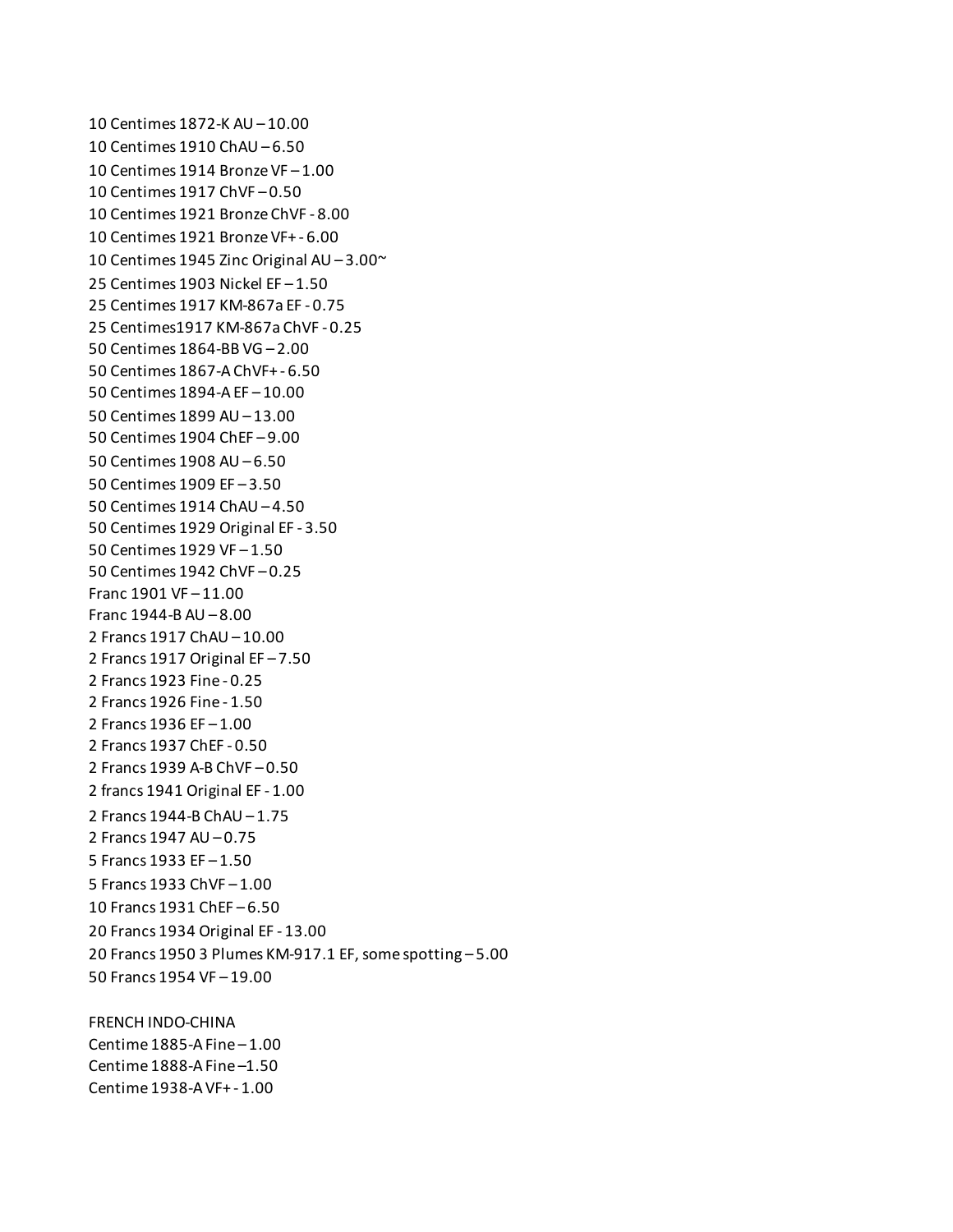20 Centimes 1945-B Fine – 1.00

GERMAN EAST AFRICA 20 Heller 1916-T A/A KM-15 ChVF – 14.00 20 Heller 1916-T B/B KM-15 ChVF – 14.00

## GERMANY

*GERMAN STATES*

Bavaria: Pfening 1798-VG – 2.75 Bavaria: Kreuzer 1759 KM-474 Good – 3.75 Bavaria: 3 Kreuzer 1798 KM-621 Good – 6.50 Bavaria: 3 Kreuzer 1805 KM-331 F/VF – 7.00 Bavaria: 3 Mark 1908-D AU – 28.00 Brunswick-L-C-H: Pfennig 1732 KM-204.2 Nice Good, weak center – 2.75 Brunswick-L-C-H: Pfennig 1780-CES "Wildman" Fine, rotated 90 Degrees – 25.00 Brunswick-L-C-H: Pfennig 1793-PLM KM-360.1 Good – 2.75 Brunswick-Wolf: Pfennig 1750 KM-891 Good – 2.75 Brunswick-Wolf: Pfenning 1781-CES KM-996 Fine – 7.00 Brunswick-Wolf: Pfennig 1820-MC KM-1085 Fine – 2.00 Brunswick-Wolf: 1/6 Thaler 1764-IDB "Horse" Fine – 24.00 Further Austria: Heller 1788-H Fine – 24.00 Further Austria: Kreutzer 1794-H VG – 10.00 Hesse-Cassel: 2 Heller 1754 aG – 1.75 Hessse-Cassel: 3 Heller 1843 Fine – 5.00 Hesse-Cassel: 3 Heller 1866 ChVF – 11.00 Hesse-Cassel: 2 Albus 1779-BR Good – 4.50 Hesse-Darmstadt: 6 Kreuzer 1820 aG/Fair – 8.50 Julich-Berg: 1/2 Stuber 1786-PR Good – 2.75 Lippe-Detmold: Silber Groschen 1860-A VF – 9.00 Prussia: 1/48 Thaler 1778-A ChVF, encrustation – 10.00 Prussia: 1/24 Thaler 1783-A Cleaned VF – 10.00 Prussia: 1/12 Thaler 1764-E KM-311 F+/VF+ - 14.00 Prussia: 3 Pfennige 1793-A Fine – 3.00 Prussia: 3 Pfenninge 1850-A ChVF – 7.00 Prussia: Silber Groschen 1868-B Original EF - 7.00 Prussia: Silber Groschen 1869-C Original ChVF – 5.00 Prussia: 4 Groschen 1803-A VG – 3.00 Prussia: 1/6 Thaler 1812-A aG – 3.00 Prussia: 1/6 Thaler 1822-A Original VF – 15.00 Prussia: 3 Mark 1911-A KM-527 ChVF+ - 16.00 Saxony: Pfennig 1765-C Fine – 13.00 Saxony: Pfennig 1774-C Fine – 10.00 Saxony: 2 Pfennige 1856-F ChAU – 18.00~ Saxony: 3 Pfennig 1761 KM-945 Good – 5.50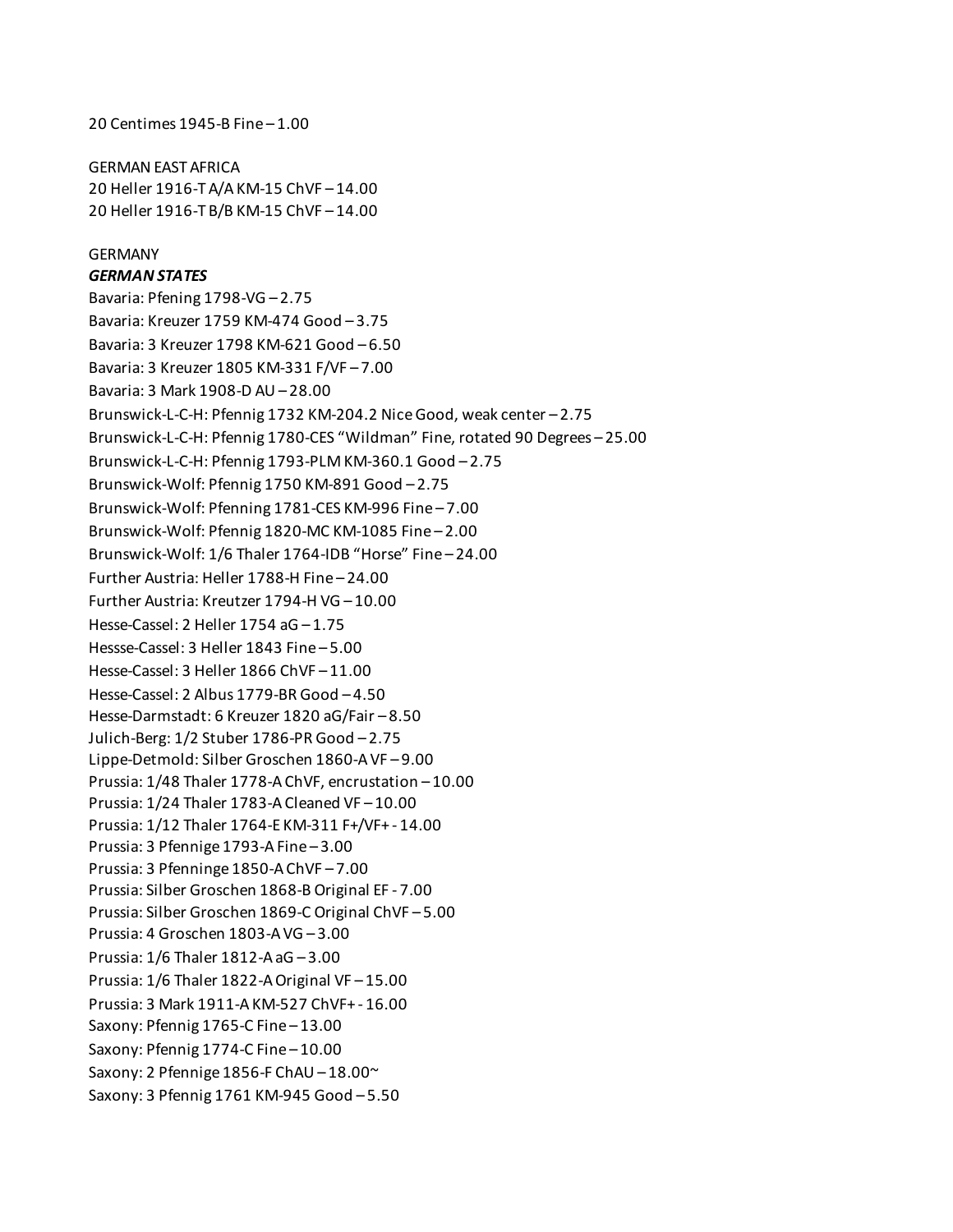Saxony: 3 Pfennig 1799-C VG – 6.50 Saxony: Neu Groschen 1868-B VF – 6.50 Saxony: 1/24 Thaler 1765-EDC Original VF – 36.00 Saxe Meiningen: 2 Pfennige 1868 ChVF – 11.00 Schleswig-Holstein: 1/24 Speciedaler 1787 Original Fine – 28.00 Stolberg: 1/24 Thaler 1764-C Good – 13.00 Westphalia: 2 Centimes 1809-C VF, minor marks reverse – 9.00 Wurttemberg: Kreuzer 1758 Good – 5.50 Wurttemberg: 3 Kreuzer 1832 Fair – 5.50 Wurttemberg: 6 Kreuzer 1809 Fine, flan flaws – 10.00 *EMPIRE* Pfennig 1874-D ChVF - 3.50 Pfennig 1875-E Fine – 4.00 Pfennig 1876-F EF - 4.00 Pfennig 1886-F VF - 2.50 Pfennig 1900-A ChVF(2) - 0.50 Pfennig 1913-A ChAU – 0.75 2 Pfennig 1876-J VF+ - 4.00 5 Pfennig 1875-B Fine – 0.50 5 Pfennig 1889-E EF – 3.00 5 Pfennig 1900-A ChVF – 0.25 5 Pfennig 1904-E ChVF – 1.50 5 Pfennig 1905-D ChVF - 0.25 10 Pfennig 1874-A EF – 3.75 10 Pfennig 1874-C AU – 4.00 10 Pfennig 1875-B EF – 9.00 10 Pfennig 1876-H F+(2) – 5.50 10 Pfennig 1876-H Good – 3.50 10 Pfennig 1892-D AU – 7.50 10 Pfennig 1901-J ChVF – 3.25 10 Pfennig 1905-E EF, obv wipe – 3.25 10 Pfennig 1906-J ChVF – 1.25 10 Pfennig 1912-F EF – 0.25 20 Pfennig 1876-C Fine, tiny rim cut – 4.50 Mark 1874-H VG – 6.00 *WEIMAR* 2 Rentenpfennig 1923-A ChVF – 1.00 5 Rentenpfennig 1923-A Original EF - 2.00 3 Mark 1922-A KM-29 EF – 1.00 500 Mark 1922-A KM-29 ChVF – 1.25 500 Mark 1923-D KM-36 ChVF – 0.75 10 Reichspfennig 1932-A VF+ – 1.00 10 Reichspfennig 1936-D EF – 1.25 10 Reichspfennig 1936-D VF+ - 1.00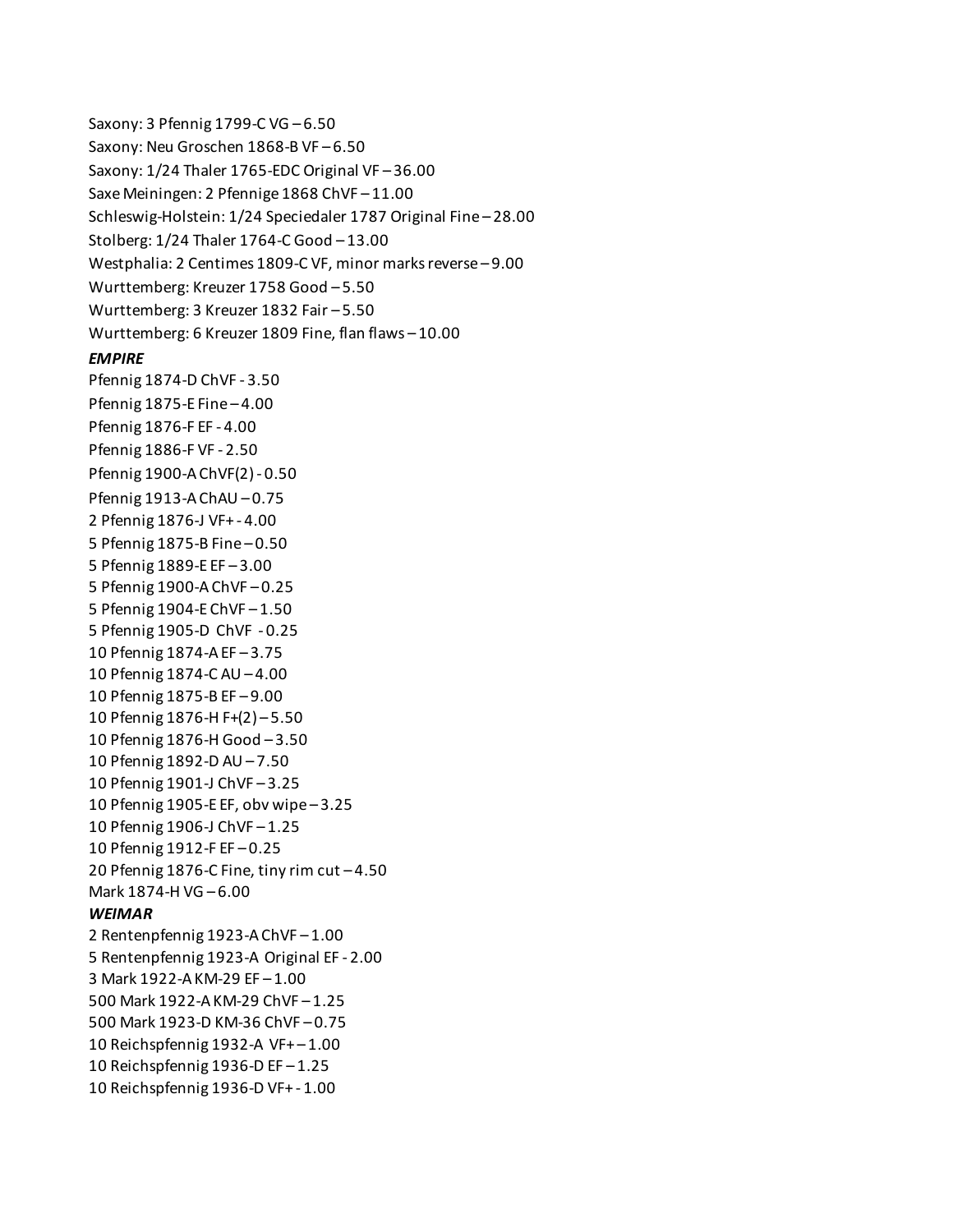50 Reichspfennig 1929-F ChVF – 16.00 50 Reichspfennig 1935-F ChVF – 1.00 50 Reichspfennig 1935-G EF – 17.00 50 Reichspfennig 1935-J Aluminum ChVF - 2.00 *THIRD REICH* 5 Reichspfennig 1939-J VF= - 2.00 10 Reichspfennig 1937-A AU, dirt in devices – 1.50 10 Reichspfennig 1937-J EF – 2.50 10 Reichspfennig 1943-E EF - 7.50 50 Reichspfennig 1940-G EF - 10.00 50 Reichspfennig 1942-F ChVF - 3.00 50 Reichspfennig 1943-G ChVF - 3.50 50 Reichspfennig 1944-F ChEF - 7.00 Reichsmark 1933-E EF – 7.00 Reichsmark 1934-D EF – 5.00 Reichsmark 1934-E EF – 5.00 2 Reichsmark 1939-A EF – 6.00 5 Reichsmark 1935-F "Church" VF – 13.00 5 Reichsmark 1935-J "Church" VF – 18.00 5 Reichsmark 1935-E KM-86 EF – 17.00 5 Reichsmark 1936-A KM-94 ChVF – 14.00 5 Reichsmark 1939-A VF – 14.00 *WEST/FEDERAL REPUBLIC* 50 Pfennig 1949-D EF - 2.00 Mark 1950-G AU - 2.75 Mark 1954-F EF - 11.00 2 Mark 1951-D VF, tiny rim nicks - 6.50 2 Mark 1951-F EF - 8.00 2 Mark 1951-F VF – 6.50 2 Mark 1951-F VF, 2 spots on rim - 5.50 2 Mark 1951-G ChVF(2) - 17.00 2 Mark 1951-J ChVF – 7.00 *EAST/DDR* Pfennig 1950-A ChVF+ - 2.75 Pfennig 1952-A ChAU(2) – 5.50 Pfennig 1952-A ChEF – 2.75 Pfennig 1960-A ChAU $-0.75$ Pfennig 1962-A AU – 0.50 Pfennig 1964-A ChAU $-0.75$ Pfennig 1977-A EF – 0.25 Pfennig 1980-A ChEF – 0.25 5 Pfennig 1949-A ChVF(2) – 1.75 5 Pfennig 1950-A ChVF – 1.75 5 Pfennig 1952-A EF – 2.75 5 Pfennig 1953-E AU, tiny rim flaws reverse - 10.00 5 Pfennig 1953-E EF – 6.50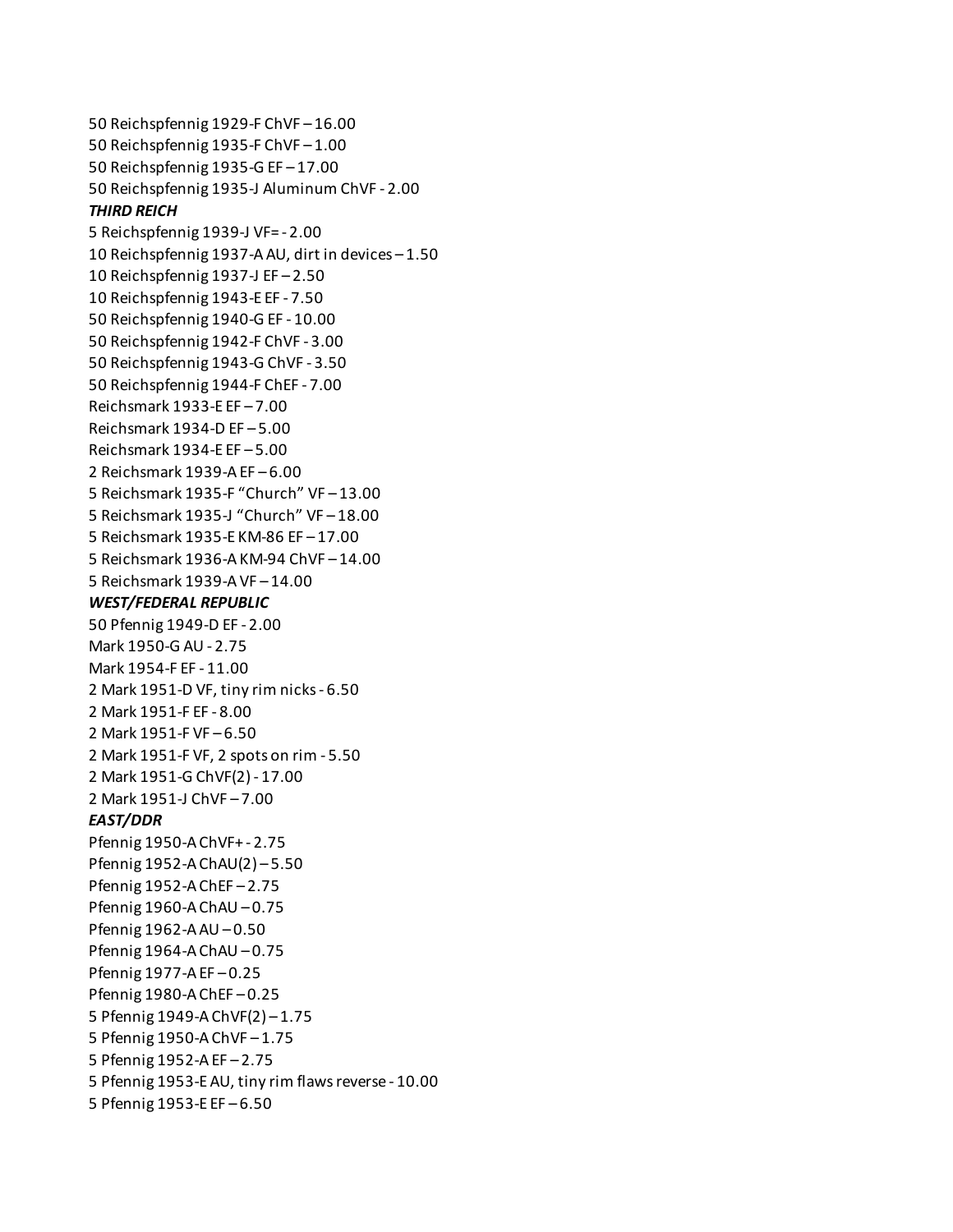5 Pfennig 1953-E ChVF – 3.75 5 Pfennig 1968-A AU – 0.50 5 Pfennig 1978-A AU – 0.25 10 Pfennig 1949-A ChVF – 2.75 10 Pfennig 1950-A EF – 5.50 10 Pfennig 1950-E ChVF+ - 12.00 10 Pfennig 1950-E ChVF - 8.50 10 Pfennig 1952-A AU – 6.50 10 Pfennig 1952-A EF – 2.75 10 Pfennig 1952-E ChVF – 6.50 10 Pfennig 1953-E ChVF – 6.50 10 Pfennig 1963-A ChVF – 0.75 10 Pfennig 1965-A AU – 1.25 10 Pfennig 1965-A EF – 0.75 10 Pfennig 1968-A ChEF – 0.50 10 Pfennig 1971-A ChVF+ - 0.25 10 Pfennig 1978-A AU – 0.75 10 Pfennig 1982-A EF – 0.50 20 Pfennig 1969 ChEF – 1.25 20 Pfennig 1969 ChVF – 0.50 50 Pfennig 1950-A EF, obverse scratches – 2.75 50 Pfennig 1950-A ChVF - 2.75 50 Pfennig 1958-A ChVF – 0.25 50 Pfennig 1968-A ChVF+ - 0.50 50 Pfennig 1973-A ChVF – 0.25 Mark 1956-A AU – 2.75 Mark 1956-A Cleaned ChVF – 0.75 Mark 1972-A EF – 0.75 Mark 1977-A ChAU – 1.75 Mark 1978-A EF – 0.75 2 Mark 1974-A EF – 3.75 2 Mark 1975-A ChVF – 0.75 2 Mark 1982-A EF – 0.75 GREAT BRITAIN Penny ND (1272-1327) Edward I or II nice Fine – 29.00 Half Farthing 1844 ChVF, obverse grease patch – 5.00

Half Farthing 1844 F+ - 2.50 Farthing ND(1672-79) Charles II Fair – 5.00 Farthing 1724 Good – 10.00 Farthing 1736 Good – 3.75 Farthing  $1746$  aG  $-2.25$ Farthing 1749 VG, highly porous – 4.50 Farthing 1773 VG, porous – 4.50 Farthing 1807 Fine – 2.00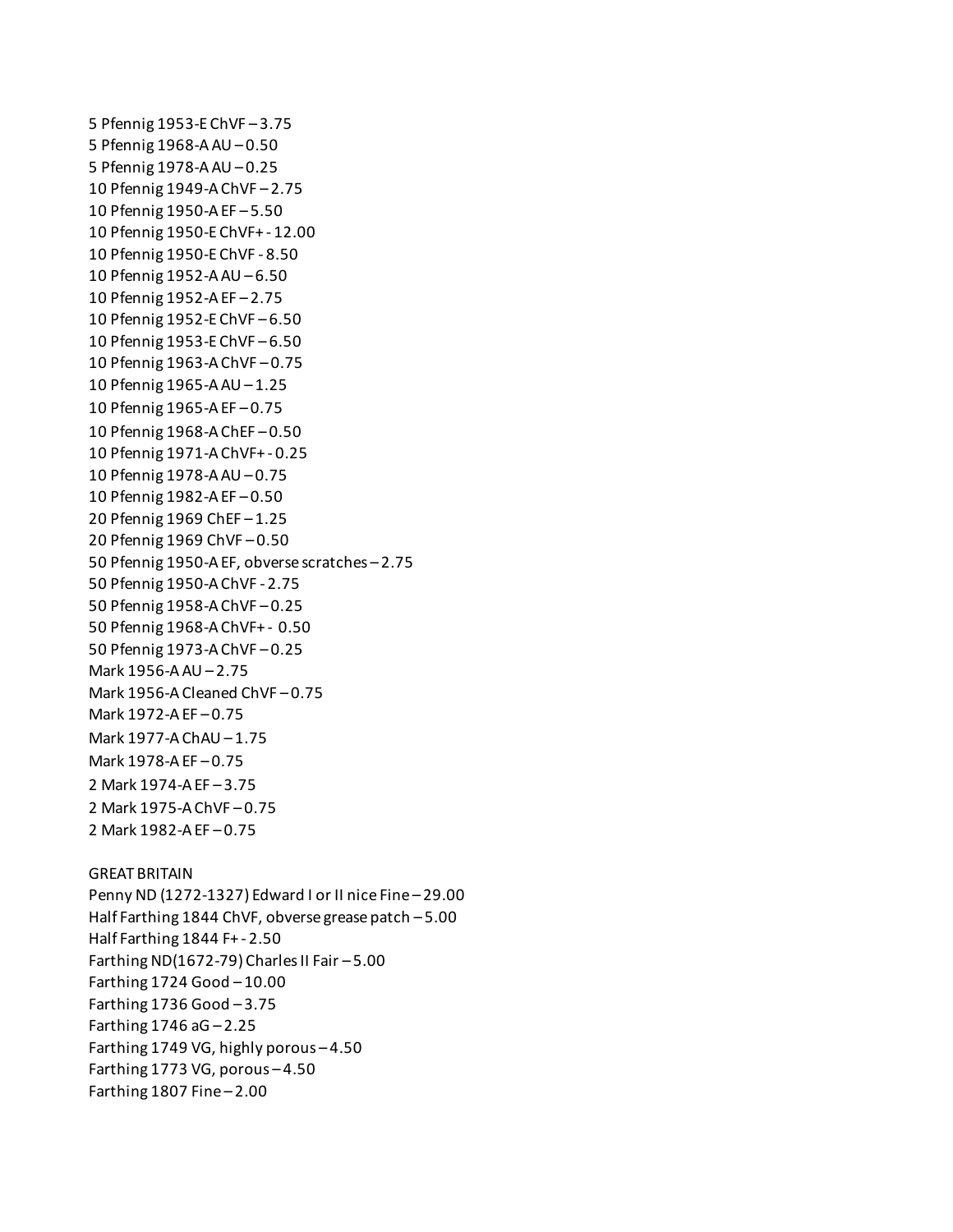Farthing 1881-H ChEF  $-14.00^{\circ}$ Farthing 1888 ChVF, once cleaned  $-2.00<sup>o</sup>$ Farthing 1893 VF – 2.25 Farthing 1899 EF, light scratches – 2.00 Farthing 1917 EF - 1.50 Farthing  $1921$  ChAU  $-3.00$ Farthing  $1922$  ChVF $-0.50$ Farthing 1943 EF - 0.25 Farthing 1951 EF – 0.50 Half Penny 1695 Good – 11.00 Half Penny 1700 Fair – 4.00 Half Penny 1720 aG – 6.50 Half Penny 1724 aG – 6.50 Half Penny 1733 Fine, porous – 10.00 Half Penny 1735 Porous Fine – 6.00 Half Penny 1749 G+ - 5.50 Half Penny 1753 Good - 4.50 Half Penny 1754 Fine – 14.00 Half Penny 1806 VF, some obverse lacquer - 6.00 Half Penny 1806 VF, minor obv. marks, rim nick rev. – 4.50 Half Penny 1806 Fine – 3.25 Half Penny 1826 VG – 5.00 Half Penny 1855 F+ - 5.00 Half Penny 1861 VF - 6.00 Half Penny 1862 VF, hidden obverse scratches – 4.00 Half Penny 1864 VG – 1.00 Half Penny 1879 Fine – 2.50 Half Penny 1903 ChVF+ - 7.00 Half Penny 1904 Cleaned EF, rim nick – 5.00 Half Penny 1904 ChVF – 5.00 Penny 1797 Fine, a bit porous - 13.00 Penny 1825 Good – 4.00 Penny 1831 G+ - 9.00 Penny 1841 ChVF – 19.00 Penny 1861 VF – 7.00 Penny 1874 G+ - 2.00 Penny 1879 VF, rim bump, small punch marks - 3.00 Penny 1891 VG – 2.00 Penny 1892 Fine – 5.00 Penny 1919-KN Fine – 5.50 Penny 1921 VF – 0.25 Penny 1934 VF - 0.50 Penny 1948 ChAU – 2.00 Penny 1950 ChAU - 16.00 Two Pence 1797 VF, minor rim nicks – 47.00 3 Pence 1885 VG+ - 3.00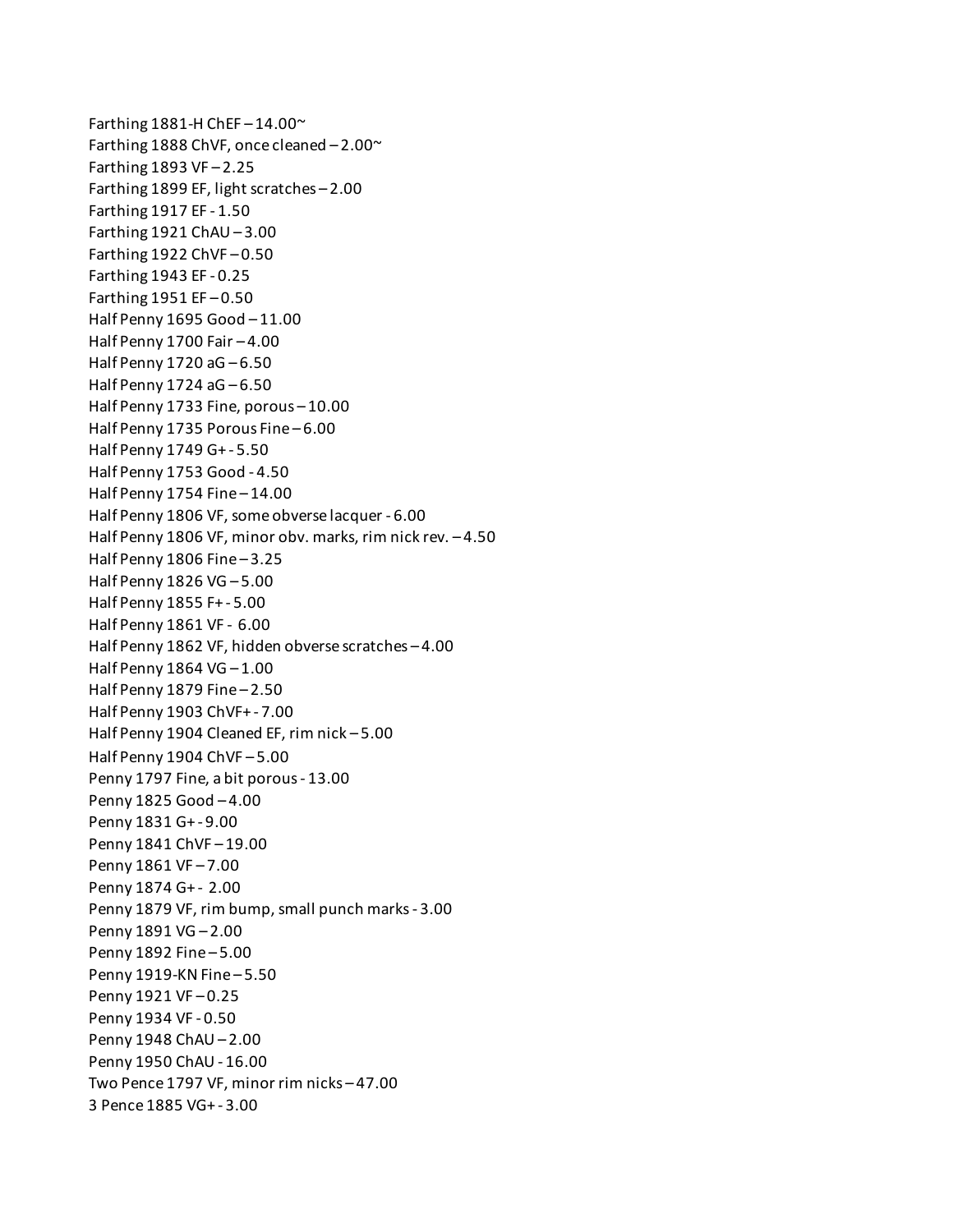3 Pence 1893 Old Head Original VF+ - 3.50 3 Pence 1908 VF – 2.00 3 Pence 1934 ChVF - 1.00 3 Pence 1935 ChVF – 1.00 3 Pence 1936 AU – 1.00 Threepence 1938 AU  $-2.00$ <sup>~</sup> 3 Pence 1942 Silver Original ChEF – 5.50 3 Pence 1942 Silver Toned EF - 2.75 3 Pence 1942 Silver ChVF - 1.75 3 Pence 1944 Silver ChVF - 8.00 4 Pence (Groat) 1849 G+ -2.50 Sixpence 1834 F+ - 13.00 Sixpence 1888 VF, partially toned - 5.00 Sixpence 1899 ChVF - 10.00 Sixpence 1900 ChVF – 14.00 Sixpence 1905 Cleaned aVF - 9.00 Sixpence  $1941$  ChAU  $-1.75$ Shilling 1787 no hearts in shield – VG+ - 11.00 Shilling  $1819$  w/ "B" stamped on neck, VG-6.50 Shilling 1859 Dark toned F+ - 11.00 Shilling 1860/50 Original Fine – 11.00 Shilling 1900 Original ChVF – 11.00 Shilling 1917 Original ChVF – 7.50 Shilling 1914 ChVF, flan flaw on Lion – 5.00 Shilling 1941 English EF – 3.75 Shilling 1943 English ChVF+ - 3.25 Shilling 1943 "Scottish" ChAU - 4.00 Shilling 1943 Scottish Original EF - 3.75 Half Crown 1893 ChEF – 99.00~ Half Crown 1947 VF – 0.25 Half Crown 1954 ChVF – 0.50

#### **GREECE**

5 Lepta 1869-BB F+ - 4.00 10 Lepta 1837 Cleaned VG – 14.00 10 Lepta 1882-A ChVF - 7.00 10 Lepta 1895-A Fine – 1.00 10 Lepta 1922 thick AU – 14.00 10 Lepta 1922-Bolt thin ChAU - 7.00 10 Lepta 1922 thin Toned EF – 4.00 10 Lepta 1959 ChAU – 0.75 50 Lepta 1959 EF – 3.00 Drachmai 1926 AU – 4.00 5 Drachmai 1930 KM-71.1 EF – 4.00~ 5 Drachmai 1930 KM-71.1 EF – 4.00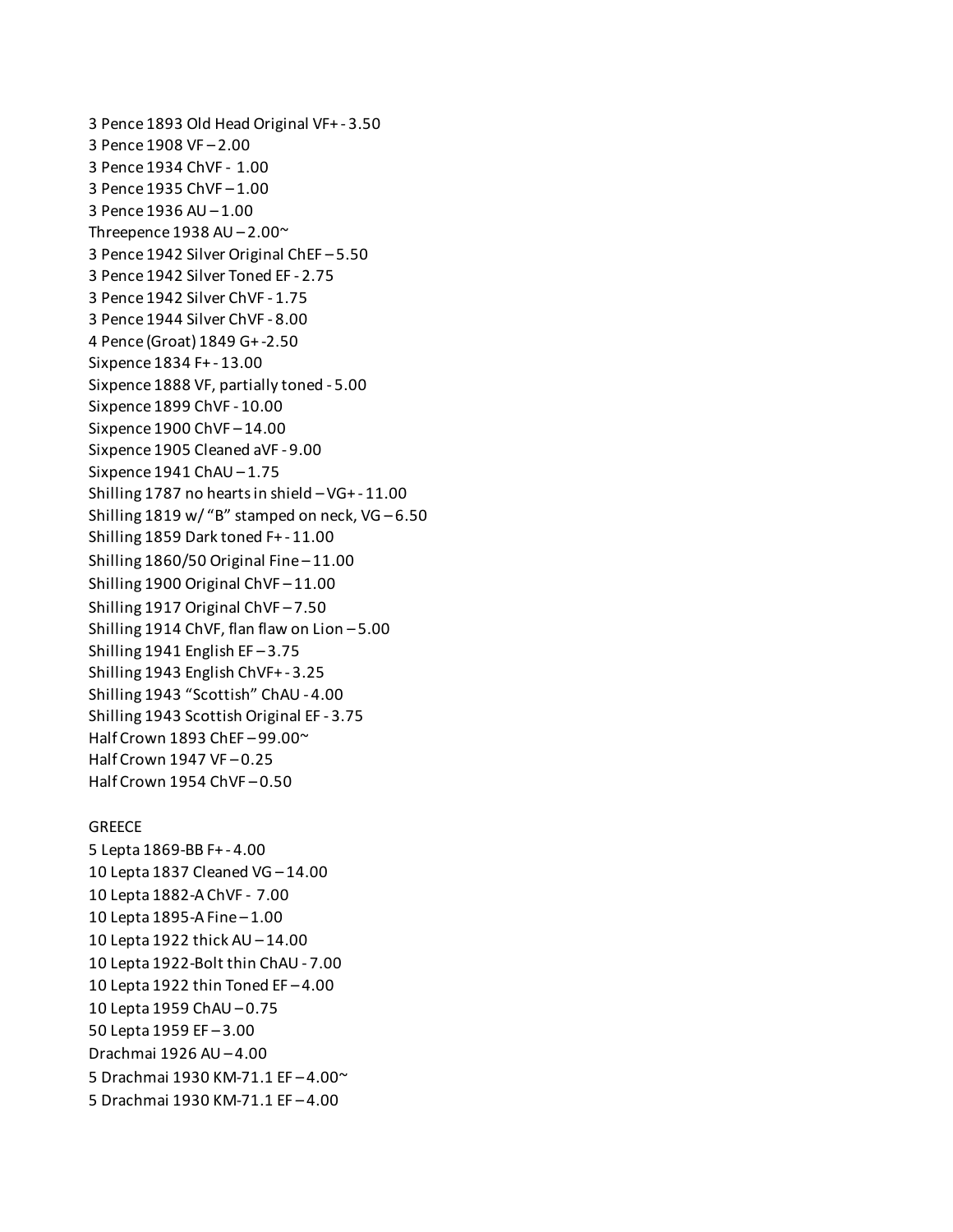## GUATEMALA

 $1/2$  Real 1900 Niquel cleaned VF $-1.00$ Real 1901 Niquel AU – 2.00 2 Reales 1864-R Original Fine- 9.00 10 Centavos 1925 Original F+ - 2.50 10 Centavos 1934 Fine – 2.75 10 Centavos 1952 ChVF – 3.00 50 Centavos 1870-R Fine – 29.00

#### GUADELOUPE

Franc 1903 Fine – 14.00 Franc 1921 VF, a bit porous, rim nick, light scratches – 7.00

#### **GUERNSEY**

2 Doubles 1874 ChVF+ - 14.00 4 Doubles 1830 ChVF – 8.50 4 Doubles 1830 Fine, once cleaned – 1.50 4 Doubles 1874 ChVF – 11.00 4 Doubles 1874 VG+ - 2.25 8 Doubles 1858 VF, reverse retoning – 8.50 8 Doubles 1864 ChVF, once cleaned - 8.50 8 Doubles 1868 ChEF – 34.00 8 Doubles 1868 ChVF – 8.50 8 Doubles 1911-H ChVF – 5.50 8 Doubles 1945-H AU – 2.25

GUINEA BISSAU 50 Centavos 1946 "500 Years" EF(2) – 4.00 50 Centavos 1946 "500 Years" VF – 2.00 Escudo 1946 "500 Years" F+ - 2.00

#### HAITI

Centime 1846 An 43 KM-25.1 EF, 4 in date scratched out – 4.00 Centime 1846 An.43 KM-25.1 F+ - 2.00 2 Centimes 1846 An.43 KM-63 Fine – 3.00 2 Centimes 1881 Fine – 3.00 2 Centimes 1886 ChVF – 4.00 2 Centimes 1894 ChVF – 3.00 5 Centimes 1863 porous ChVF – 2.00 5 Centimes 1904 KM-52 Fine(2) – 3.00 5 Centimes 1904 KM-53 Original ChVF(2) – 5.00 5 Centimes 1904 KM-53 VF+ - 4.00 5 Centimes 1904 KM-53 VF+, scratch in hair – 3.00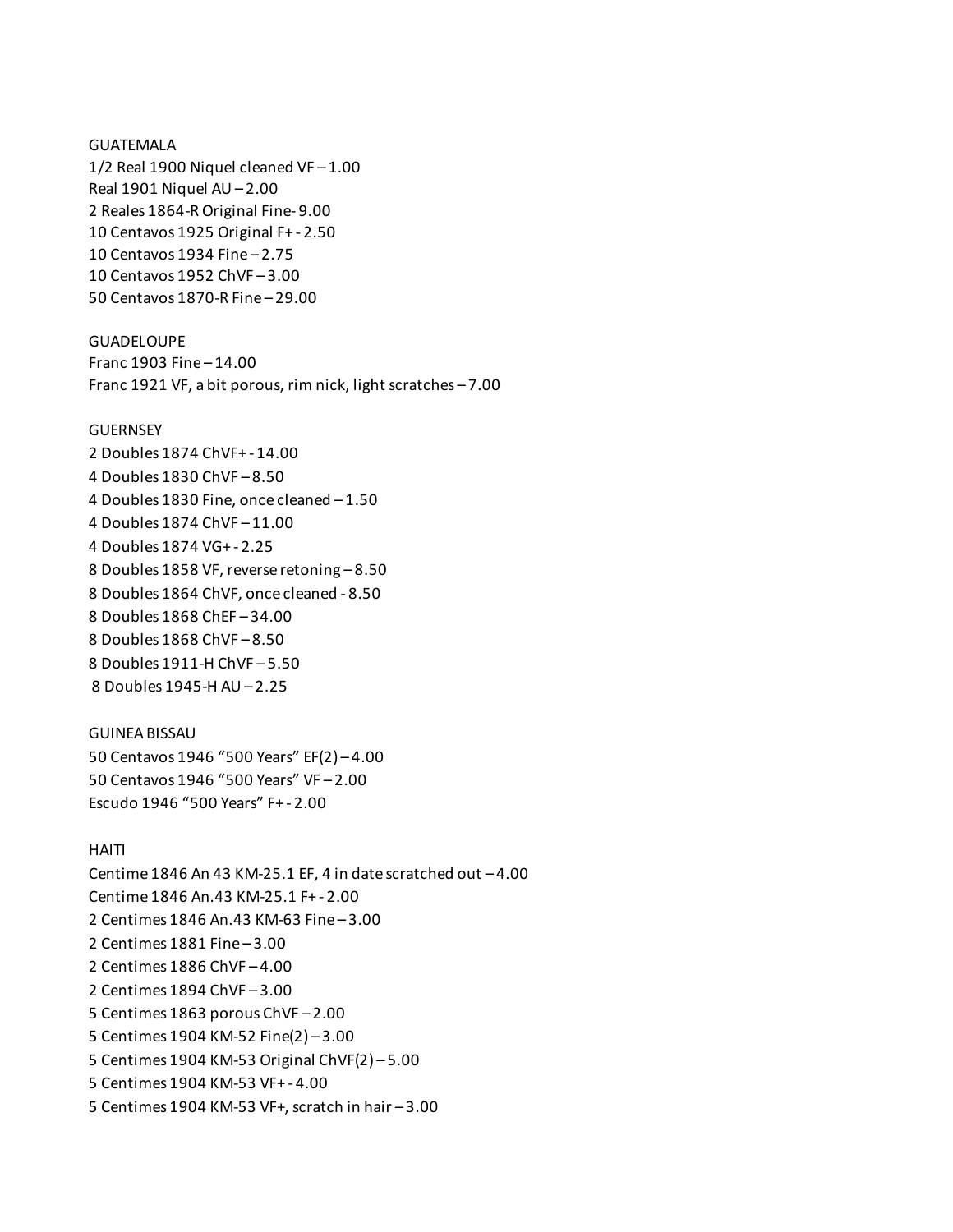5 Centimes 1905 ChVF – 3.00 5 Centimes 1905 VF+(2) – 2.00 5 Centimes 1958 AU – 1.00 6 Centimes 1846 An.43 VF - 14.00 10 Centimes 1882 VF+, rim nick reverse – 3.00 10 Centimes 1886 EF - 19.00 10 Centimes 1890 light cleaned VF – 3.00 10 Centimes 1894 ChVF, obverse grease – 3.00 10 Centimes 1906 ChVF(2) – 3.00 10 Centimes 1906 VF(2) – 2.00 20 Centimes 1863 AU – 19.00 20 Centimes 1863 VF – 5.00 20 Centimes 1882 Original VF – 11.00 20 Centimes 1907 VF+(4) - 4.00 20 Centimes 1907 VF, rim nick – 2.50 20 Centavos 1907 Fine(2) – 1.50 20 Centimes 1907 VG+(4) - 1.00 25 Centimes AN14 (1817) "Petion" Fine – 9.00 50 Centimes An25 (1828) KM-20a copper F-VF, 2 Different – 14.00 50 Centimes 1882 VF/F – 14.00 50 Centimes 1907 ChVF – 7.00 50 Centavos 1907 VF+ – 5.00 50 Centimes 1908 ChVF – 14.00 50 Centimes 1908 Fine(5) - 2.00 50 Centimes 1908 VG(3) – 1.00 Gourde 1882 Cleaned ChVF –99.00 Gourde 1887 VF – 110.00

**HONDURAS** Centavo 1891 KM-61 Fine- 6.00 2 Centavos 1920 Cleaned F/VG - 2.00 20 Centavos 1951 ChVF – 3.50 20 Centavos 1952 ChVF, some grease – 2.00 Peso 1890 VF, obverse rim nick - 128.00

HONG KONG Mil 1866 VF – 11.00 Cent 1881 VF – 11.00 5 Cents 1900-H ChVF+ - 4.00~ 10 Cents 1887 Cleaned VF – 3.00 10 Cents 1895 Original ChVF – 4.50 10 Cents 1899 Original Fine –2.50 5 Dollars 1976 VF – 1.00 5 Dollars 1978 ChVF – 2.00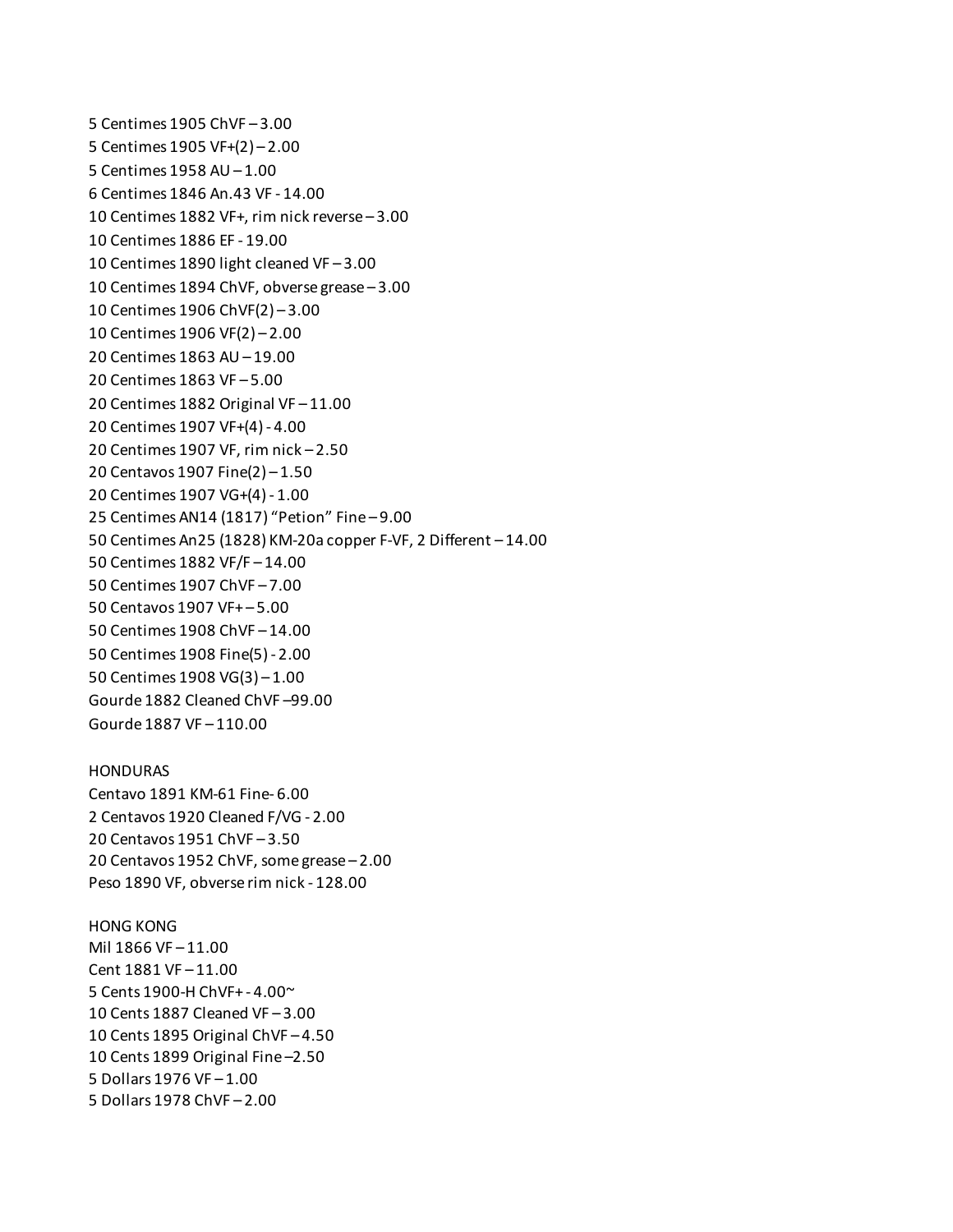# HUNGARY Poltura 1763-PH-KM F+, a bit porous – 6.50 Krajczar 1868-B Fine – 1.75 20 Krajczar 1778-B-SK-PD Original ChVF – 17.00 2 Filler 1897-KB ChVF – 0.50 2 Filler 1901-KB EF - 3.50 2 Filler 1927-BP AU – 0.25 10 Filler 1909-KB EF – 1.00 10 Filler 1916-KB EF, whizzed – 0.50

#### ICELAND

5 Aurar 1931 ChVF(2) – 7.00 5 Aurar 1931 VF(4) – 5.00 5 Aurar 1940 AU – 1.00 10 Aurar 1925 ChVF, cleaned with acid – 9.00 10 Aurar 1925 VF+ - 12.00 10 Aurar 1925 VF - 7.00 10 Aurar 1933 VF - 6.50 10 Aurar 1936 VF(2) – 4.00 10 Aurar 1939 ChVF - 2.50 25 Aurar 1942 EF - 1.50 Krona 1925 VF – 3.00 Krona 1940 ChVF – 1.00 Krona 1940 EF – 1.50 2 Kronur 1925 F+ - 5.00

#### INDIA

Baroda: 2 Paisa 1884-91 Y-32.2 Cleaned VF – 7.00 Bengal: Pice ND //37 KM-57 Fine – 5.00 Bengal: Pie ND(1831-35) KM-58 VF+ - 7.00 Bombay: 1 & Half Pice 1791 Good – 13.00 Bombay: 2 Pice 1794 KM-196 F+ - 79.00 British: 1/2 Pice 1891 Cleaned VF – 9.00 British: 1/2 Pice 1912(c) ChAU - 3.25 British: 1/12 Anna 1835 EF – 7.50 British: 1/12 Anna 1848 ChEF – 17.00 British: 1/12 Anna 1848 EF – 10.00 British: 1/12 Anna 1931(c) EF – 3.00 British: 1/4 Anna 1835 A/III, Medal alignment AU – 19.00 British: 1/4 Anna 1835 A/III, medal alignment F+ – 3.00 British: 1/4 Anna 1889 ChVF+ - 9.00 British: 1/4 Anna 1907(c) ChVF – 16.00 British: 1/2 Anna 1835 B/II VG+ - 7.00 British: 1/2 Anna 1835 C/III Cleaned EF – 18.00 British: 1/2 Anna 1943 (c) VF – 1.00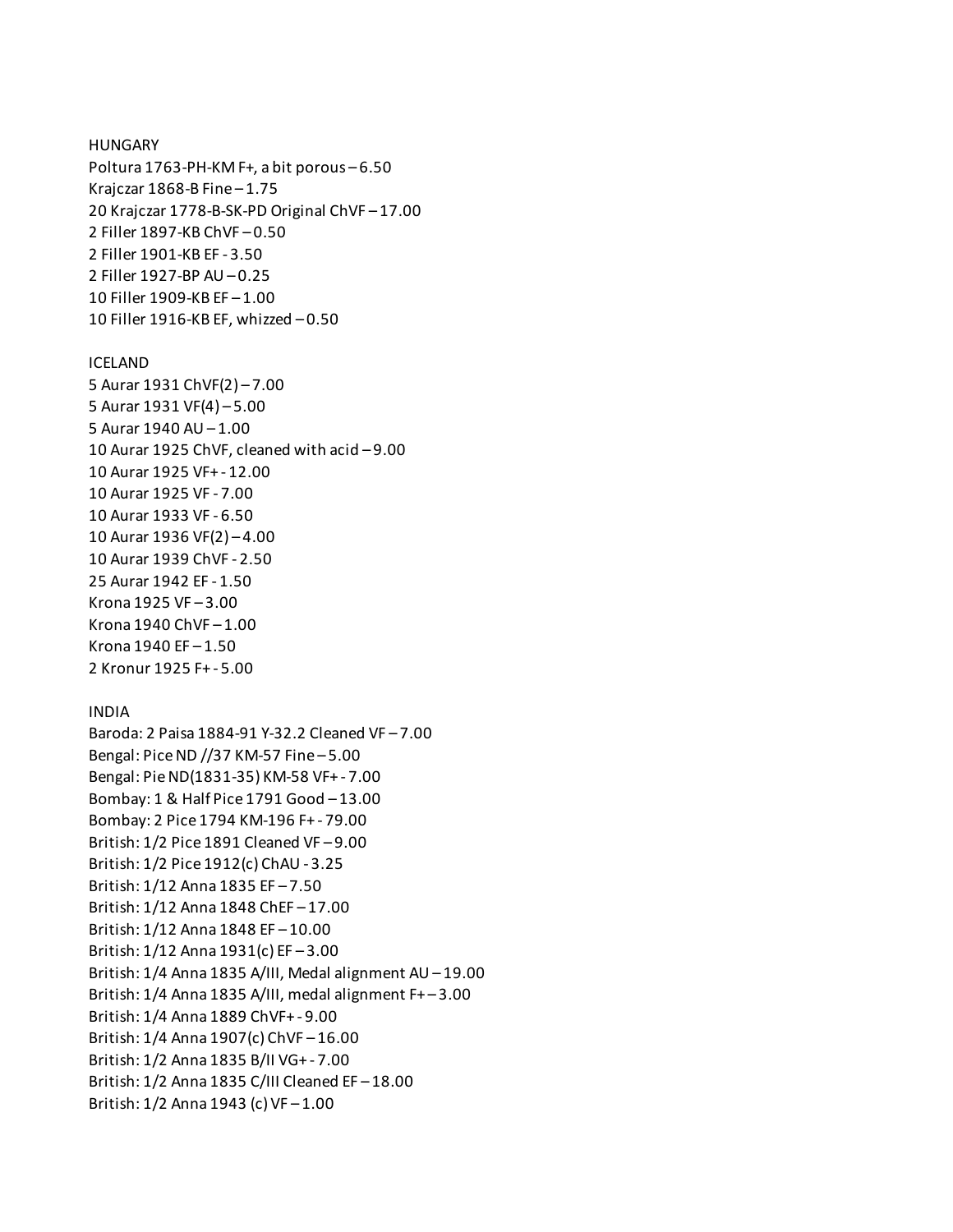British: Anna 1936(b) AU – 2.75 British: 2 Annas 1862(c) Rev. IIa ChVF – 11.00 British: 2 Annas 1874(c) Original VF+ - 24.00 British: 2 Annas 1918(c) F+ - 3.75 British: 2 Annas 1928(b) ChVF+ - 6.50 British: 2 Annas 1928(b) Fine – 3.00 British: 2 Annas 1943(b) VF+ - 1.00 British: 1/4 Rupee 1835 no dot D/II VG – 16.00 British: 1/4 Rupee 1840 no dot, divided legend, incomplete crossbar A/I Fine – 14.00 British: 1/4 Rupee 1887-B raised VG – 12.00 British: 1/4 Rupee 1889 incuse B above VF – 19.00 British: 1/4 Rupee 1945(b) Small 5 ChVF – 3.25 British: Half Rupee 1924(b) F+ - 6.50 British: Half Rupee 1944-L AU – 6.50 British: Half Rupee 1945-L Small Date EF – 5.50 British: Rupee 1891-B incuse above EF – 34.00~ British: Rupee 1918(b) ChVF+ - 19.00~ British: Rupee  $1918(c)$  VF  $-13.00<sup>\sim</sup>$ British: Rupee 1947(b) VF – 3.00 British: Rupee 1947(l) Original EF – 17.00 Gwalior: 1/4 Anna VS1986 (1929) KM-176.2 VF – 1.00 Gwalior: 1/2 Anna VS1999 (1942) EF – 2.00 Hyderabad: 2 Pai AH1324 VF – 0.50 Hyderabad: 8 Annas AH1363/34 y-62 ChVF – 29.00 Jaora: Paisa AH1310/1893 VG – 7.00 Madras: V Cash 1803 KM-316 F+, rim nick -38.00 Madras: 20 Cash 1808 KKM-322 9.1 Grams EF+ - 18.00 Mysore: 10 Cash 1837 "Lion" C-192.2 VG+ - 11.00 Mysore: 20 Cash 183? "Lion" C-193.1 VF+, some lacquer reverse – 19.00 Nawanagar: Kori AH (19)78 VF – 11.00 Portuguese: 1/8 Tanga 1881 ChVF – 18.00 Portuguese: 1/8 Tanga 1903 EF – 32.00 Portuguese: 1/4 Tanga 1884 VF – 25.00 Portuguese: 1/4 Tanga 1901 VG – 3.75 Portuguese: 1/2 Tanga 1901 VG – 3.75 Portuguese: Quarter Rupia 1881 Fine – 20.00 Portuguese: 10 Centavos 1958 EF – 2.75 Republic: Pice 1954(b) AU - 2.00 Republic: 5 Piase 1968(b) AU – 6.50 Republic: 50 Paise 1964(b) AU – 2.75

## IRAQ

Fils 1938 ChVF $(2) - 1.00$ 4 Fils 1933 VF – 3.00 4 Fils 1938-dot VF+ - 3.00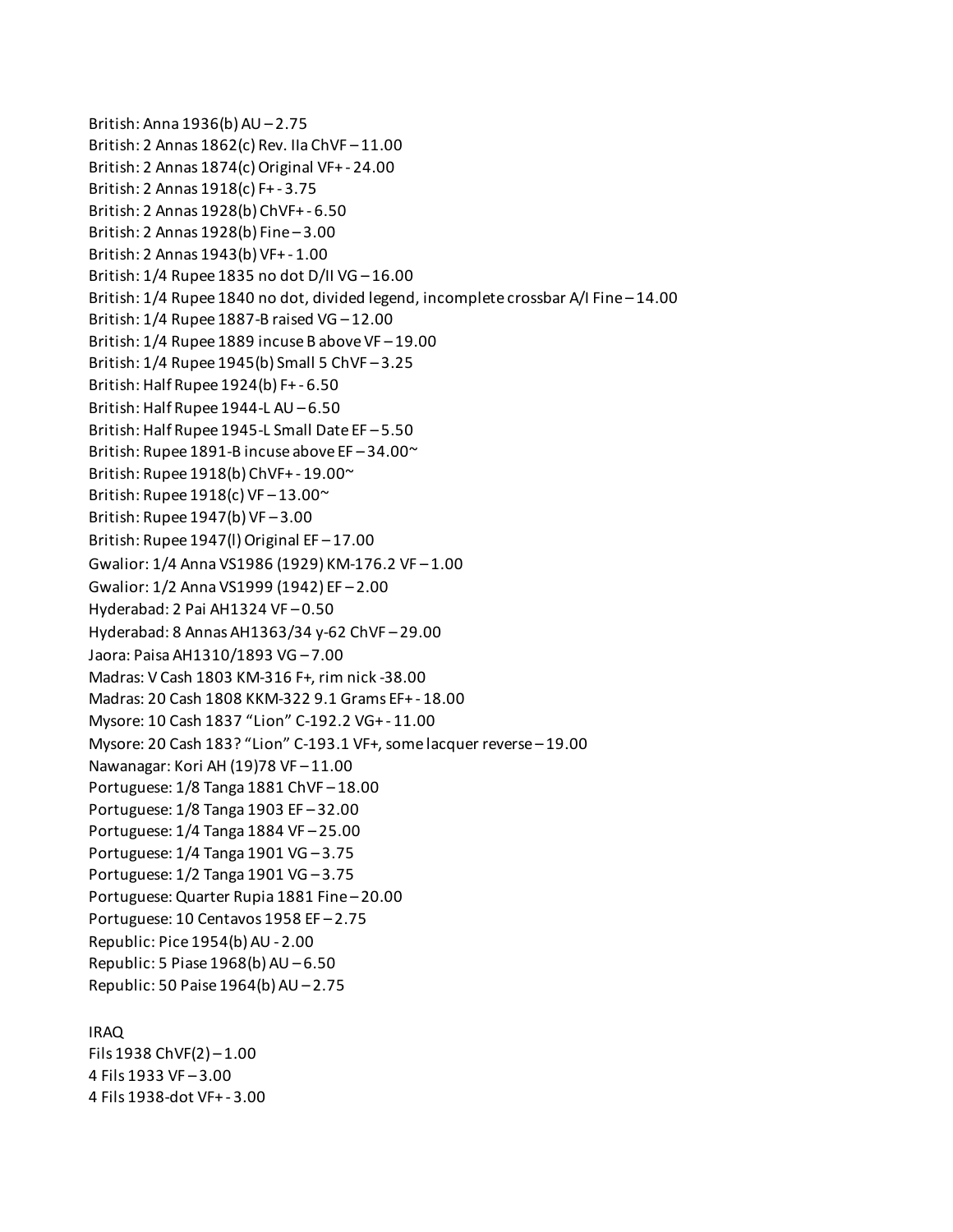10 Fils 1933 VF – 5.00 10 Fils "Oats" 1959 VF – 0.75 25 Fils 1959 "Oats" Original EF – 2.00

#### IRELAND

1/2 Penny 1723 "Wood's" VG – 13.00 1/2 Penny 1782 F+, a bit porous – 28.00 Farthing 1928 ChVF – 3.75 Farthing 1941 AU - 5.50 Farthing 1943 AU – 5.50 Farthing 1944 ChEF $-4.50$ Farthing 1949 ChAU, grease reverse – 5.50 Half Penny 1928 VF – 1.75 Half Penny 1933 F+ - 5.50 Half Penny 1939 ChVF - 12.00 Half Penny 1939 VF – 3.75 Half Penny 1940 VF+ - 2.75 Half Penny 1942 ChVF+ - 3.75 Half Penny 1943 ChVF – 1.75 Half Penny 1949 ChVF – 1.75 Penny 1928 ChEF – 6.50 Penny 1931 VF, grease both sides – 1.75 Penny 1933 ChVF - 2.50 Penny 1933 Cleaned ChVF - 1.50 Penny 1933 VF+ - 3.75 Penny 1935 EF – 7.50 Penny 1935 VF – 1.00 Penny 1937 ChVF, light scratches – 0.75 Penny 1937 VF+ - 0.75 Penny 1941 ChVF, grease - 1.25 Penny 1942 VF, once cleaned – 0.25 Penny 1943 EF – 3.75 Penny 1946 ChEF – 2.75 Penny 1948 ChAU – 3.25 Penny 1948 EF – 2.25 Penny 1949 VF+ - 0.50 Penny 1950 ChVF – 1.75 3 Pence 1928 ChAU – 4.00 3 Pence 1928 Cleaned VF – 1.75 3 Pence 1933 EF – 29.00 3 Pence 1934 ChVF – 2.75 3 Pence 1940 EF, patch of green crud obv. – 3.75 3 Pence 1942 VF – 0.75 3 Pence 1948 VF+ - 1.75 3 Pence 1949 VF – 0.75 3 Pence 1956 EF – 2.25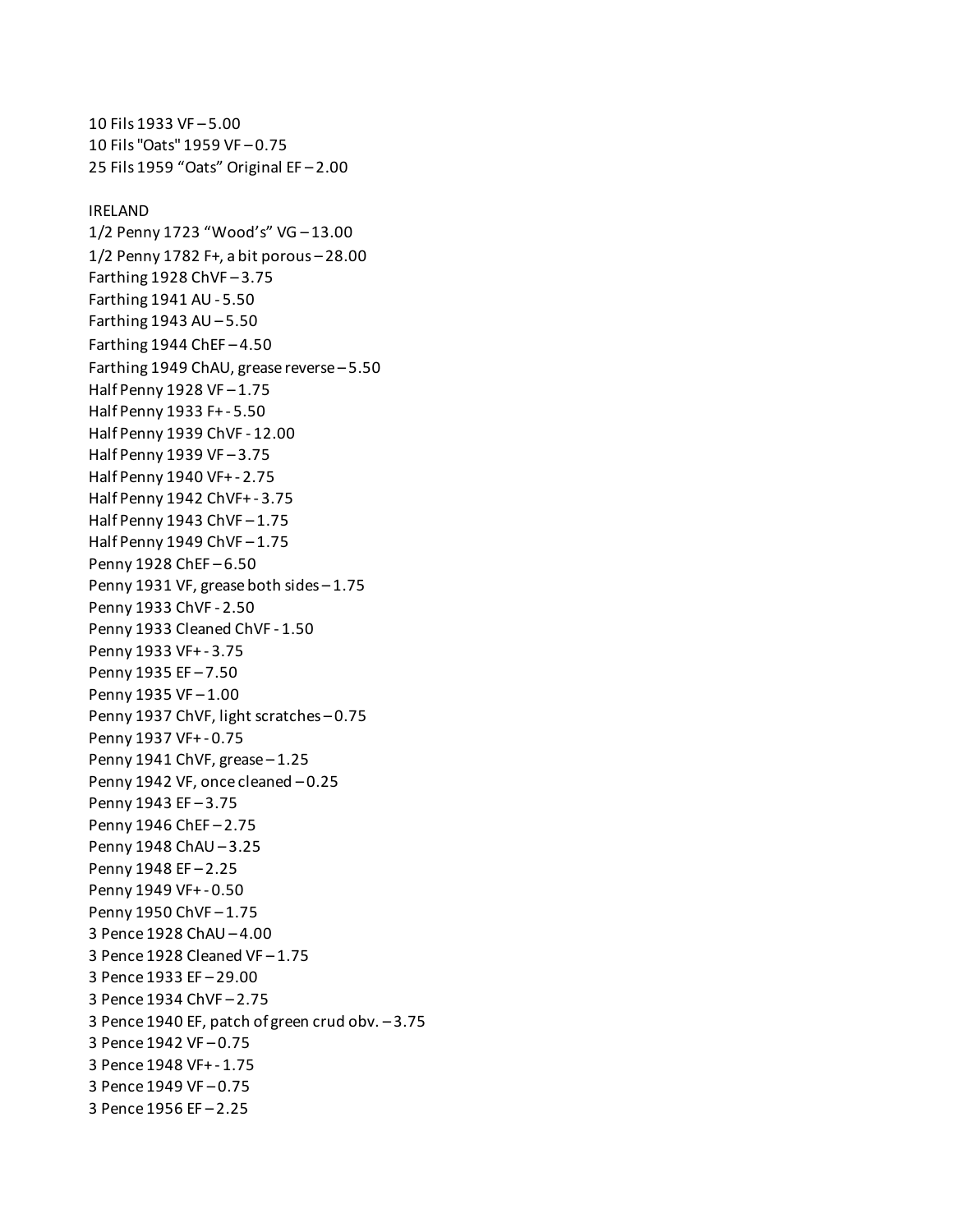3 Pence 1962 ChEF – 1.25 3 Pence 1964 ChAU – 1.25 6 Pence 1928 ChVF – 3.50 6 Pence 1934 ChVF – 2.75 6 Pence 1935 VF – 1.75 6 Pence 1940 AU - 7.00 6 Pence 1940 VF – 1.25 6 Pence 1942 VF+ - 0.75 6 Pence 1947 F+ - 0.75 6 Pence 1950 VF – 2.25 6 Pence 1952 VF+ - 1.25 6 Pence 1958 ChVF – 1.75 6 Pence 1962 ChAU – 10.00 6 Pence 1967 ChAU – 1.25 Shilling 1931 Original ChVF – 15.00 Shilling 1935 F+ - 7.00 Shilling 1951 VF+ - 1.25 Shilling 1955 ChVF – 1.75 Shilling 1963 AU – 1.75 Florin 1934 Original VG+ - 8.50 Florin 1937 Fine - 10.00 Florin 1939 EF - 13.00 Florin 1951 F+ - 0.75 Florin 1955 ChVF – 1.75 Florin 1965 ChAU – 1.75 Florin 1966 ChAU – 1.75 Half Crown 1931 Original VF – 24.00 Half Crown 1951 Fine – 1.75 Half Crown 1966 ChAU – 4.50

## ISLE OF MAN Half Penny 1839 Fine – 9.00

ISRAEL

25 Mils JE5709 (1949) closed link "Grapes" lustrous AU – 19.00 25 Mils JE5709 (1949) closed link "Grapes" EF – 13.00 25 Mils JE5709 (1949) open link "Grapes" ChVF, many tiny marks – 14.00 Prutot JE5709 (1949) w/o pearl AU – 5.00 Prutot JAE5709 (1949) w/o pearl EF - 3.00 250 Prutah JE5709-H (1949) AU+(4) – 12.00 250 Prutot JE5709 w/Pearl C-N AU(2) – 6.00 250 Prutot JE5709 w/Pearl C-N ChEF, cleaned – 3.50 250 Prutot JE5709 w/ Pearl C-N EF – 3.00

ITALY Gorizia: 2 Soldi 1799-F Fine – 5.50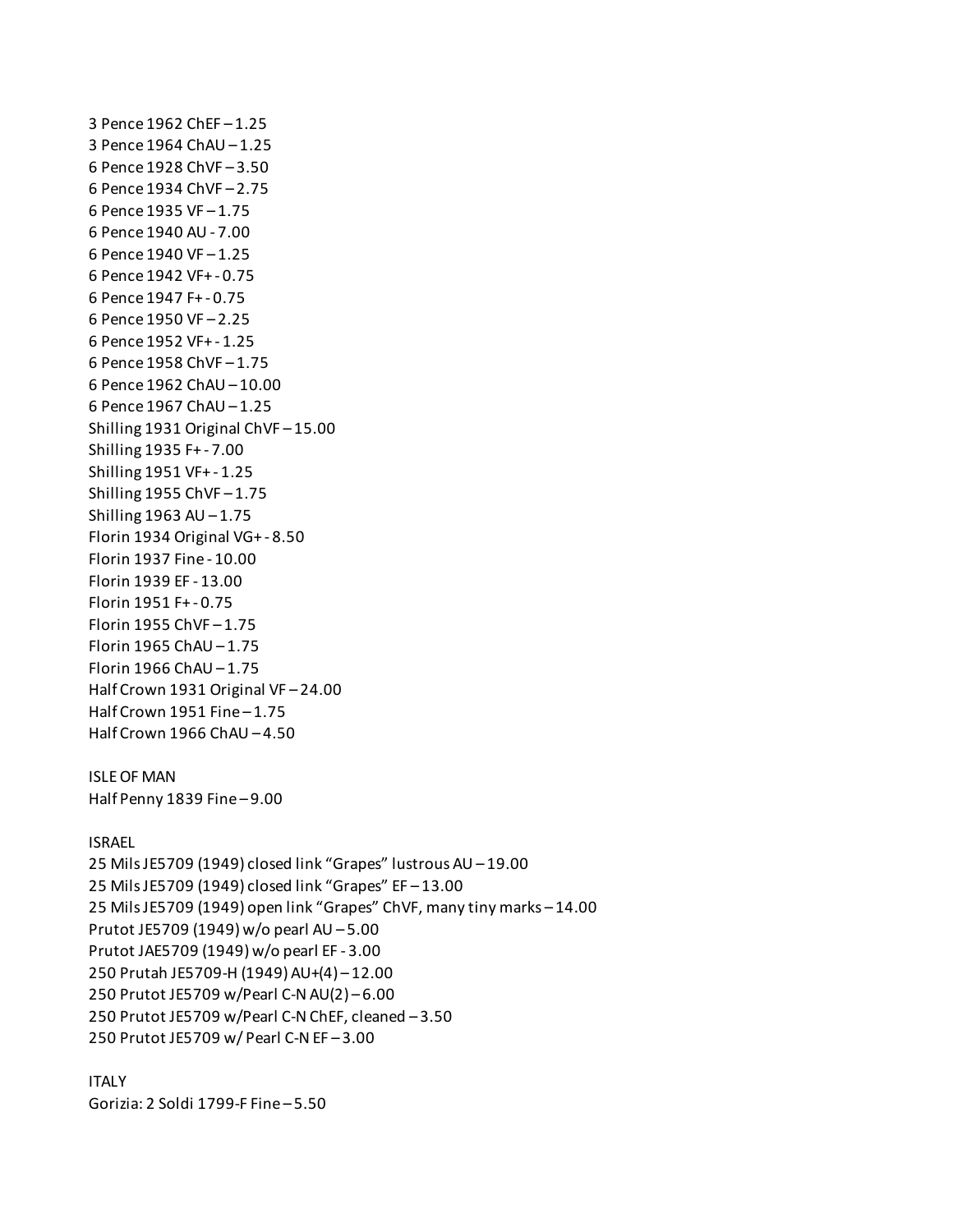Lombardy-Venetia: 3 Centesimi 1822-M Good – 1.00 Lombardy-Venetia: Centesimi 1822-V F+ -4.00 Lombardy-Venetia: 3 Centesimi 1852-M Fine – 4.00 Lombardy-Venetia: 5 Centesimi 1852-V F+, buried, crud – 2.00 Naples: Grano (12 Cavalari) 1791-P-AP VG – 6.50 Naples: 5 Tornisi 1797 G+ - 5.50 Naples & Sicily: 2 Tornesi 1857 VF+, rim nick reverse – 9.00 Papal: 1/2 Baiocco 1802-R KM-1255 EF – 38.00 Papal: Baiocco 1850-R Anno 5 G+ - 3.00 Sardinia: 3 Centesimi 1826 VG – 2.00 Sardinia: 5 Centesimi 1826-Anchor-P Fine – 5.00 Sardinia: 50 Centesimi 1825-L VG+, small drill mark reverse – 7.00 Centesimo 1867-M AU(2) - 3.75 2 Centesimi 1867-M VF+ - 1.00 2 Centesimi 1897-R VF – 1.00 5 Centesimi 1862-N VG – 0.50 5 Centesimi 1926-R ChVF – 1.00 5 Centesimi 1929-R ChVF - 0.25 10 Centesimi 1866-N F+ - 3.00 10 Centesimi 1893-R VF – 7.00 10 Centesimi 1934-R ChEF, some red - 2.50 20 Centesimi 1894-KB ChVF+ - 3.00 20 Centesimi 1894-KB ChVF – 2.00 20 Centesimi 1894-KB VF(4) – 1.50 20 Centesimi 1894-KB F+(2) – 1.00 20 Centesimi 1894-R VF – 3.00 20 Centesimi 1895-R VF+ - 7.00 20 Centesimi 1909-R Nickel ChVF – 0.50 20 Centesimi 1914-R ChEF - 4.00 20 Centesimi 1922-R ChEF - 1.50 50 Centesimi 1925-R RE ChVF – 11.00 50 Centesimi 1925 Plain Edge VF – 1.75 Lira 1924-R Reeded Edge Nickel AU – 12.00 2 Lire 1924-R Nickel ChVF+ - 6.00 2 Lire 1925-R ChVF – 7.00 2 Lire 1950 "Wheat" AU – 5.50 5 Lire 1926-R wide flat border reverse Original VF - 17.00 5 Lire 1926-R Original ChVF – 9.00 5 Lire 1950-R "Grapes" EF - 1.50 50 Lire 1955-R ChEF - 1.50 100 Lire 1955 ChVF, rim bump – 1.75

### JAMAICA

Farthing 1884 ChVF, scrape across reverse – 2.00 Farting 1885 ChVF – 5.00 Farthing 1888 F+ - 2.00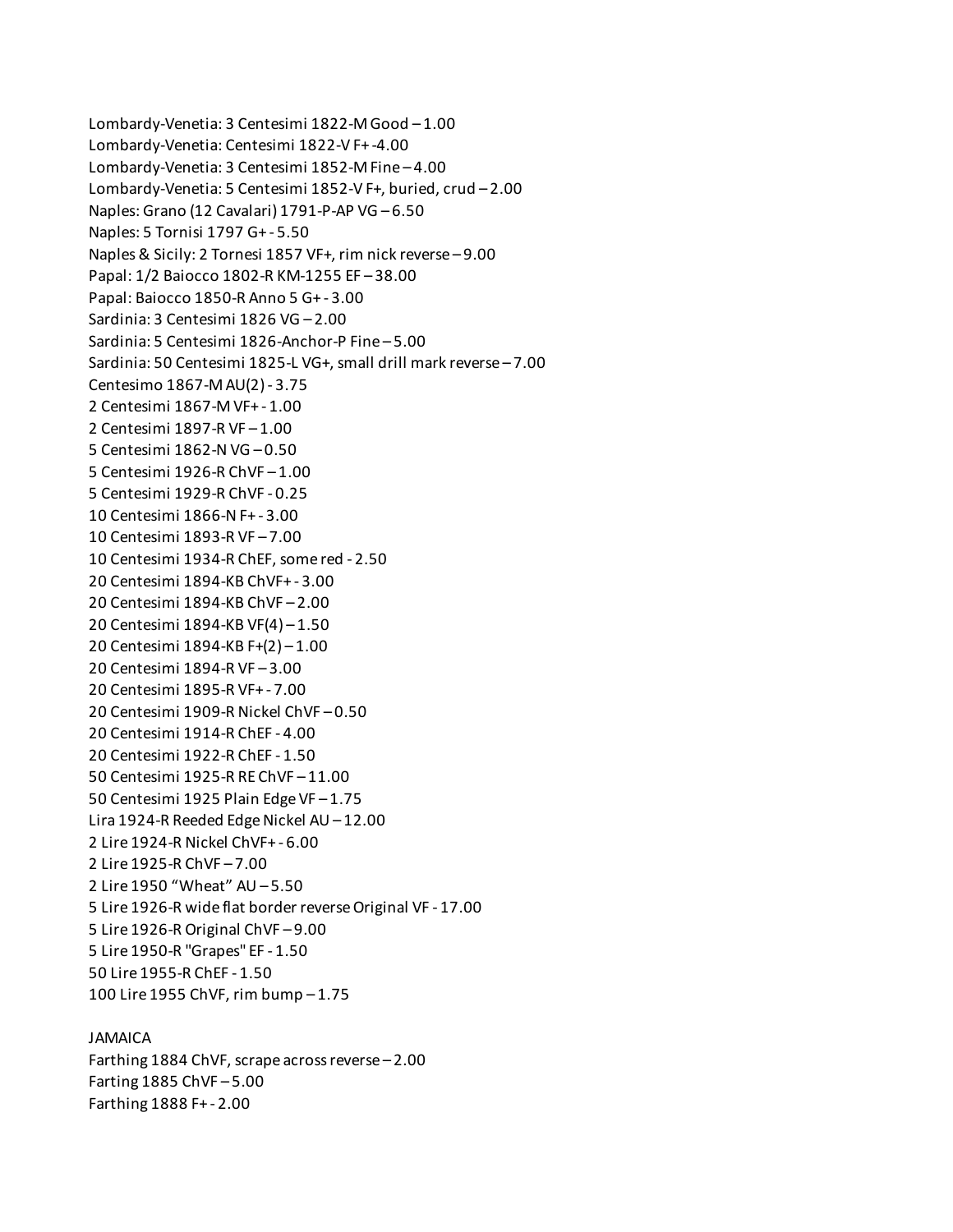Farthing 1905 F+ - 2.00 Farthing 1906 VG+ - 1.00 Farthing 1909 VG+ - 2.00 Farthing 1916-H VF $-1.50$ Farthing 1918-C Toned VF $-1.50$ Farthing 1928 VF – 1.50 Farthing 1932 ChEF – 7.00 Farthing 1934 ChVF+ - 4.00 Farthing 1938 EF – 3.00 Farthing 1942 EF, heavy scratch below bust – 1.00 Farthing 1947 ChVF+ - 3.00 Half Penny 1871 VG – 1.00 Half Penny 1888 Good – 1.00 Half Penny 1894 Porous F+ - 1.00 Half Penny 1895 VG – 1.50 Half Penny 1899 VG – 1.00 Half Penny 1905 VG – 1.00 Half Penny 1907 VF, hairline scratch obverse – 2.00 Half Penny 1909 VG – 1.00 Half Penny 1914 Good =- 1.00 Half Penny 1918-C EF – 5.00 Half Penny 1919-C ChvF – 3.00 Half Penny 1926 VF – 1.00 Half Penny 1928 EF, obverse scratches – 3.00 Half Penny 1957 VF – 1.00 Half Penny 1958 AU – 1.00 Half Penny 1963 ChAU – 1.00 Penny 1869 VG – 2.00 Penny 1870 VF – 5.00 Penny 1880 VG+, obv. rim nick – 2.00 Penny 1882-H VG – 3.00 Penny 1885 Good – 1.00 Penny 1895 F+ - 3.00 Penny 1899 Original ChVF – 20.00 Penny 1907 Original Fine – 2.00 Penny 1909 ChVF – 5.00 Penny 1918-C VG – 1.00 Penny 1928 Cleaned F+ - 1.00 Penny 1937 Original ChVF – 2.00 Penny 1940 VF+ - 1.00 Penny 1945 VF+ - 1.00 Penny 1947 VF – 2.50 Penny 1963 ChVF – 4.00

## JAPAN

4 Mon ND(1863-67) C-6a ChVF – 7.00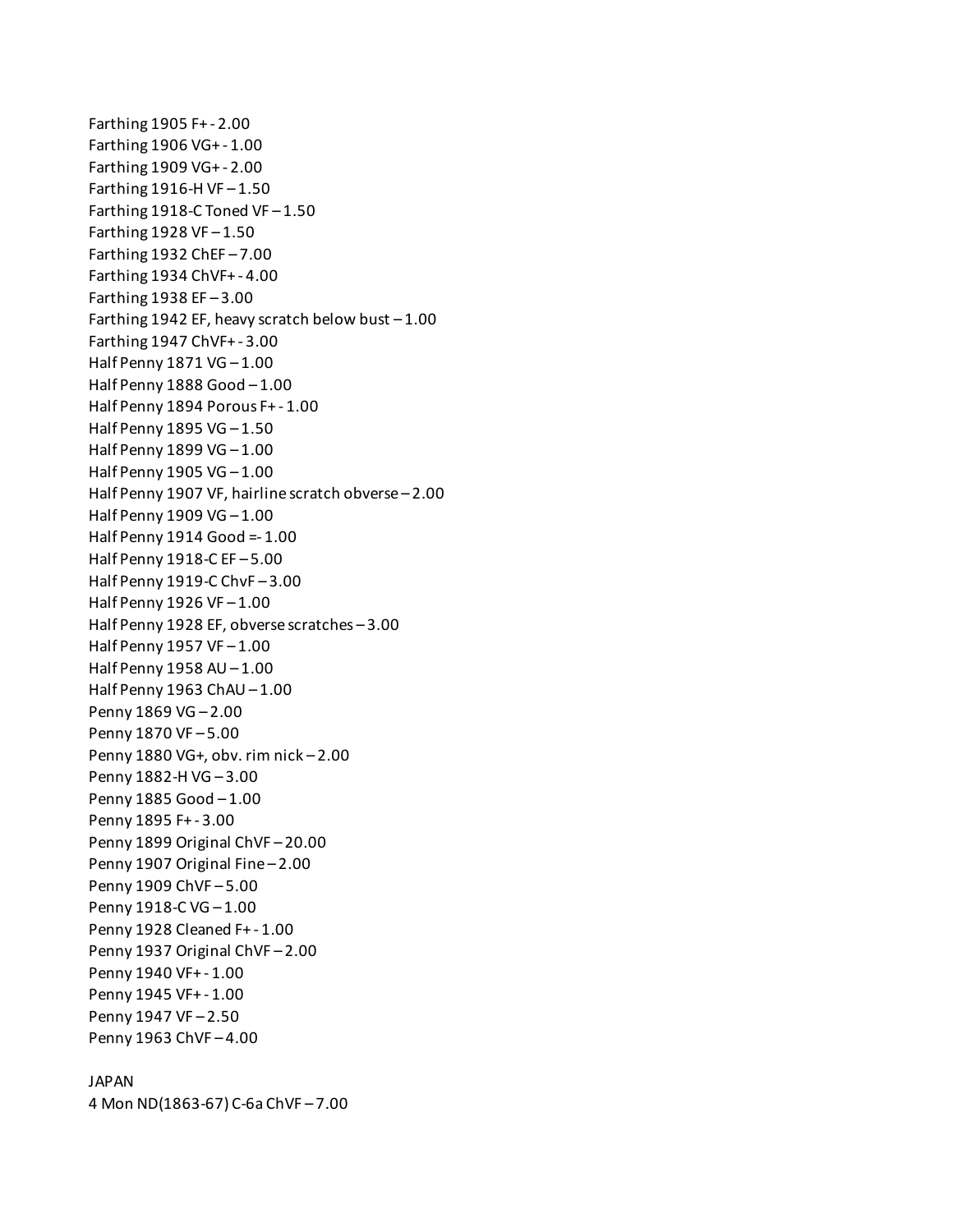Rin M-6 (1873) ChAU, minor flan flaws – 9.00 Rin M-15 (1882) AU – 9.00 1/2 Sen M-6 (1873) VF+ - 7.00 1/2 Sen M-10 (1877) Y-16.2 VF+ - 1.75 1/2 Sen M-16 (1883) EF – 9.00 1/2 Sen M-16 (1883) ChVF(2) – 5.00 1/2 Sen M-16 (1883) Cleaned VF – 2.00 1/2 Sen M-17 (1884) ChVF – 4.00 1/2 Sen M-19 (1886) ChVF – 4.00 1/2 Sen M-19 (1886) VF(2) – 2.00 1/2 Sen M-20 (1887) VF – 2.00 1/2 Sen M-21 (1888) Fine – 2.00 Sen M-7 (1874) ChEF - 10.00 Sen M-7 (1874) ChVF – 5.00 Sen M-7 (1874) VF – 3.00 Sen M-7 (1874) Cleaned VF, lacquered – 1.50 Sen M-14 (1881) ChVF – 7.00 Sen M-14 (1881) EF – 6.00 Sen M-15/5 (1882) ChVF – 5.00 Sen M-16 (1883) EF – 4.50 Sen M-16 (1883) VF+ - 2.00 Sen M-17 (1884) VF+(3) - 1.50 Sen M-19 (1886) VF(2) – 1.50 Sen M-19 (1886) Fine – 1.00 2 Sen M-7 (1874) ChVF – 11.00 2 Sen M-9 (1876) ChVF – 4.00 2 Sen M-10 (1877) VF – 3.00 2 Sen M-14 (1881) ChVF – 3.00 5 Sen M-23 (1890) EF – 7.00 5 Sen M-27 (1894) ChVF+ - 7.00~ 5 Sen S-9 (1934) Nickel EF – 0.50 10 Sen M-9 (1876) Original ChVF – 5.50 10 Sen M-24 (1891) F+ - 11.00 10 Sen M-43 (1910) AU – 3.25 10 Sen S-11 (1936) AU – 2.00~ 20 Sen M-20(1887) EF - 7.00 20 Sen M-24(1891) Original ChVF - 13.00 20 Sen M-25 (1892) ChVF - 5.00 20 Sen M-37 (1904) ChVF – 5.50 20 Sen M-39 (1906) VF – 4.50 50 Sen M-31 (1898) Original ChVF – 18.00

## **JERSEY**

1/26 Shilling 1870 VF – 5.50 1/24 Shilling 1877-H EF – 5.00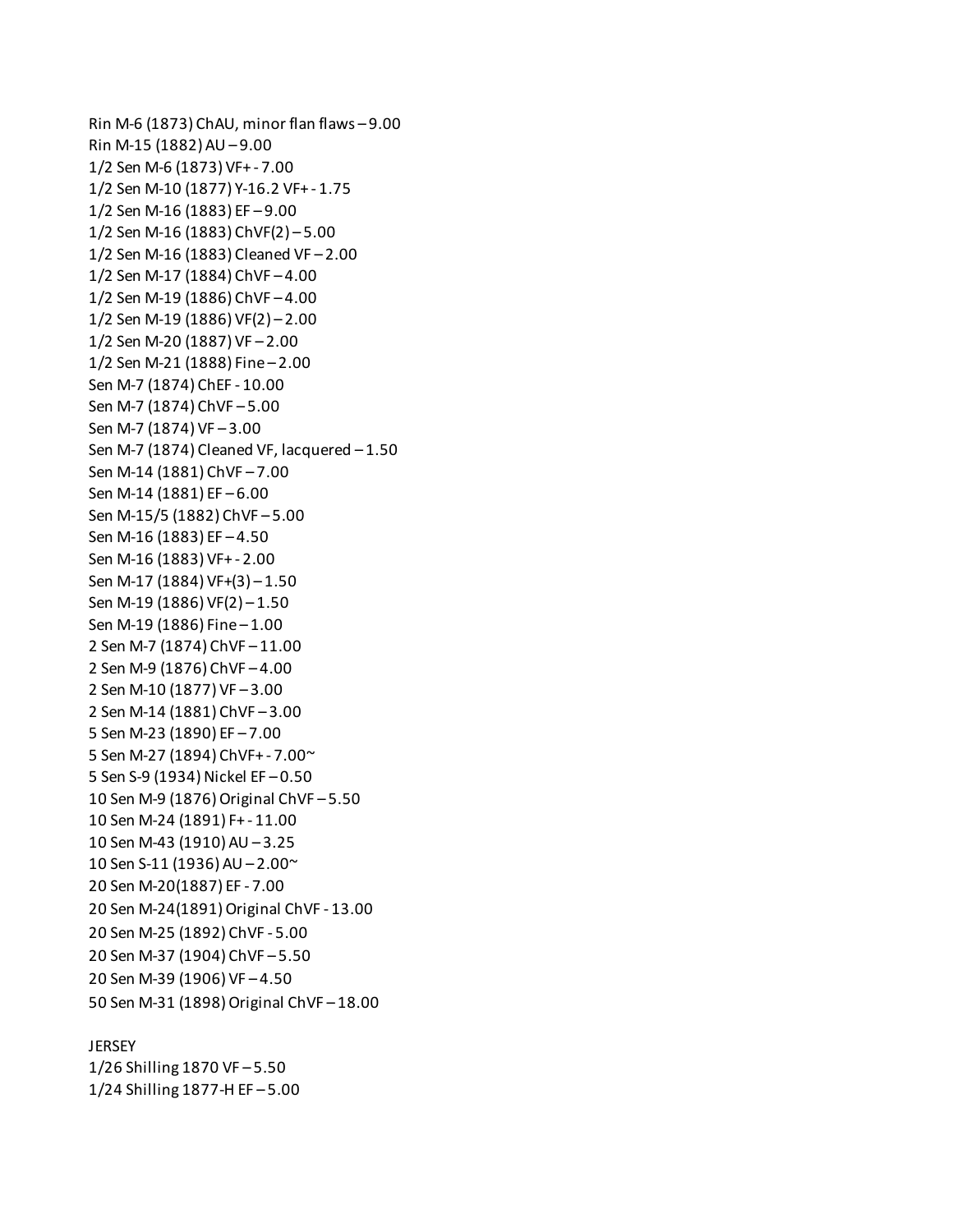1/13 Shilling 1871 F+ - 3.25 1/12 Shilling 1881 ChVF, scs on face – 3.75 1/12 Shilling 1923 KM-12 ChVF – 2.25 1/12 Shilling 1923 KM-14 AU(2) – 7.50 1/12 Shilling 1923 KM-14 VF – 1.25 1/12 Shilling 1933 ChVF – 2.25 1/12 Shilling 1946 AU – 3.25 1/12 Shilling 1947 ChAU – 3.00

## KOREA

5 Fun Yr. 501 (1892) KM-1106 VF+– 9.00 5 Fun Yr. 505 (1896) small characters KM-1107 VF – 5.00 100 Hwan Yr. 4292 (1959) EF – 11.00

#### **JORDAN**

20 Fils 1949 VF – 2.00 50 Fils 1962 VF – 2.00

#### LATVIA

Santims1938 AU – 9.00~ 10 Santimu 1922 EF – 2.00 20 Santimu 1922 EF – 3.00 Lats 1924 ChVF - 4.50 2 Lati 1925 EF - 10.00 2 Lati 1926 ChVF - 7.50

#### LEBANON

5 Piastres 1931 Original EF – 24.00~ 25 Piastres 1933 "Tree" Original VF – 14.00

#### LUXEMBOURG

10 Centimes 1865-A Fine – 3.00 Franc 1928 ChAU - 7.00 Franc 1928 AU – 5.50 2 Francs 1924 EF – 12.00

# MADEIRA

10 Reis 1842 Fine, mark on wreath – 6.00

#### MALAYA

10 Cents 1941 AU - 2.25 20 Cents 1961 ChAU – 2.00 50 Cents 1955-H VF – 1.00 Singapore: Keping AH1411 "Rooster" KM-Tn3 VF – 7.00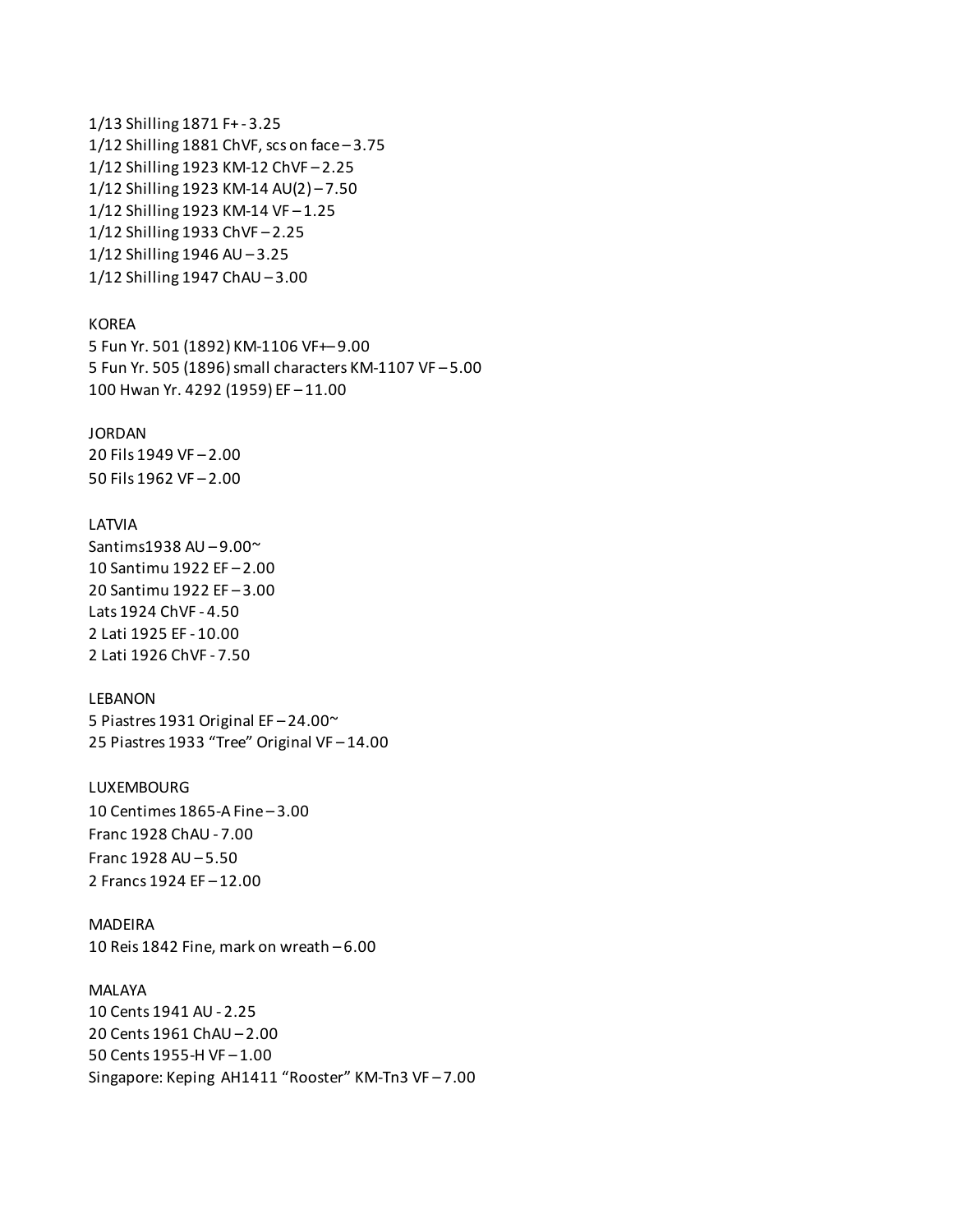MALDIVE ISLANDS 4 Lariat AH1320 ChEF – 9.00 **MAURITIUS** Cent 1884 VF+ - 5.00 2 Cents 1947-SA Cleaned F+ - 2.00 5 Cents 1924 VG – 2.00 **MEXICO** *COLONIAL* Real 1781-FF G+ - 10.00 2 Reales 1779-FF VG – 17.00 *LOCAL ISSUES* Chihuahua: 1/4 Real 1860 Good – 3.00 San Luis Potosi: 1/4 Real 1830 aG – 1.50 *SECOND REPUBLIC*  Centavo 1883 EF – 2.00 Centavo 1889-Mo VG – 1.00 Centavo 1892-Mo VF, rim nick – 2.00 Centavo 1896-Mo VG+ - 1.50 Centavo 1903-M Fine – 1.00 2 Centavos 1883 VF – 1.00 *ESTADOS UNIDOS* Centavo 1915 Zapata EF, grease patch – 12.00 Centavo 1921 Original ChVF - 4.00 5 Centavos 1906 ChEF – 2.50 5 Centavos 1911 wide date AU – 6.50 5 Centavos 1929 Fine, retoning – 1.00 20 Centavos 1906 ChVF – 4.50 20 Centavos 1935 AU – 3.75 20 Centavos 1935 Bronze ChVF – 2.50 20 Centavos 1935 Bronze ChVF, once buried – 2.00 50 Centavos 1919 KM-446 EF – 10.00 Peso 1947 AU – 6.50 Peso 1950 AU – 4.50 5 Pesos 1953 "Hidalgo" AU – 17.00 5 Pesos 1955 "Hidalgo" ChAU – 11.00 5 Pesos 1956 "Hidalgo" ChAU – 11.00 5 Pesos 1957 "Hidalgo" ChAU – 11.00 5 Pesos 1957 "Juarez" AU – 11.00 5 Pesos 1959 "Carranza" ChAU – 11.00 10 Pesos 1957 "Juarez" EF(2) – 31.00

MONACO 10 Centimes 1962 EF – 1.00 100 Francs 1950 AU – 9.00~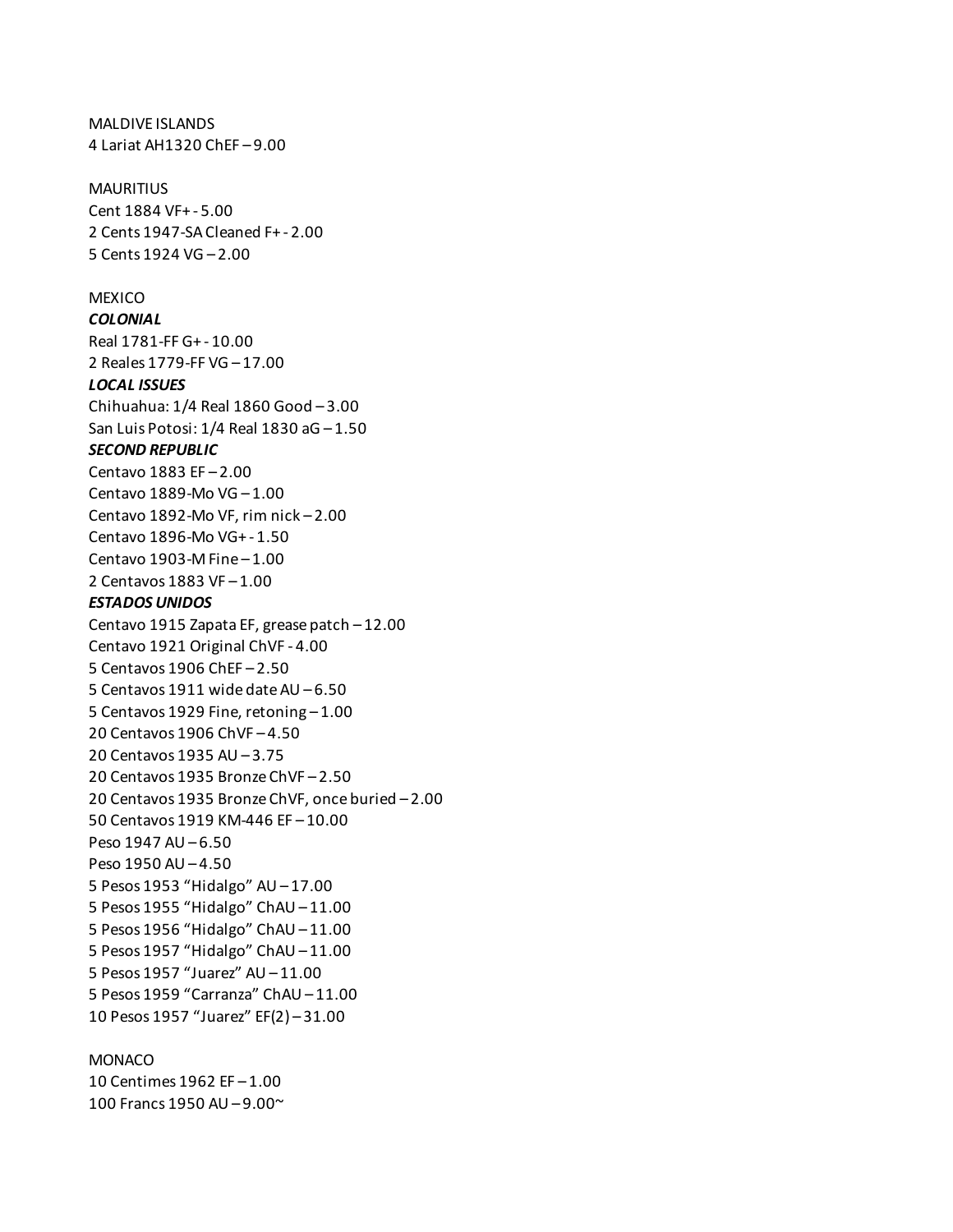MONTENEGRO Para 1906 ChEF – 16.00 20 Para 1906 ChVF – 5.00~

#### MOROCCO

5 Mazunas AH1321-Bi Original VF – 7.00~ Dirham AH1313-Be y-10.1 Original VF+ - 14.00~ Dirham AH1315 Y-10.2 EF – 22.00 Dirham AH1320-Bi ChVF – 9.00~ Dirham AH1321Y-19 Original ChVF – 15.00 50 Centimes ND(1921) Pa Nickel EF – 6.00 Franc ND (1921) Pa Nickel EF – 6.00 20 Francs AH1366 EF – 1.00~ 100 Francs 1953 ChVF – 3.00~ 200 Francs 1953 Cleaned EF $-6.00\text{°}$ 

#### NETHERLANDS

Holland: Duit 1702 Fine, once buried – 3.00~ Holland: Duit 1780 ChVF, lustre in devices – 13.00 Holland: 2 Stiver 1763 Original EF, obverse scratches – 18.00~ Overyssel: Duit 1767 KM-90 VG – 6.00 Zeeland: Duit 1794 Fine, once buried – 2.00~ Zeeland: 2 Stivers 1699 VG – 4.00 1/2 Cent 1857 Fine – 4.00 1/2 Cent 1863 Fine – 4.00 1/2 Cent 1884 ChVF - 2.00 1/2 Cent 1884 Fine – 1.00 1/2 Cent 1885 F+ - 1.25 1/2 Cent 1891 EF - 3.00 1/2 Cent 1894, ChVF - 3.00 1/2 Cent 1894 F+ - 1.00 1/2 Cent 1903 AU – 2.25 1/2 Cent 1906 ChVF - 0.75 1/2 Cent 1911 AU – 1.50 1/2 Cent 1912 Brown AU - 1.50 1/2 Cent 1915 ChEF - 7.00 1/2 Cent 1921 ChEF - 7.00 Cent 1823-B F+, verdigris - 4.00 Cent 1827 Fine - 4.00 Cent 1864 VG+ - 2.00 Cent 1870 Cleaned Fine - 1.50 Cent 1877 EF - 7.00 Cent 1877 F+ - 2.00 Cent 1878 EF – 2.00 Cent 1878 ChVF – 1.50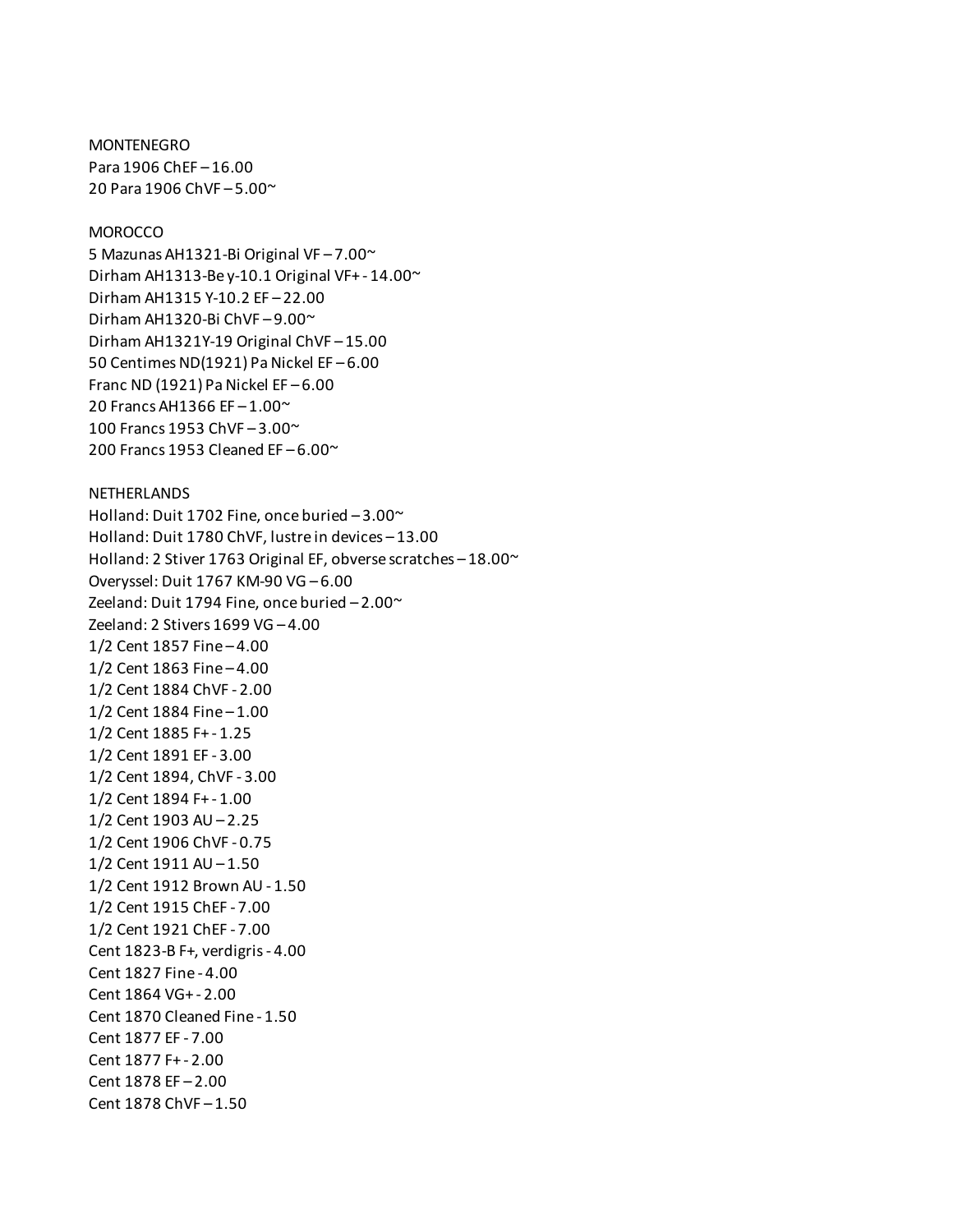Cent 1878 VF – 1.00 Cent 1881 ChEF – 1.75 Cent 1881 ChVF - 1.00 Cent 1883 VF – 1.00 Cent 1900 Round OO VF – 2.00 Cent 1901-K AU – 6.50 Cent 1907 Fine – 3.25 Cent 1919 Fine(2) - 1.00 Cent 1942-P & Palm EF(2) – 3.00 2-1/2 Cent 1877 VF(4) – 2.25 2-1/2 Cents 1877 Fine(4) – 1.25 2-1/2 Cents 1880 Fine(3) – 2.00 2-1/2 Cents 1881 F+ - 1.75 2-1/2 Cents 1884 VF – 3.00 2-1/2 Cents 1884 Fine – 1.25 2-1/2 Cents 1886 ChVF – 7.50 2-1/2 Cents 1886 Fine – 1.75 2-1/2 Cents 1890 ChVF – 6.50 2-1/2 Cents 1890 Fine – 1.75 2-1/2 Cents 1898 Original VF – 9.00 2-1/2 Cents 1903 ChVF – 3.25 2-1/2 Cents 1904 ChVF – 3.25 2-1/2 Cents 1905 ChVF – 3.25 2-1/2 Cents 1912 Fine – 3.25 2-1/2 Cents 1913 Fine(2) - 1.25 2-1/2 Cents 1914 VF – 5.50 2-1/2 Cents 1915 VF – 3.25 2-1/2 Cents 1916 ChVF – 2.00 2-1/2 Cents 1916 VF – 1.25 2-1/2 Cents 1918 VF – 1.25 2-1/2 Cents 1929 EF – 2.50 2-1/2 Cents 1929 ChVF(3) – 2.25 2-1/2 Cents 1929 VF – 0.75 2-1/2 Cents 1941 Bronze EF(2) – 1.25 2-1/2 Cents 1941 Bronze ChVF – 0.75 5 Cents 1879 EF – 11.00 5 Cents 1907 VF(8) – 2.75 5 Cents 1908 VF(5) - 3.00 5 Cents 1913 ChVF – 1.50 5 Cents 1913 VF – 1.00 5 Cents 1913 F+, dark toned – 0.50 5 Cents 1914 EF – 2.50 5 Cents 1914 VF(5) – 1.00 5 Cents 1923 VF+(4) –1.00 5 Cents 1929 EF(2) – 2.50 5 Cents 1936 ChVF, scratch – 3.25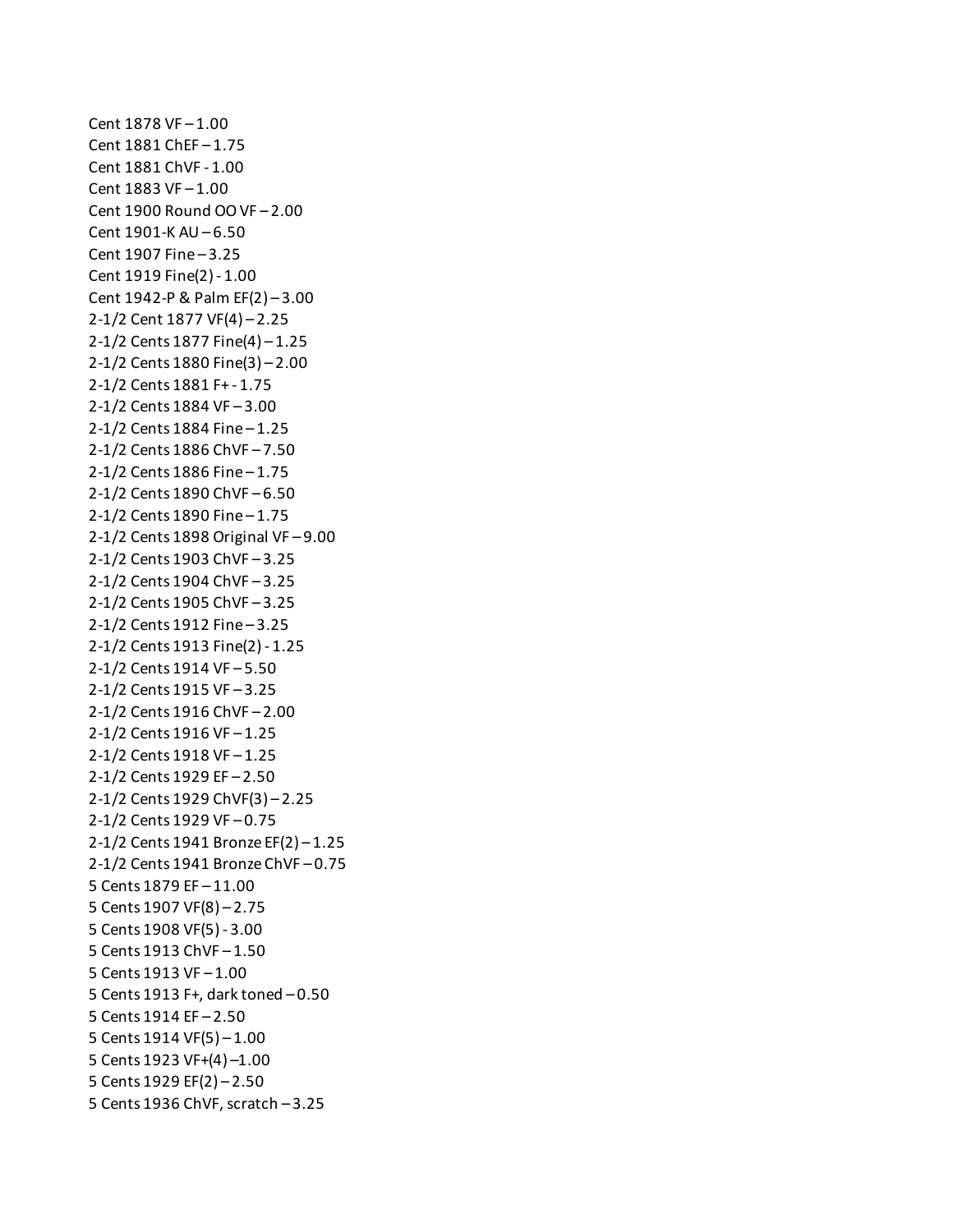5 Cents 1936 F+ - 2.00 5 Cents 1938 ChEF(2) – 2.75 5 Cents 1938 ChVF – 1.50 5 Cents 1938 VF(4) - 1.00 5 Cents 1939 VF – 1.00 5 Cents 1942 Zinc EF – 3.75 5 Cents 1943 Zinc AU, some white obverse - 7.00 5 Cents 1943 Zinc EF - 7.00 5 Cents 1943 C-N AU(5) – 2.25 5 Cents 1943 C-N ChVF – 1.00 10 Cents 1871 Original F+ - 9.00 10 Cents 1876 VF, retoning – 8.00 10 Cents 1881 Original Dark Fine – 3.50 10 Cents 1882 Original VF – 8.50 10 Cents 1884 Original Fine - 6.00 10 Cents 1893 VG – 3.75 10 Cents 1894 Fine – 8.50 10 Cents 1897 VF - 4.00 10 Cents 1897 VG+ - 2.25 10 Cents 1903 Original VF – 6.00 10 Cents 1903 Fine – 3.25 10 Cents 1910 Original VG – 4.00 10 Cents 1910 Good – 2.75 10 Cents 1911 ChVF, hairline scs – 8.50 10 Cents 1912 Original VF+ - 6.50 10 Cents 1912 Good – 1.25 10 Cents 1913 F+ – 3.75 10 Cents 1914 Cleaned VF+ - 3.00 10 Cents 1914 Original VF – 3.75 10 Cents 1916 VF – 4.50 10 Cents 1917 Original ChVF+ - 3.75 10 Cents 1918 ChEF – 3.75 10 Cents 1919 Original Fine – 1.00 10 Cents 1925 Original ChVF – 4.50 10 Cents 1926 F+ - 1.75 10 Cents 1928 Original EF – 2.75 10 Cents 1930 EF, some grease – 3.75 10 Cents 1937 ChEF(2) – 1.25 10 Cents 1938 EF – 1.00 10 Cents 1939 EF – 1.00 10 Cents 1941 Zinc EF – 1.75 10 Cents 1942-P & Palm Original EF - 3.00 10 Cents 1944-S AU(4) – 8.50 25 Cents 1893 Original VG - 7.00 25 Cents 1894 G+ - 4.50 25 Cents 1895 G+ - 4.50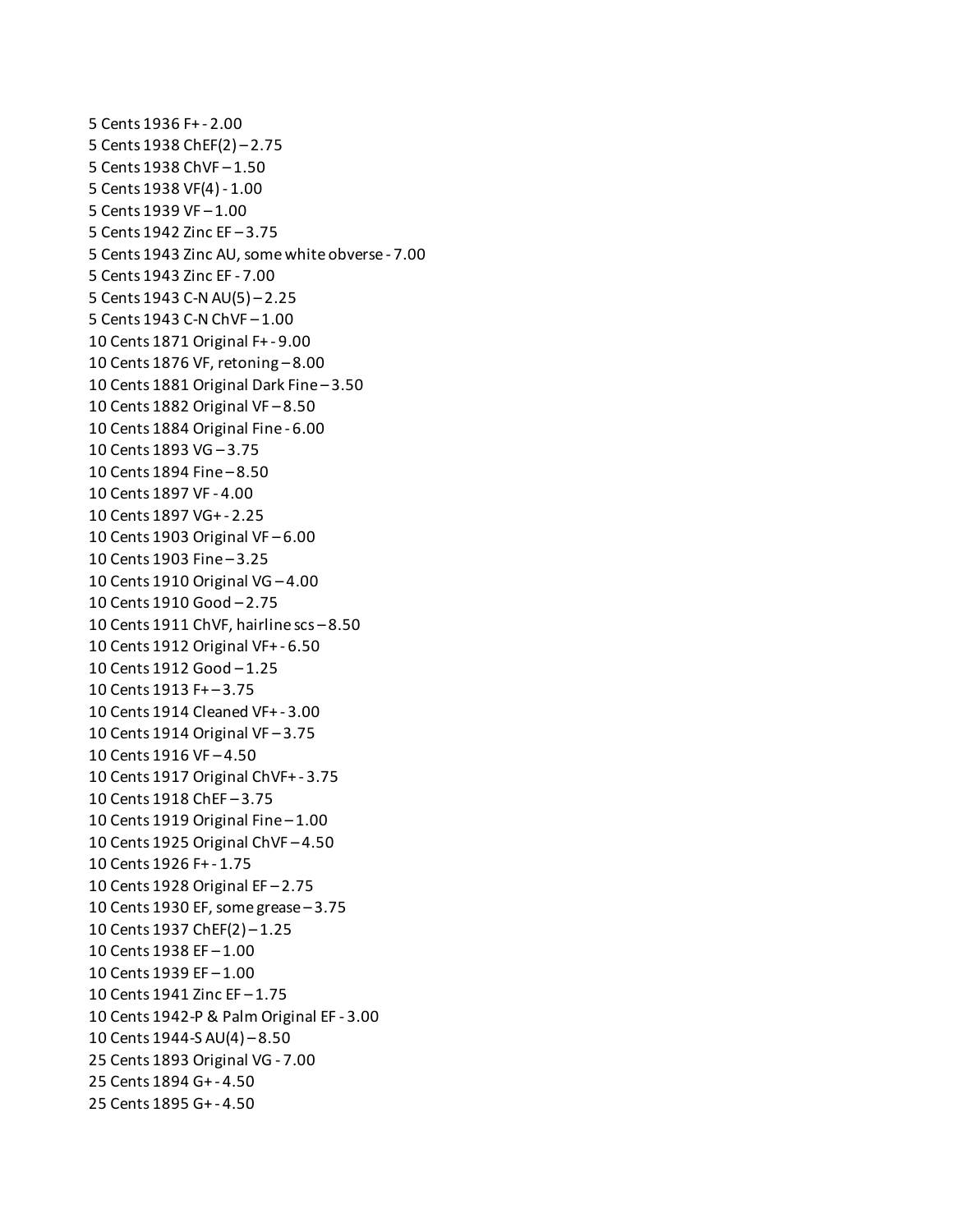25 Cents 1897 ChVF, grease patch obv. field – 8.50 25 Cents 1903 EF, light scs rev field – 20.00 25 Cents 1903 VF, small marks each side – 6.50 25 Cents 1904 Original VF(2) – 20.00 25 Cents 1905 Original VF – 24.00 25 Cents 1910 Fine – 15.00 25 Cents 1913 Original VF+ - 27.00 25 Cents 1913 Fine – 8.00 25 Cents 1914 Cleaned F+, marks on face – 2.75 25 Cents 1914 Original Fine – 3.50 25 Cents 1915 Original Fine – 6.50 25 Cents 1917 Original VF – 5.50 25 Cents 1918 AU – 9.00 25 Cents 1919 EF – 8.50 25 Cents 1925 ChVF – 13.00 25 Cents 1926 ChVF – 11.00 25 Cents 1928 EF – 4.50 25 Cents 1928 VF+ - 2.75 25 Cents 1940 EF – 2.25 25 Cents 1941 Zinc AU – 7.00 25 Cents 1941-P&Palm ChEF - 4.00 25 Cents 1941-P & Palm ChVF – 3.50 25 Cents 1942 Zinc EF – 2.25 25 Cents 1943-P & Palm ChAU - 6.00 25 Cents 1943-P Original AU – 6.50 25 Cents 1943-P & Palm ChVF – 2.50 25 Cents 1943 Zinc EF - 7.00 25 Cents 1944-P Original ChAU – 3.25 25 Cents 1950 ChEF – 0.25 1/2 Gulden 1912 Original VF – 13.00 1/2 Gulden 1929 Original EF – 4.50 Gulden 1915 Original aEF - 18.00 Gulden 1915 VF – 13.00 NETHERLANDS ANTILLES

1/10 Gulden 1957 ChEF – 2.25

NETHERLANDS EAST INDIES Batav: 1/16 1808-G ChVF, marks reverse – 1.00 Gelderland: Duit 1791 VG – 2.75 Holland: Duit 1734 Fine – 2.75 Holland: Duit 1735 Fine, once buried – 2.00~ Holland; Duit 1744 ChVF, verdigris - 4.50 Holland: Duit 1748 VF, 90 Degree rotation – 6.50 Holland: Duit 1750 ChVF, verdigris – 4.50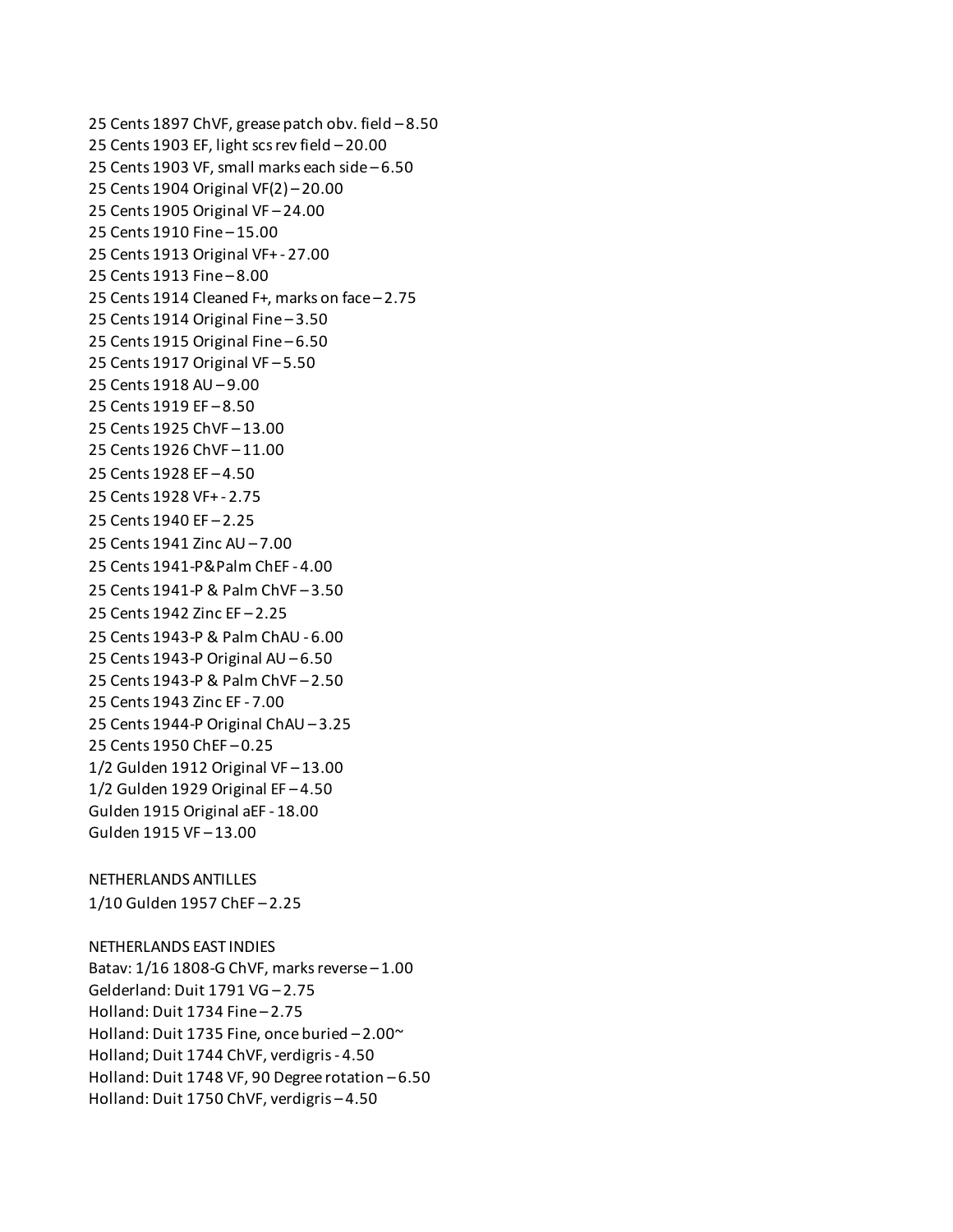Holland: Duit 1803 VF – 7.00~ Utrecht: Duit 1753 Fine – 4.00 Utrecht: Duit 1790 G+(2) – 0.75 Utrecht: 2 Duits 1790 KM-118 ChVF – 7.00~ Zeeland: Duit 1794 ChVF – 6.50 1/4 Stiver 1826-S F+ $(2)$  – 1.00 Half Cent 1933 grapes Fine – 10.00 Cent 1837-J VF $-6.00$ <sup>~</sup> Cent 1857 Fine – 5.00 2-1/2 Cents 1914 EF - 3.50 1/20 Gulden 1855 EF, grease in devices  $-19.00^{\circ}$ 1/10 gulden 1930 Original ChVF $-4.00<sup>o</sup>$ 1/4 Gulden 1906 Dipped ChVF $-11.00\text{°}$ NEWFOUNDLAND Cent 1873 Fine(3) – 3.50 Cent 1880 Round O VF – 7.50 Cent 1890 ChVF, flaw on cheek – 15.00 Cent 1894 VG+ - 3.00 Cent 1896 Fine, lightly porous obv. – 2.25 Cent 1909 EF, old scratch on cheek – 3.50 Cent 1913 VF – 2.00 Cent 1936 EF – 3.00 Cent 1938 ChVF(2) – 1.00 Cent 1940 VF(2) – 3.00 Cent 1941-C VF(2) – 0.50 Cent 1942 VF(2) –0.50 Cent 1943-C ChVF – 1.00 Cent 1943-C VF(3) – 0.50 Cent 1947-C ChVF – 4.00 Cent 1947-C VF – 3.00 5 Cents 1882-H G+, few punch marks – 9.00 5 Cents 1896 Cleaned F+ - 6.00 5 Cents 1940-C EF – 4.00 10 Cents 1872-H Original VG – 8.00 10 Cents 1873 aG – 8.00 10 Cents 1890 Original VF – 19.00 10 Cents 1894 Original Fine – 7.50 10 Cents 1896 Fine – 8.00 10 Cents 1903 Toned VG - 4.50 10 Cents 1912 EF, some grease obv. – 14.00 10 Cents 1941-C VF+ - 2.00 10 Cents 1943-C Original AU – 13.00 20 Cents 1872-H Original VF – 25.00 20 Cents 1872-H Original VG+ - 8.50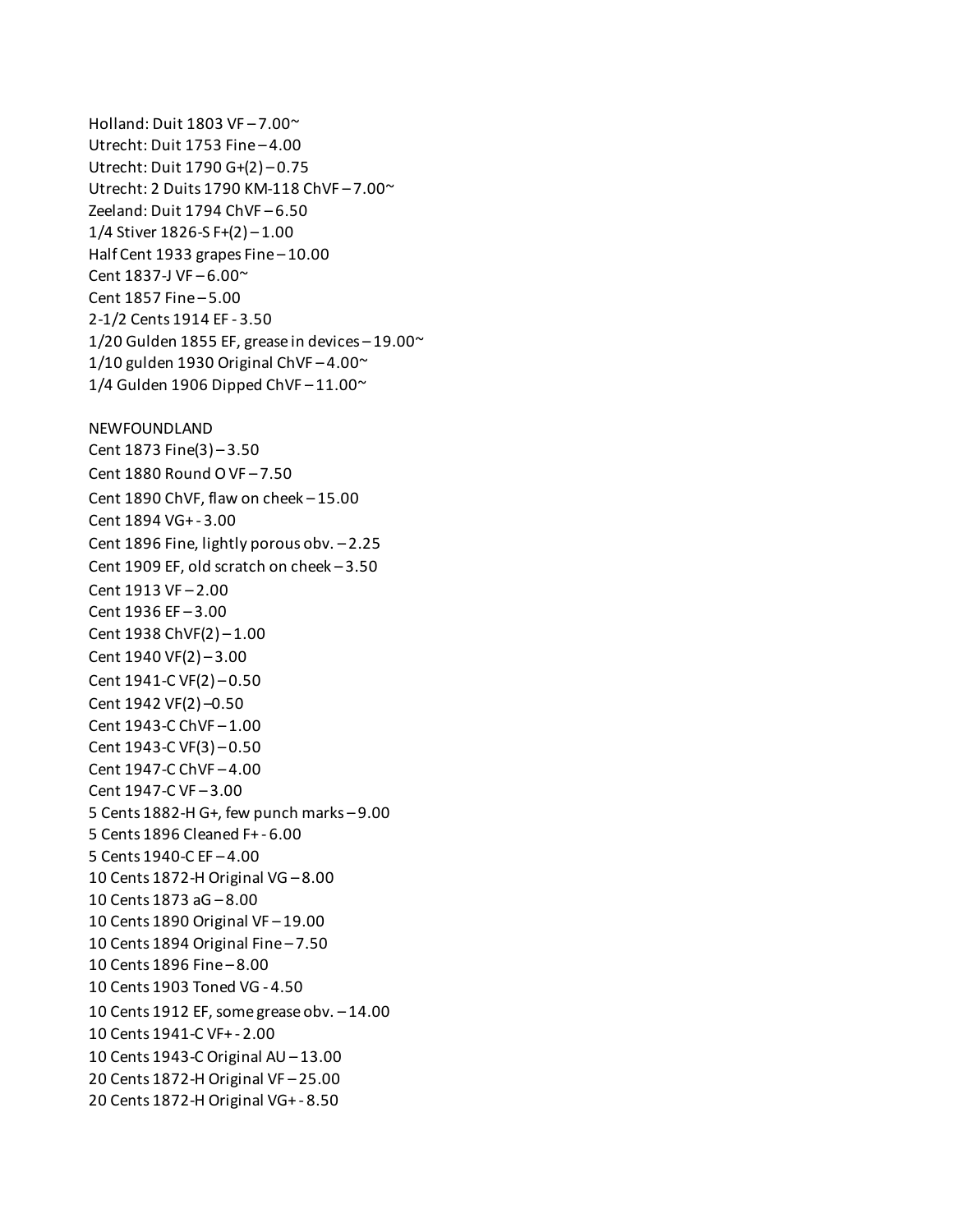20 Cents 1873 Original F+ - 38.00 20 Cents 1880 G+, marks – 5.50 20 Cents 1882-H VF, light obv scs - 18.00 20 Cents 1888 Original VF – 25.00 25 Cents 1917-C EF – 11.00 25 Cents 1919-C Original VF – 7.00 25 Cents 1919-C Original F+ - 5.00 50 Cents 1873 G+ - 18.00 50 Cents 1880 Original Good – 15.00 50 Cents 1881 Fine – 25.00 50 Cents 1882-H Fine – 20.00 50 Cents 1885 Fine – 32.00 50 Cents 1894 Fine - 15.00 50 Cents 1899 Wide 9s Fine – 13.00 50 Cents 1918-C ChVF+ - 15.00

#### NEW GUINEA

Penny 1936 "Edward VIII" ChAU, mostly red – 3.50 Penny 1944 EF, retoning, hints of lacquer – 3.25 Three Pence 1944 AU – 8.00 6 Pence 1935 EF – 5.50 6 Pence 1935 EF, soap – 4.50 6 Pence 1935 ChVF(2) – 3.75 6 Pence 1943 EF – 6.00 Shilling 1938 Original EF – 5.00

#### NEW ZEALAND

Half Penny 1940 EF – 1.75 Half Penny 1941 ChAU – 5.50 Half Penny 1942 AU – 7.50 Half Penny 1942 EF(2) – 3.75 Half Penny 1942 ChVF - 2.75 Half Penny 1945 EF – 1.75 Half Penny 1946 EF – 0.75 Half Penny 1949 ChEF – 0.75 Half Penny 1951 AU – 1.75 Half Penny 1954 EF – 1.75 Half Penny 1956 SS EF – 0.25 Half Penny 1958 AU – 0.75 Half Penny 1959 ChEF – 0.25 Penny 1940 ChVF – 1.25 Penny 1941 AU – 11.00 Penny 1942 AU – 11.00 Penny 1942 ChEF – 7.00 Penny 1943 ChEF – 3.00 Penny 1946 EF – 1.25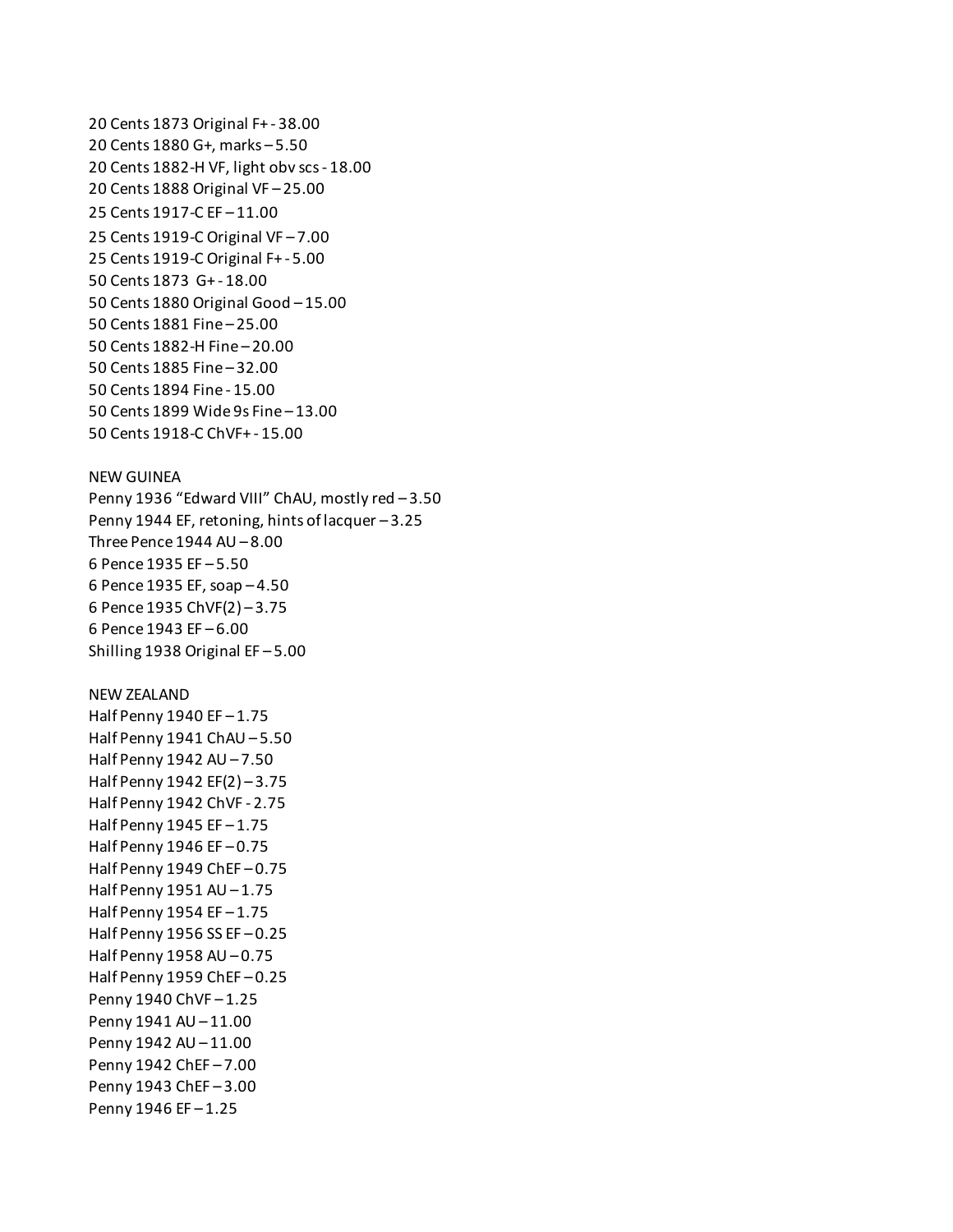Penny 1950 AU – 1.00 Penny 1954 EF – 1.25 3 Pence 1933 EF, obv scs – 1.00 3 Pence 1934 ChVF – 1.50 3 Pence 1936 VF – 1.50 3 Pence 1937 Original EF - 4.00 3 Pence 1937 ChEF - 3.25 3 Pence 1937 EF – 2.50 3 Pence 1939 ChEF, rim nick – 2.00 3 Pence 1940 F+ - 0.75 3 Pence 1941 AU – 20.00 3 Pence 1941 ChVF - 3.75 3 Pence 1942 AU – 3.00 3 Pence 1943 EF – 1.50 3 Pence 1946 EF – 1.50 3 Pence 1950 ChVF – 3.50 Sixpence 1934 EF(2) – 6.00 Sixpence 1935 Fine(2) – 3.25 Sixpence 1936 Cleaned VF – 2.50 Sixpence 1937 AU – 14.00 Sixpence 1939 ChVF – 5.00 Sixpence 1940 ChVF+, grease in devices – 4.00 Sixpence 1941 EF, scrape across bird – 12.00 Sixpence 1942 ChVF+ - 17.00 Sixpence 1943 ChAU – 11.00 Sixpence 1943 ChEF – 6.00 Sixpence 1944 AU w/bag marks or Original EF, grease spot in field - 4.00 Sixpence 1944 ChVF – 2.00 Sixpence 1946 VF+ - 2.50 Shilling 1934 VF – 4.50 Shilling 1935 Original VF – 9.00 Shilling 1935 F+(2) – 3.25 Florin 1935 VF – 14.00 Florin 1941 EF(3) – 8.00 Florin 1948 ChVF – 2.75 Florin 1949 ChVF – 2.25 Florin 1951 ChVF – 1.25 Florin 1961 EF - 0.75 Half Crown 1941 EF – 12.00 Half Crown 1948 Original VF(2) – 2.25 Half Crown 1949 VF+ - 2.25 Half Crown 1950 KG close to rim rev VF – 3.75 Half Crown 1950 KG position normal VF+ - 1.50

**NICARAGUA** Centavo 1928 AU – 8.50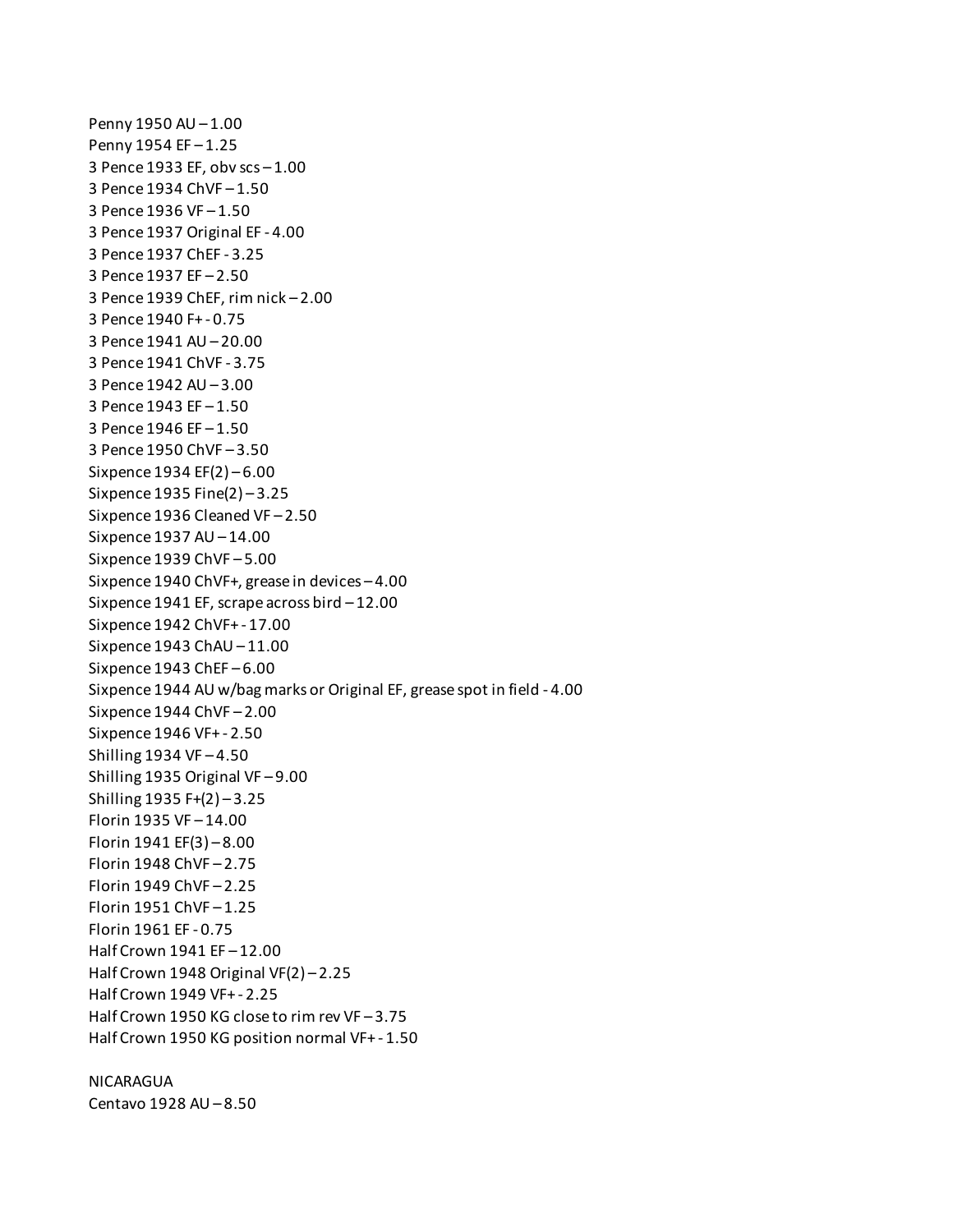5 Centavos 1899 VF+(2) – 2.00

#### NORWAY

1/2 Skilling 1867 VF(5) – 7.00 1/2 Skilling 1867 Fine(3) – 5.00 Skilling 1870 VF – 19.00 Ore 1876 ChAU - 19.00 Ore 1876 ChVF, cleaned - 3.00 Ore 1876 ChVF - 4.00 Ore 1876 VF - 3.00 Ore 1876 Fine – 2.00 Ore 1877 VF(2) - 11.00 Ore 1878 ChVF - 12.00 Ore 1878 VF, rim nick - 8.50 Ore 1878 VF, once cleaned - 8.00 Ore 1878 Fine - 8.50 Ore 1891 EF - 12.00 Ore 1891 AU – 13.00 Ore 1891 Cleaned EF - 7.00 Ore 1897 EF - 6.00 Ore 1897 ChVF - 4.00 Ore 1899 VF - 2.50 Ore 1899 F+ - 1.50 Ore 1902 AU - 12.00 Ore 1902 VF - 2.50 Ore 1906 or 1907(3) VF - 1.50 Ore 1910 F+ - 0.25 Ore 1912 VF(2) - 5.00 Ore 1915 VF old thin scratch - 8.50 Ore 1918 EF, some rust - 8.50 Ore 1920 Iron VF - 7.50 Ore 1920 Iron F+ - 4.00 Ore 1920 Iron ChVF+, rust – 11.00 Ore 1920 Iron Fine, mottled tone - 1.50 Ore 1922 ChVF - 1.50 Ore 1925 ChEF – 11.00 Ore 1925 VF - 0.50 Ore 1926 ChVF+ - 1.50 Ore 1928 AU+ - 6.00 Ore 1938 ChAU - 3.00 Ore 1938 ChEF - 0.75 Ore 1945 Iron AU, traces of rust - 10.00 2 Ore 1876 ChVF - 4.50 2 Ore 1876 VF – 4.00 2 Ore 1876 Fine – 2.50 2 Ore 1877 EF – 12.00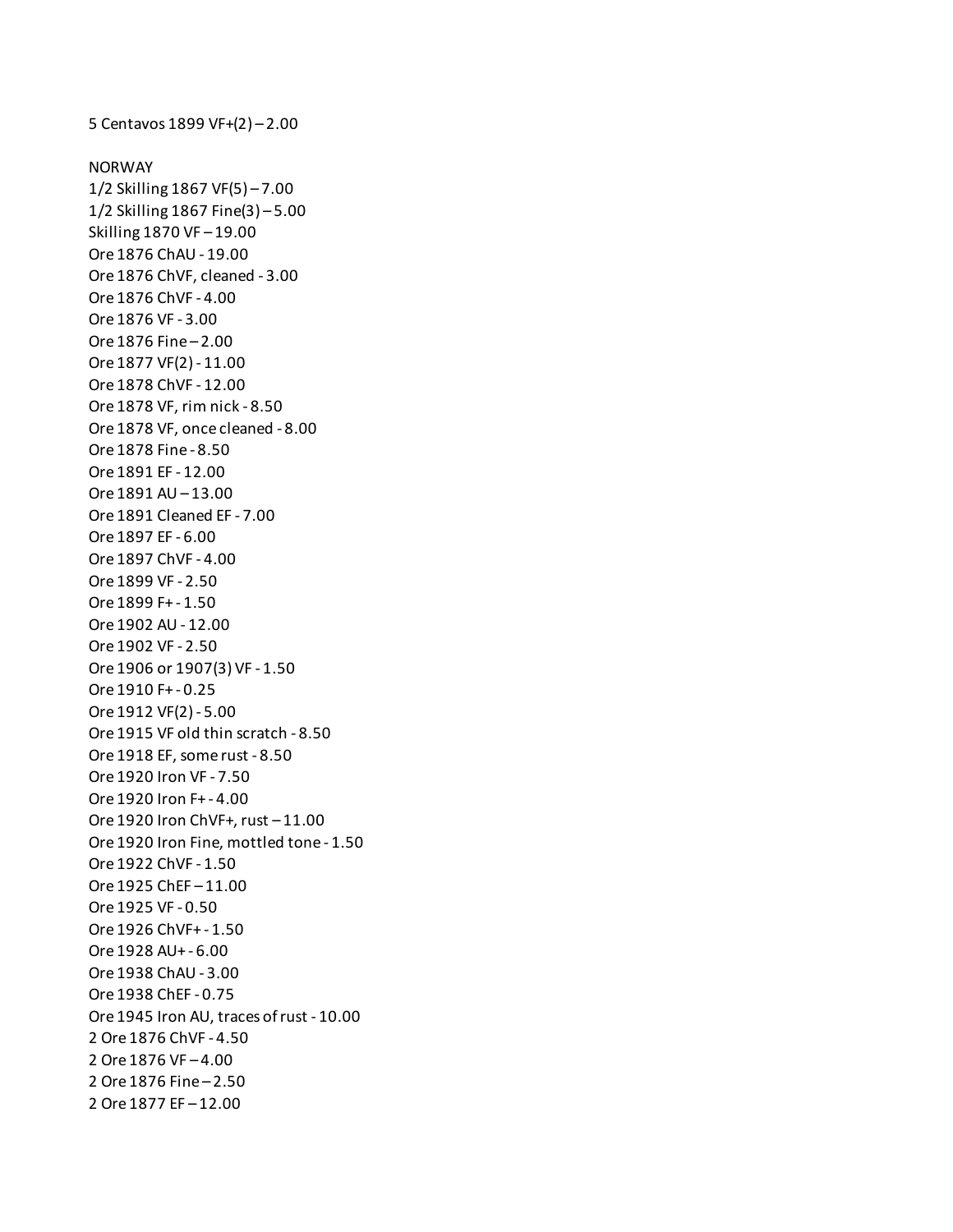2 Ore 1877 VF – 3.00 2 Ore 1877 Fine(3) – 2.00 2 Ore 1884 EF - 7.00 2 Ore 1884 ChVF, light cleaned - 5.00 2 Ore 1891 VF - 3.00 2 Ore 1893 VF(2) - 3.00 2 Ore 1899 EF - 8.50 2 Ore 1899 VF lightly cleaned - 2.50 2 Ore 1910 Fine - 4.00 2 Ore 1911 Fine, once cleaned - 3.00 2 ore 1912 Fine - 4.00 2 Ore 1946 VF - 1.50 2 Ore 1948 ChVF+ - 4.00 2 Ore 1948 ChVF - 3.00 2 Ore 1951 ChAU - 1.50 2 Ore 1959 ChAU - 1.50 5 Ore 1876 EF - 12.00 5 Ore 1876 VF - 5.00 5 Ore 1876 VF, mark above crown - 3.00 5 Ore 1878 VF - 13.00 5 Ore 1896 Fine(2) - 1.50 5 Ore 1902 Fine - 1.50 5 Ore 1912 VF – 11.00 5 Ore 1913 VF - 3.50 5 Ore 1916 VF - 8.50 5 Ore 1917 Iron AU, some rust – 38.00 5 Ore 1920 Iron VF once cleaned - 13.00 5 Ore 1923 VF - 5.00 5 Ore 1929 Fine - 1.50 5 Ore 1942 Iron EF – 3.50 5 Ore 1944 Iron AU, some rust – 7.00 5 Ore 1958 "Moose" AU - 8.50 5 Ore 1959 "Moose" AU(2) - 2.50 10 Ore 1911 ChVF - 8.50 10 Ore 1924 ChVF – 1.00 10 Ore 1927 EF - 10.00 10 Ore 1927 Original VF – 14.00 10 Ore 1940 AU - 1.50 10 Ore 1949 ChAU - 1.25 10 Ore 1951 KM-383 ChAU - 1.50 10 Ore 1954 ChAU - 1.50 10 Ore 1957 AU(2) - 0.50 25 Ore 1927 VF(2) - 0.75 50 Ore 1947 AU - 3.00 50 Ore 1961 "Sled Dog" ChEF – 0.75 Krone 1925 ChVF - 1.50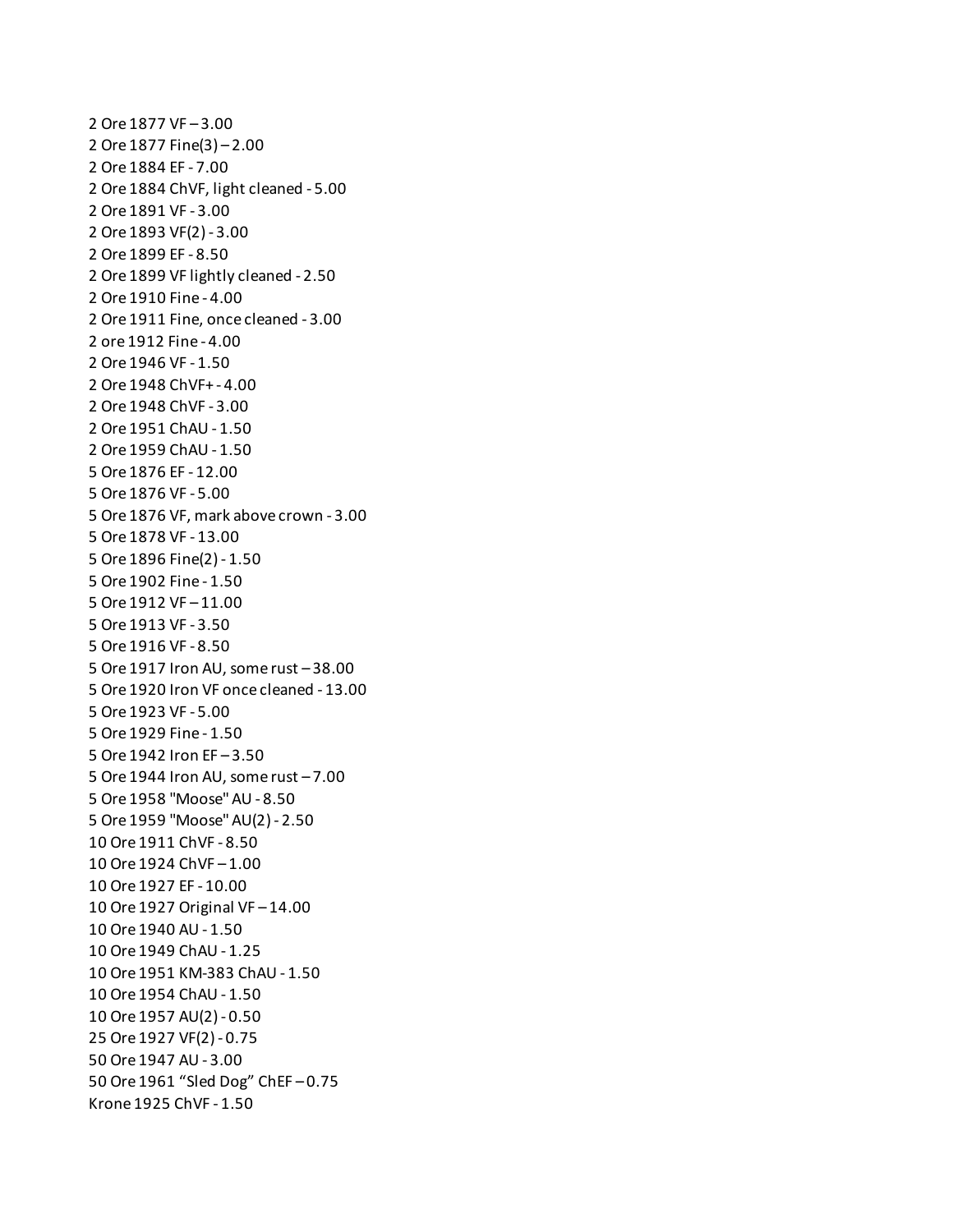Krone 1925 F+ - 0.25 Krone 1940 ChAU(2) - 8.50 Krone 1950 AU - 2.50 Krone 1950 EF - 0.50 Krone 1951 KM-385 EF – 2.00 Krone 1956 VF – 0.50 Krone 1962 ChAU - 1.50 Krone 1962 AU – 1.00 Krone 1965 ChAU - 8.50 5 Kroner 1963 ChAU – 6.50 10 Kroner 1983 EF – 0.75 PALESTINE Mil 1935 ChAU – 6.00 Mil 1935 AU - 4.00 Mil 1935 ChEF – 3.50 Mil 1937 EF – 7.50 Mil 1939 EF(2) - 1.75 Mil 1940 ChVF, scs rev – 11.00 Mil 1941 AU - 4.50 Mil 1941 ChEF(2) – 4.00 Mil 1942 EF – 2.00 Mil 1943 AU - 3.00 Mil 1944 AU(2) - 3.50 Mil 1944 EF – 1.25 Mil 1946 ChEF – 5.50 2 Mils 1927 ChAU - 5.00 2 Mils 1927 AU – 4.50 2 Mils 1927 EF – 2.50 2 Mils 1927 EF, stain patches - 1.50 2 Mils 1941 ChEF – 3.50 2 Mils 1941 EF – 2.25 2 Mils 1942 ChEF - 3.00 2 Mils 1946 ChVF – 8.00 5 Mils 1927 Original AU - 7.00 5 Mils 1927 EF(3) – 2.00 5 Mils 1934 VF – 8.50 5 Mils 1935 ChVF – 2.50 5 Mils 1939 ChAU - 8.50 5 Mils 1939 ChEF – 2.75 5 Mils 1939 EF(2) - 2.25 5 Mils 1939 ChVF – 1.75 5 Mils 1942 Bronze ChAU – 11.00 10 Mils 1927 ChVF – 4.50 10 Mils 1927 F+ - 2.50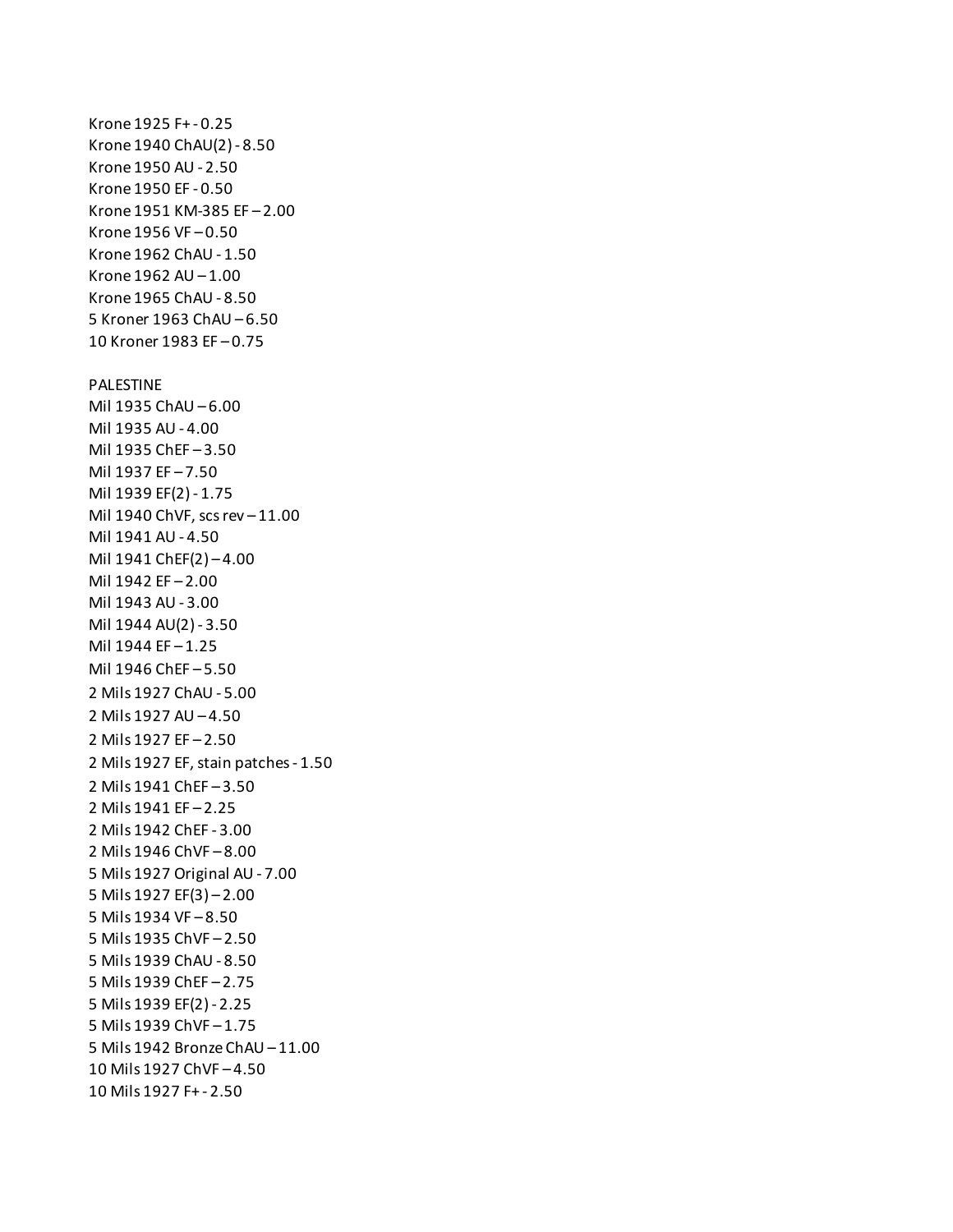10 Mils 1935 EF+, cleaned - 7.50 10 Mils 1935 ChVF – 6.00 10 Mils 1937 ChEF - 17.00 10 Mils 1937 EF(2) - 14.00 10 Mils 1937 ChVF(3) – 9.00 10 Mils 1939 ChEF, some lacquer - 3.00 10 Mils 1939 EF, cleaned – 2.75 10 Mils 1940 EF, once lightly cleaned - 3.00 10 Mils 1942 C-N EF – 17.00 10 Mils 1946 EF - 8.50 10 Mils 1946 EF, tiny rim flaw - 7.50 20 Mils 1927 VF, hints of lacquer – 12.00 50 Mils 1927 VF – 14.00 50 Mils 1933 F+ – 17.00

## PANAMA

2 & Half Centesimos 1916 ChEF - 9.00 2 & Half Centesimos 1916 VF, marks – 1.75 1/10 Balboa 1934 VF - 14.00 1/4 Balboa 1953 "50 Years" EF – 6.50

## PARAGUAY

1/12 Real 1845 KM-1/2 VG-7.00 $\degree$ 5 Centavos 1903 EF, reverse scratch – 9.00~ 10 Centavos 1903 "Lion" ChVF, light cleaned, minor marks – 3.50

#### PERU

Centavo  $1864$  Good  $-1.00$ 2 Centavos 1876 VG+ - 1.00 2 Centavos 1877 F+ - 1.50 2 Centavos 1895 VF+(8) – 2.00 Dinero 1866-YB ChVF – 3.75 Dinero 1896/86-TF ChVF+ - 8.50 Dinero 1916-FG Small Date AU – 4.00 1/5 Sol 1866-YB VF – 5.50 1/5 Sol 1888-TF ChVF – 5.50 1/5 Sol 1900/800-JF ChVF – 5.50 1/5 Sol 1906-JF Original ChVF – 5.50 1/2 Sol 1929 ChVF – 7.50

#### PHILIPPINES

Centavo 1927-M EF, retoning-1.75 Centavo 1928-M EF – 2.25 Centavo 1938-M Red & Blue ChAU – 4.00 Centavo 1944-S base of last 4 broken ChAU – 0.75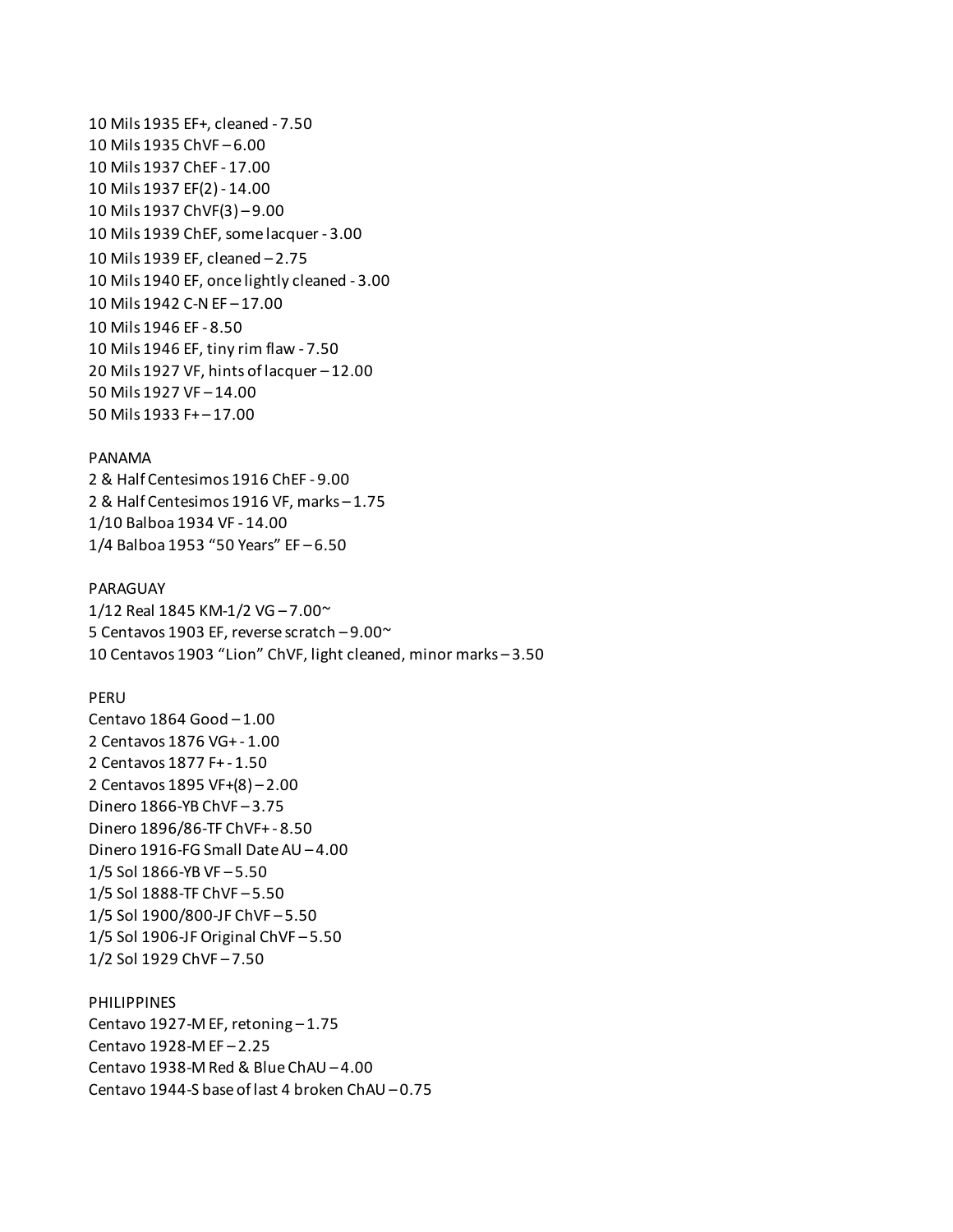5 Centavos 1925-M Fine – 5.00 10 Centavos 1903 ChAU – 17.00 10 Centavos 1907-S ChAU – 12.00 10 Centavos 1907-S ChEF – 3.75 10 Centavos 1914-S, long crossbar Good – 1.75 10 Centavos 1917-S EF – 2.75 20 Centavos 1916-S Tilted 6 VG – 3.75 20 Centavos 1919-S EF – 8.50 20 Centavos 1928-M mule VG, hidden obverse scratches – 6.00 50 Centavos 1908-S VG – 7.00 Culion: Peso 1913 VF – 34.00 POLAND Grosze 1927 ChVF – 0.50 Grosz 1935 EF – 5.00~ Grosz 1936 ChEF $-5.00$ <sup>~</sup> 10 Groszy 1923 EF – 0.50 20 Groszy 1923 AU – 1.25 20 Groszy 1923 EF – 1.00~ 50 Groszy 1923 EF – 1.50 10 Zlotych 1932 EF – 19.00~ 10 Zlotych 1934 "Rifle Corps" ChVF+ - 49.00~ PORTUGAL 5 Reis 1840 VG - 2.75 5 Reis 1850 VG+ - 2.75 5 Reis 1850 Fair/Good – 1.00 5 Reis 1882 ChVF – 2.00 5 Reis 1886 F+ - 1.75 10 Reis 1724 Good – 3.75 10 Reis 1734 VF+, some verdigris – 13.00 10 Reis 1882 VF – 1.25 10 Reis 1892 Fine – 1.00 10 Reis 1885 EF, large verdigris patch reverse – 6.50 10 Reis 1892 EF – 4.50 20 Reis 1848 VF – 11.00 20 Reis 1883 VF – 3.00 20 Reis 1883 VF, once cleaned – 1.75 20 Reis 1884 F+ - 1.25 20 Reis 1885 F+ - 2.75 20 Reis 1891 Fine – 1.00 100 Reis 1900 ChVF+ - 4.00 10 Centavos 1921 ChEF – 17.00 10 Centavos 1924 VF+ - 10.00 10 Centavos 1947 AU – 6.50 10 Centavos 1949 VF – 0.75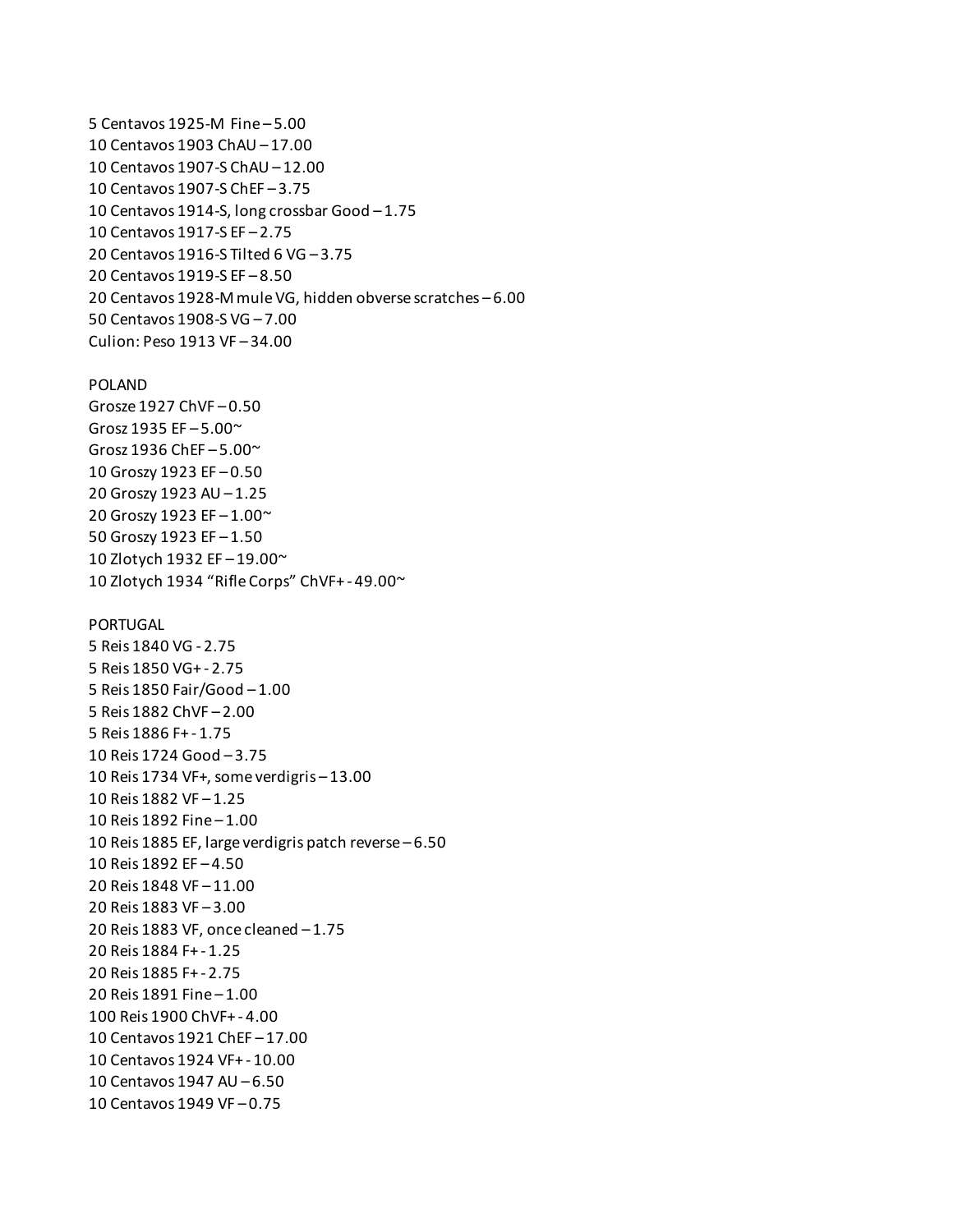10 Centavos 1955 EF – 0.75 10 Centavos 1956 AU – 1.25 20 Centavos 1925 VF, obverse cleaned – 2.75 20 Centavos 1942 ChEF – 15.00 20 Centavos 1943 Fine – 0.75 20 Centavos 1944 EF – 10.00 20 Centavos 1945 EF – 10.00 20 Centavos 1948 ChVF – 10.00 20 Centavos 1949 EF – 3.75 20 Centavos 1951 ChVF – 0.75 20 Centavos 1953 AU – 0.75 20 Centavos 1963 ChAU – 2.75 20 Centavos 1965 ChAU – 1.75 20 Centavos 1967 AU – 0.75 50 Centavos 1926 VF – 3.75 50 Centavos 1927 Fine – 0.75 50 Centavos 1928 ChVF – 10.00 50 Centavos 1931 Fine – 4.50 50 Centavos 1944 ChVF - 1.75 50 Centavos 1944 F+ - 0.75 50 Centavos 1946 ChVF – 2.75 50 Centavos 1951 ChVF – 0.75 50 Centavos 1955 EF – 1.75 50 Centavos 1963 ChAU – 3.75 50 Centavos 1967 ChEF – 0.75 50 Centavos 1968 ChEF – 0.75 Escudo 1927 VG – 0.75 Escudo 1928 VF – 6.50 Escudo 1929 VG – 0.75 Escudo 1931 VG+ - 2.75 Escudo 1939 VG+ - 6.50 Escudo 1946 Fine – 0.75 Escudo 1951 ChVF – 1.75 Escudo 1952 VF, marks – 0.75 Escudo 1958 ChVF – 1.75 Escudo 1961 ChVF – 1.25 Escudo 1962 ChVF – 1.25 Escudo 1964 ChVF – 1.25 Escudo 1965 VF – 0.75 Escudo 1968 EF – 0.75 Escudo 1969 ChAU – 1.75 Escudo 1973 AU – 0.75 Escudo 1977 AU – 0.75 2 & Half Escudos 1932 ChVF+ - 16.00 2 & Half Escudos 1964 ChAU – 17.00 2 & Half Escudos 1966 F+ - 0.75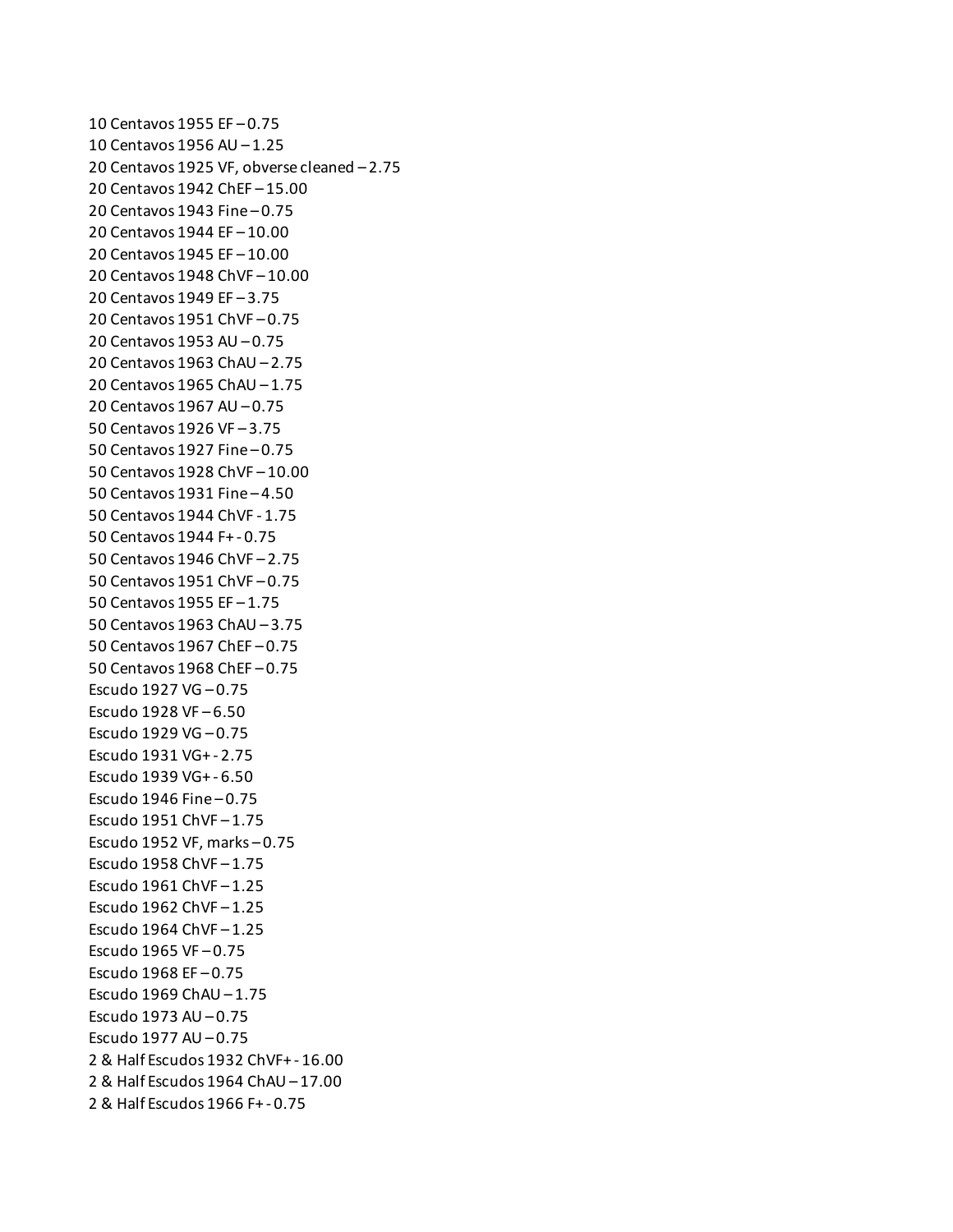2 & Half Escudos 1967 EF – 4.50 2 & Half Escudos 1969 EF – 0.75 2 & Half Escudos 1970 EF – 1.50 2 & Half Escudos 1977 ChAU – 0.75 5 Escudos 1932 Fine, cleaned – 5.50 5 Escudos 1933 "Ship" ChVF - 5.50 5 Escudos 1934 "Sailing Ship" ChVF - 8.50 5 Escudos 1940 Original EF – 18.00 5 Escudos 1963 EF – 10.00 5 Escudos 1964 EF – 7.50 5 Escudos 1966 ChVF – 2.75 5 Escudos 1967 ChVF – 2.25 5 Escudos 1968 ChVF+ - 1.25 % Escudos 1969 ChVF – 0.75 5 Escudos 1979 AU – 0.75 10 Escudos 1934 VF – 17.00 10 Escudos 1954 "Sailing Ship" EF(2) – 10.00 25 Escudos 1980 "Liberty" ChVF+ - 0.75 ROMANIA 5 Bani 1882-B Fine – 2.75 5 Bani 1900 EF - 14.00~ 5 Bani 1900 VF – 4.50 Leu 1924-Thunderbolt Fine – 0.25 Leu 1963 EF – 0.75 Leu 1966 ChVF – 0.25 2 Lei 1924(p) ChEF – 5.00~ 2 Lei 1924-Thunderbolt Fine – 1.25 5 Lei 1930-KN VF – 3.75 20 Lei 1943 Zinc ChEF, some white pest – 4.50 5 Bani 1966 ChAU – 0.75 15 Bani 1960 ChVF+ - 0.25 15 Bani 1966 ChEF – 0.75 25 Bani 1960 EF - 0.25 25 Bani 1960 ChVF – 0.25 RUSSIA/USSR Polushka 1734 VG – 4.50 Polushka 1735 VF, a bit porous – 13.00 1/4 Kopek 1789-EM VF+ - 24.00 1/4 Kopek 1900 EF – 19.00 Denga 1731 VG+ - 4.50 Denga 1734 Fine – 6.50 Denga 1737 Fine – 6.50 Denga 1738 VG+ - 4.50

Denga 1739 VG – 3.75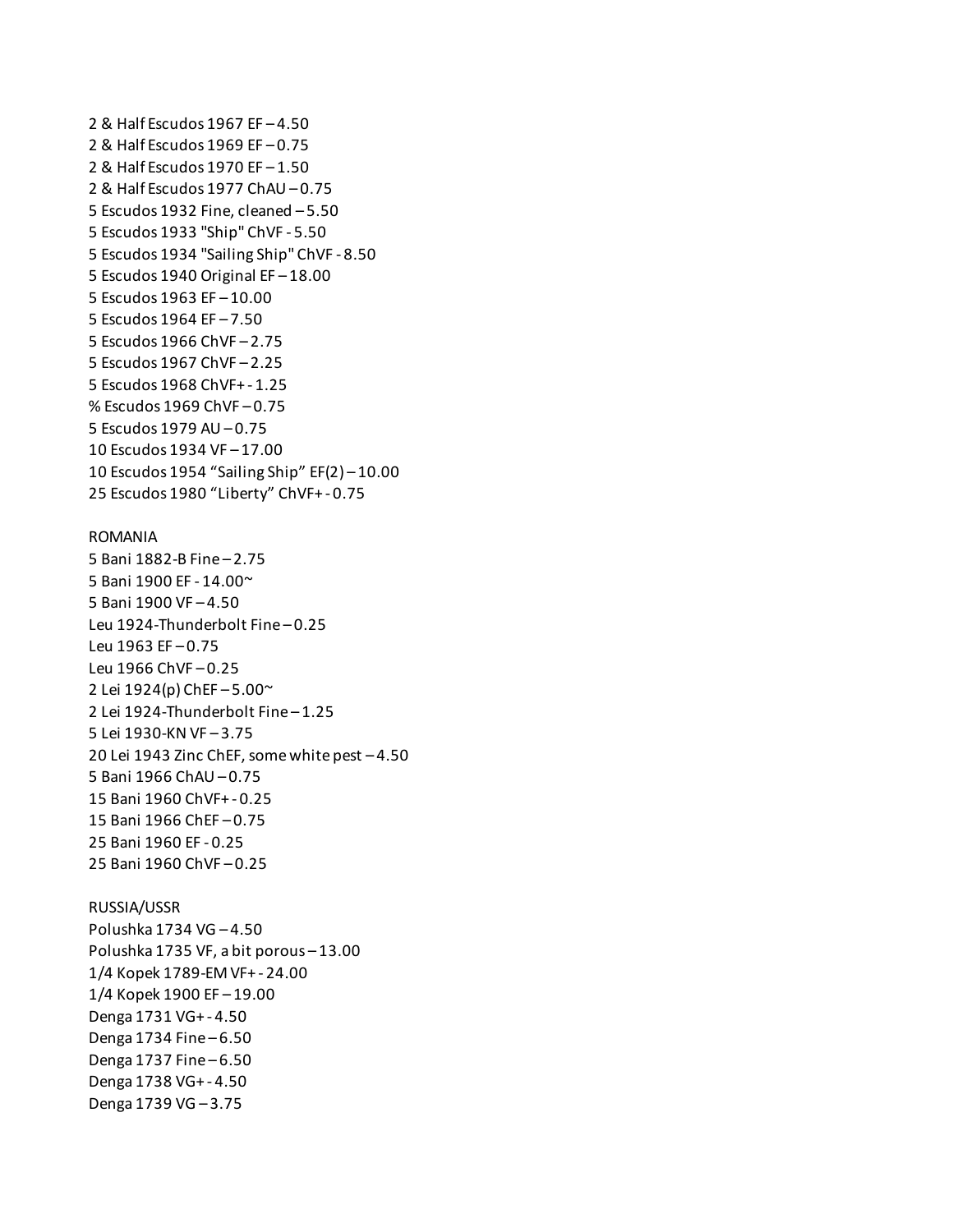Denga 1740 VG+ - 4.50 Denga 1746 G+ - 3.75 Denga 1749 VG – 4.50 Denga 1750 VG+ - 6.50 1/2 Kopek 1899 EF – 5.00 1/2 Kopek 1899 VF – 1.50 1/2 Kopek 1909 ChAU – 12.00 1/2 Kopek 1910 ChEF – 17.00 1/2 Kopek 1911 ChEF – 6.00 1/2 Kopek 1914 AU – 9.00 1/2 Kopek 1925 Toned VF – 8.00 1/2 Kopek 1925 VF, cleaned – 6.00 1/2 Kopek 1927 ChEF, some lacquer – 17.00 Kopek 1840-St. Pete F+ - 3.00 Kopek 1852-EM VG – 1.00 Kopek 1855-EM Alexander VG – 1.00 Kopek 1855-EM Alexander Good – 0.50 Kopek 1859-BM VG – 14.00 Kopek 1859-EM VG – 5.00 Kopek 1862-EM VG+ - 3.00 Kopek 1865-EM VG+ - 3.00 Kopek 1869-EM VF – 5.00 Kopek 1878 VF – 7.50 Kopek 1879 EF – 10.00 Kopek 1888 VF – 7.50 Kopek 1888 F+ - 6.00 Kopek 1907 ChVF – 12.00 Kopek 1926 VF+, a bit porous – 1.50 Kopek 1931 EF, tiny clip  $-6.00$ Kopek 1956 AU – 2.00 2 Kopeks 1758 C-7.2 G+ - 6.50 2 Kopeks 1763-St. Pete VG, marks – 4.50 2 Kopeks 1764-EM VG+ - 10.00 2 Kopeks 1799-EM F+ - 4.50 2 Kopeks 1811-EM, KN, HM Fine, damage – 2.00 2 Kopeks 1870-EM Fine – 2.50 2 Kopeks 1891 ChVF – 14.00 2 Kopeks 1900 Fine – 1.50 2 Kopeks 1924 Reeded Edge Toned ChVF – 9.00 2 Kopeks 1926 VF – 2.50 2 Kopeks 1928 ChVF – 2.50 2 Kopeks 1931 EF – 3.00 2 Kopeks 1937 ChVF, verdegris – 1.50 2 Kopeks 1940 ChEF – 3.50 2 Kopeks 1965 ChEF – 3.50 3 Kopeks 1878 aG – 1.00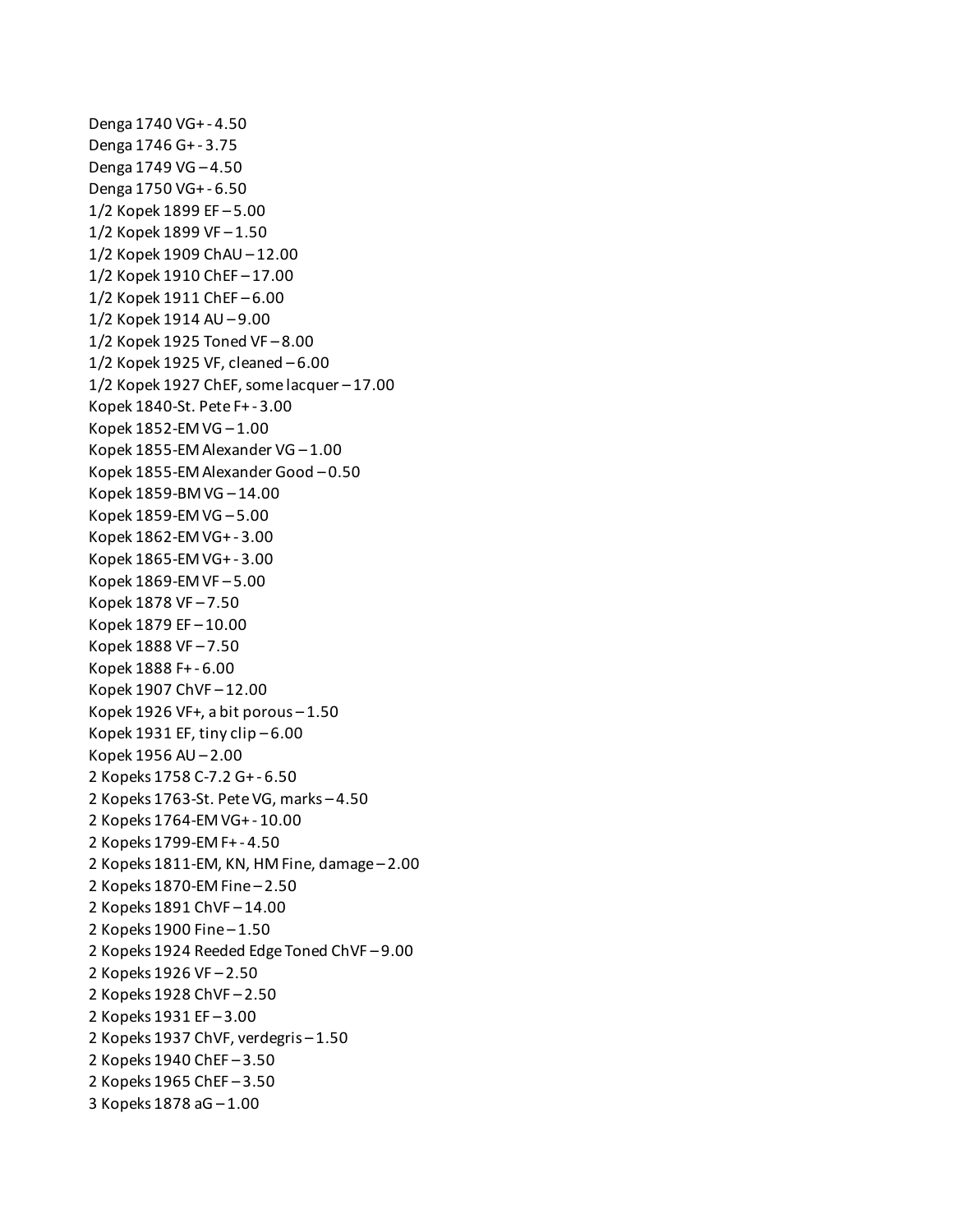3 Kopeks 1898 VG – 2.00 3 Kopeks 1901 Fine – 1.50 3 Kopeks 1909 EF, tiny rim nicks – 2.50 3 Kopeks 1924 Plain Edge VF+ - 14.00 3 Kopeks 1924 Dark Toned VF, once buried – 9.00 3 Kopeks 1928 VF, cleaned, spotting – 1.50 3 Kopeks 1931 ChVF – 2.50 3 Kopeks 1936 VF – 3.00 3 Kopeks 1938 ChVF, cleaned, minor marks – 1.50 3 Kopeks 1939 EF – 3.50 3 Kopeks 1940 ChEF – 3.50 3 Kopeks 1941 AU – 6.00 3 Kopeks 1941 EF, whizzed – 1.50 3 Kopeks 1949 ChVF – 2.00 3 Kopeks 1957 Y-121 EF – 4.00 3 Kopeks 1957 VF – 1.50 5 Kopeks 1881 Copper Fine – 6.00 5 Kopeks 1900-o3 Silver ChEF, grease patch – 9.00 5 Kopeks 1911 silver Original EF – 11.00 5 Kopeks 1924 Plain Edge Toned VF, some obverse porosity – 12.00 5 Kopeks 1930 ChVF – 3.50 5 Kopeks 1940 EF, whizzed – 2.50 5 Kopeks 1953 AU – 4.00 5 Kopeks 1954 ChVF+ - 2.00 10 Kopeks 1928 Original EF – 6.00 10 Kopeks 1930 AU – 7.00 10 Kopeks 1932 ChVF – 3.50 10 Kopeks 1935 ChVF – 2.50 10 Kopeks 1938 ChVF – 3.50 10 kopeks 1939 ChVF+ - 4.00 10 Kopeks 1940 ChVF – 4.00 10 Kopeks 1957 ChEF(8) – 3.50 15 Kopeks 1901-AP Fine – 3.75 15 Kopeks 1916-BC AU – 3.75 15 Kopeks 1922 Original VF+ - 5.00 15 Kopeks 1925 ChVF+ - 5.00 15 Kopeks 1931 ChVF – 4.00 15 Kopeks 1932 ChVF+ - 3.50 15 Kopeks 1936 EF – 6.00 15 Kopeks 1937 VF+ - 12.00 15 Kopeks 1940 ChVF+, lacquer – 3.50 15 Kopeks 1943 ChEF – 4.00 15 Kopeks 1955 EF – 2.50 20 Kopeks 1909-eb ChAU, some lacquer – 12.00 20 Kopeks 1914-BC ChAU – 4.50 20 Kopeks 1924 Original ChVF – 4.50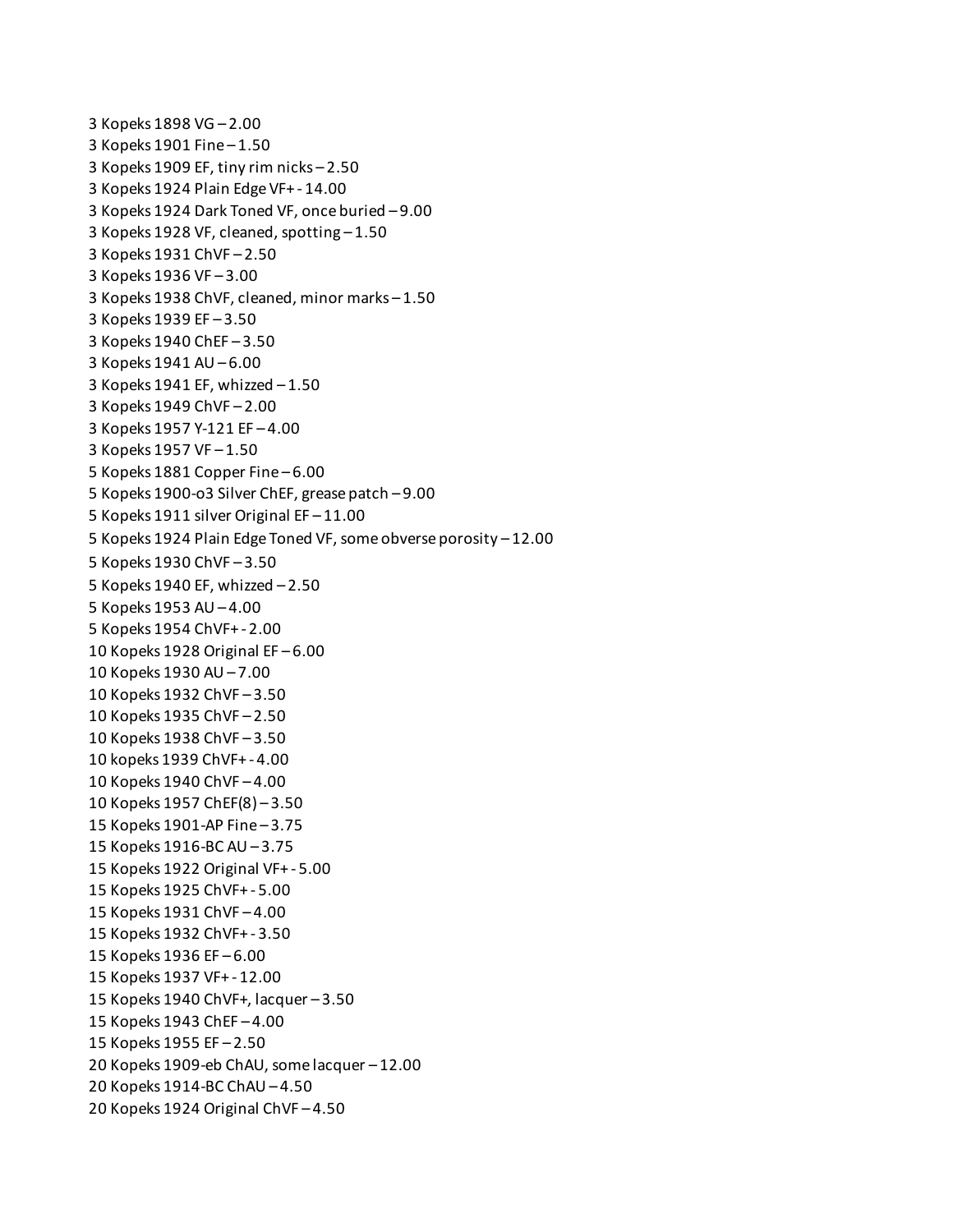20 Kopeks 1927 Original ChVF – 4.50 20 Kopeks 1929 Original EF – 6.00 20 Kopeks 1930 Original Toned EF – 5.00 20 Kopeks 1931 Original VF – 2.50 20 Kopeks 1933 VF – 2.50 20 Kopeks 1942 ChEF – 12.00 SARAWAK Half Cent 1933-H AU – 9.00 SERBIA 5 Para 1904 F+ - 2.00 20 Para 1883 VF(2) – 3.00 20 Para 1884-H VF+ - 3.00 20 Para 1884-H Fine – 1.50 1 & 2 Dinara 1942 Zinc EF, some white, 2 Pcs. – 4.00 **SEYCHELLES** Rupee 1968 VF+ - 2.00 SLOVAKIA 50 Korun 1944 ChAU - 13.00 SOUTH AFRICA ZAR: 6 Pence 1897 F+ - 3.75 ZAR: 2 & Half Shillings 1892 F+ - 27.00 ZAR: 2 & Half Shillings 1896 Original VF – 27.00 Penny 1942 AU, light grease residue near rims – 2.50 Penny 1942 "Ship" ChVF – 1.00 3 Pence 1928 F+ - 3.00 3 Pence 1934 VF – 2.50 3 Pence 1939 ChVF – 1.50 3 Pence 1939 VF(2) – 1.75 3 Pence 1943 ChVF – 1.75 3 Pence 1945 EF – 4.00 3 Pence 1951 ChEF – 1.75 6 Pence 1927 Fine(2) – 2.75 6 Pence 1936 VF, short reverse scratches - 5.00 6 Pence 1940 VF – 2.25 6 Pence 1942 ChVF – 3.25 Shilling 1932 Fine – 5.50 Shilling 1936 Fine – 7.50 2 Shillings 1933 Fine – 11.00 2 Shilling 1936 F+ - 13.00 2 Shillings 1952 ChVF – 5.50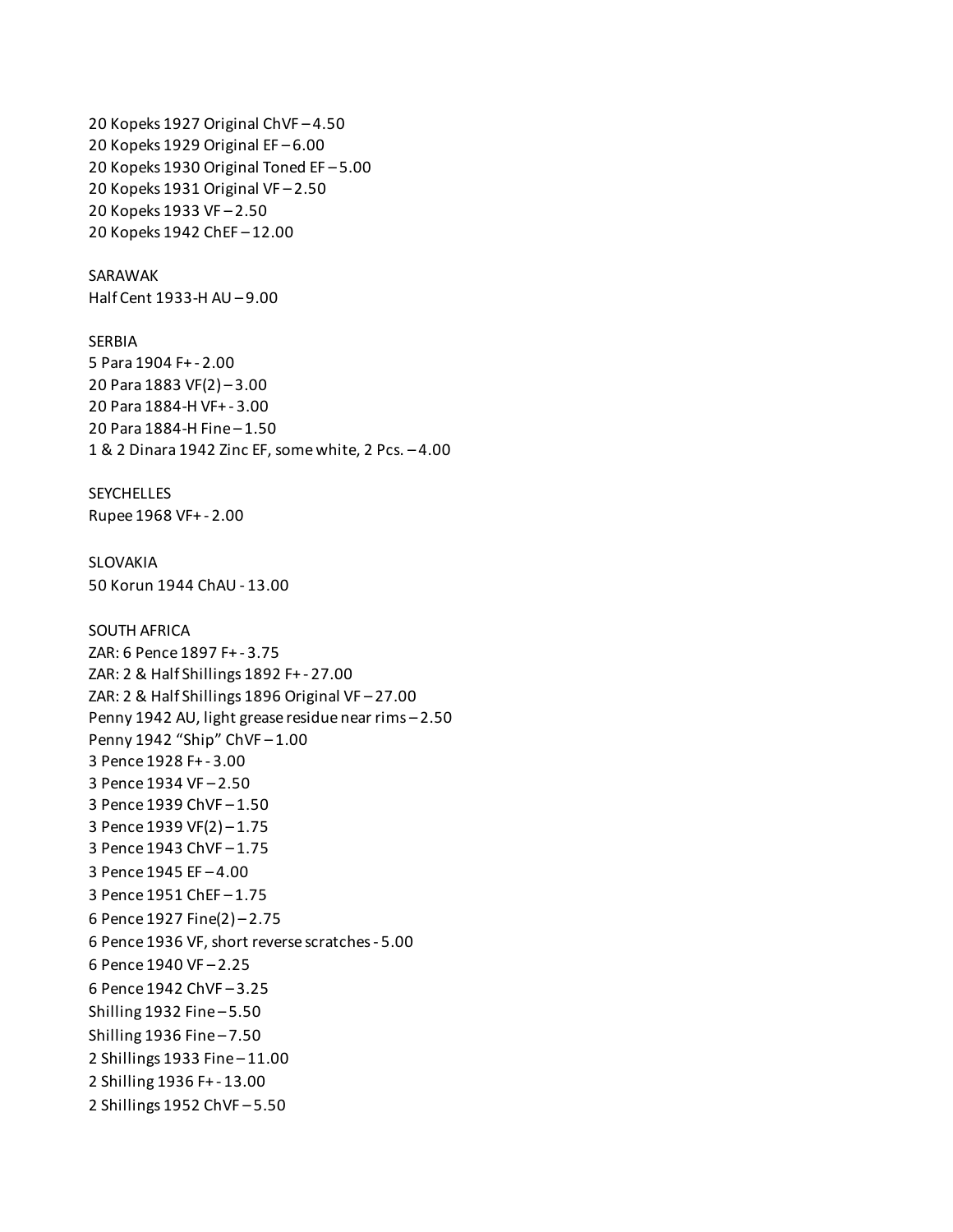2&Half Shillings 1925 VG – 14.00 2&Half Shillings 1928 Original VG+ - 13.00 2&Half Shillings 1934 VF – 25.00 2&Half Shillings 1938 ChEF – 59.00~ 2&Half Shillings 1940 EF, tiny obv. rim nick – 13.00 2&Half Shillings 1942 ChVF+ - 11.00 2&Half Shillings 1955 VF+ - 7.50 5 Shillings 1953 EF, obv. cleaned, rns – 13.00

# SOUTHERN RHODESIA

Penny 1941 ChVF – 2.50 Half Crown 1940 VF, slight rim bump – 14.00~ Half Crown 1951 VF – 4.00

## SPAIN

4 Maravedis 1837-Ja VF, minor obverse marks – 24.00 Escudo 1867-Madrid Fine – 14.00 5 Centimos 1877-OM Fine – 1.00 10 Centimos 1878-OM F+ - 1.50 10 Centimos 1953 ChAU – 2.00~ 50 Centimos 1904-SM-V Original ChVF – 7.00 Peseta 1885-MS-M Original VG+ - 7.00 Peseta 1937 ChAU – 4.50 2 Pesetas 1870(75)- DE-M VF – 9.00 5 Pesetas 1957(63) ChVF+ - 6.00

#### STRAITS SETTLEMENTS

1/2 Cent 1889 F+ - 14.00 1/2 Cent 1916 Fine – 2.50 Cent 1874 VF – 11.00 Cent 1874 Fine – 3.00 Cent 1877 Fine- 6.00 Cent 1886 VF – 45.00 Cent 1889 VF – 9.00 10 Cents 1918 Original Fine – 1.00 10 Cents 1919 Original F+ - 1.00

## SWEDEN

1/6 Ore 1666 small m Fine – 10.00 1/6 Ore 1666 small m VG+, reverse off-center – 6.50 1/6 Ore 1668 VG+, off-center – 13.00 1/6 Ore 1671 F+ - 22.00 1/6 Ore 1671 Fine – 18.00 1/6 Ore 1671 VG(2) – 5.50 1/6 Ore 1676 Fine – 18.00 1/6 Ore 1718-SM VG – 2.75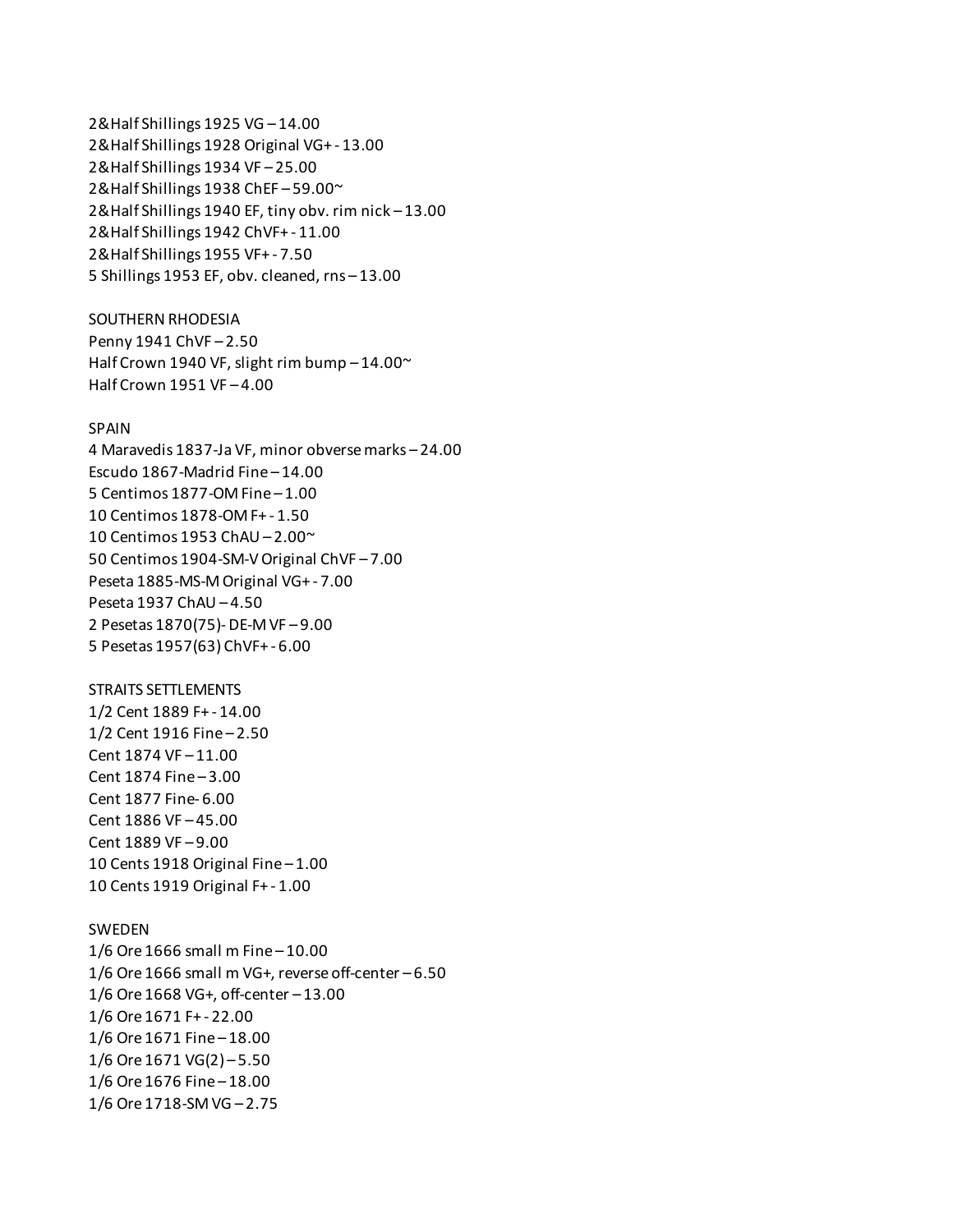1/4 Ore 1634 KM152.1 VG – 10.00 1/4 Ore 1635 VG+ - 15.00 Ore 1666 KM-250 aG – 4.50 Ore 1719-KM KM-364.1, overstruck on Karl XII 1 Daler SM, G+ - 3.75 Ore 1719-KM KM-364.1 G+ - 1.75 Ore 1719-KM KM-364.2 VG+, overstruck on Karl XII 1 Daler SM, VG+(4) - 5.50 Ore 1719-KM KM-364.2 Fine, porous – 3.75 Ore 1720-KM KM-364.2 VG+, once buried – 1.25 Ore 1721 KM-383.1 VG+ - 3.75 Ore 1724-KM arrow fletching curved KM-383.1 Fine – 6.50 Ore 1733-GZ Dipped VF – 14.00 Ore 1735 VG – 2.75 Ore 1745 Good – 3.75 Ore 1749 VG+ - 3.75 Ore 1758 VG+ - 4.50 Ore 1761 G+ - 1.75 Ore  $1763$  F+, porosity  $-3.75$ 2 Ore 1667 Rotated 90 Degrees, VG+, small hole – 13.00 2 Ore 1761 VG – 3.75 1/12 Skilling 1805 VG, rim cut  $-1.00$ 1/4 Skilling 1799 Fine(2) – 4.50 1/4 Skilling 1800 Fine – 5.50 1/2 Skilling 1799 Fine - 6.00 1/2 Skilling 1799 VG(8) – 3.75 1/2 Skilling 1800 Fine(3) – 4.50 1/2 Skilling 1800 VG(2) – 2.75 1/2 Skilling 1801 VF(3) – 8.50 1/6 Skilling 1831 VG - 1.75 1/4 Skilling 1803 VF, a bit porous – 4.50 1/4 Skilling 1806 F+, clip – 3.00 1/4 Skilling 1807 VF – 10.00 1/4 Skilling 1808 narrow crown ChVF, verdigris – 6.50 1/4 Skilling 1819 VG – 0.75 1/4 Skilling 1821 VG+(2) – 1.25 1/4 Skilling 1825 VF – 3.75 1/4 Skilling 1829 VF+ - 6.50 1/4 Skilling 1829 VG+, a bit off-center  $-0.75$ 1/2 Skilling 1802 ChVF – 13.00 1/2 Skilling 1802 VF, somewhat off-center(2) – 8.50 1/2 Skilling 1803 VF, tiny clip – 8.50 1/2 Skilling 1815 ChVF(2) – 11.00 1/2 Skilling 1815 ChVF, clip – 8.50 1/2 Skilling 1815 VF – 6.50 1/2 Skilling 1816 VF+ - 10.00 1/2 Skilling 1817 ChVF(2) – 17.00 1/2 Skilling 1817 VF+, clip – 13.00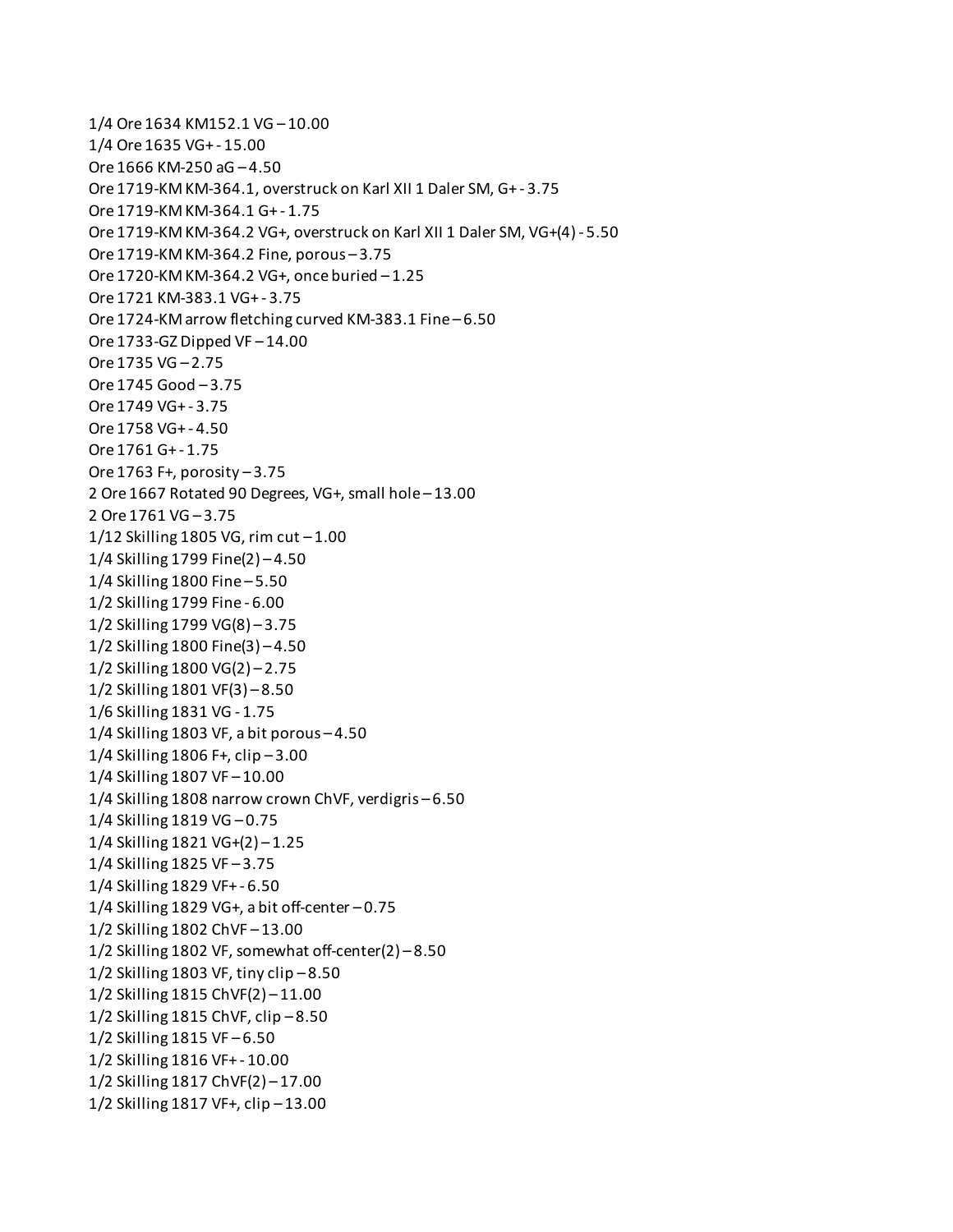1/2 Skilling 1817 VF, small clip, light scs – 6.50 1/2 Skilling 1819 VG+ - 1.75 1/2 Skilling 1820 Fine – 4.00 1/2 Skilling 1821 VF – 6.50 1/2 Skilling 1822 VF(2) – 6.50 1/2 Skilling 1822 VG – 1.75  $1/2$  Skilling 1827 dashes VG  $-1.75$ 1/2 Skilling 1827 no dashes VG – 4.50 1/2 Skilling 1829 VF+, tiny clip – 10.00 1/2 Skilling 1830 Fine, small clip, light scs – 4.50 Skilling 1812 ChVF(2) – 18.00 Skilling 1812 VF – 14.00 Skilling 1814 VF – 21.00 Skilling 1815 VF, small clip – 13.00 2/3 Skilling 1842 VG+ - 2.75 2/3 Skilling 1843 Fine – 4.50 2/3 Skilling 1843 Fine, a bit porous – 3.75 2/3 Skilling 1849 F+ - 4.50 Ore 1864 ChAU – 7.00 Ore 1864 F+ - 1.75 Ore 1865 VF+ - 5.00 Ore 1872 VF(2) – 2.75 Ore 1872 Fine – 1.75 Ore 1873-L A. ChVF(3) – 13.00 Ore 1873-LA VF – 9.00 Ore 1874 VF+ - 5.50 Ore 1874 Fine – 2.50 Ore 1875 F+ - 5.50 Ore 1876 VG – 13.00 Ore 1877 medium text Fine – 18.00 Ore 1877 short text VF – 22.00 Ore 1879 medium text F+(2) - 8.00 Ore 1880 Long Text ChVF - 12.00 Ore 1882 ChVF – 6.50 Ore 1882 Fine(3) - 0.25 Ore 1883 ChVF – 6.50 Ore 1885 ChVF – 6.50 Ore 1885 VF – 4.50 Ore 1888 VF – 5.50 Ore 1889 F+ - 1.00 Ore 1893 ChEF – 7.50 Ore 1893 VF – 1.75 Ore 1895 EF – 4.50 Ore 1895 ChVF – 2.25 Ore 1895 VF – 1.25 Ore 1896 ChVF - 2.75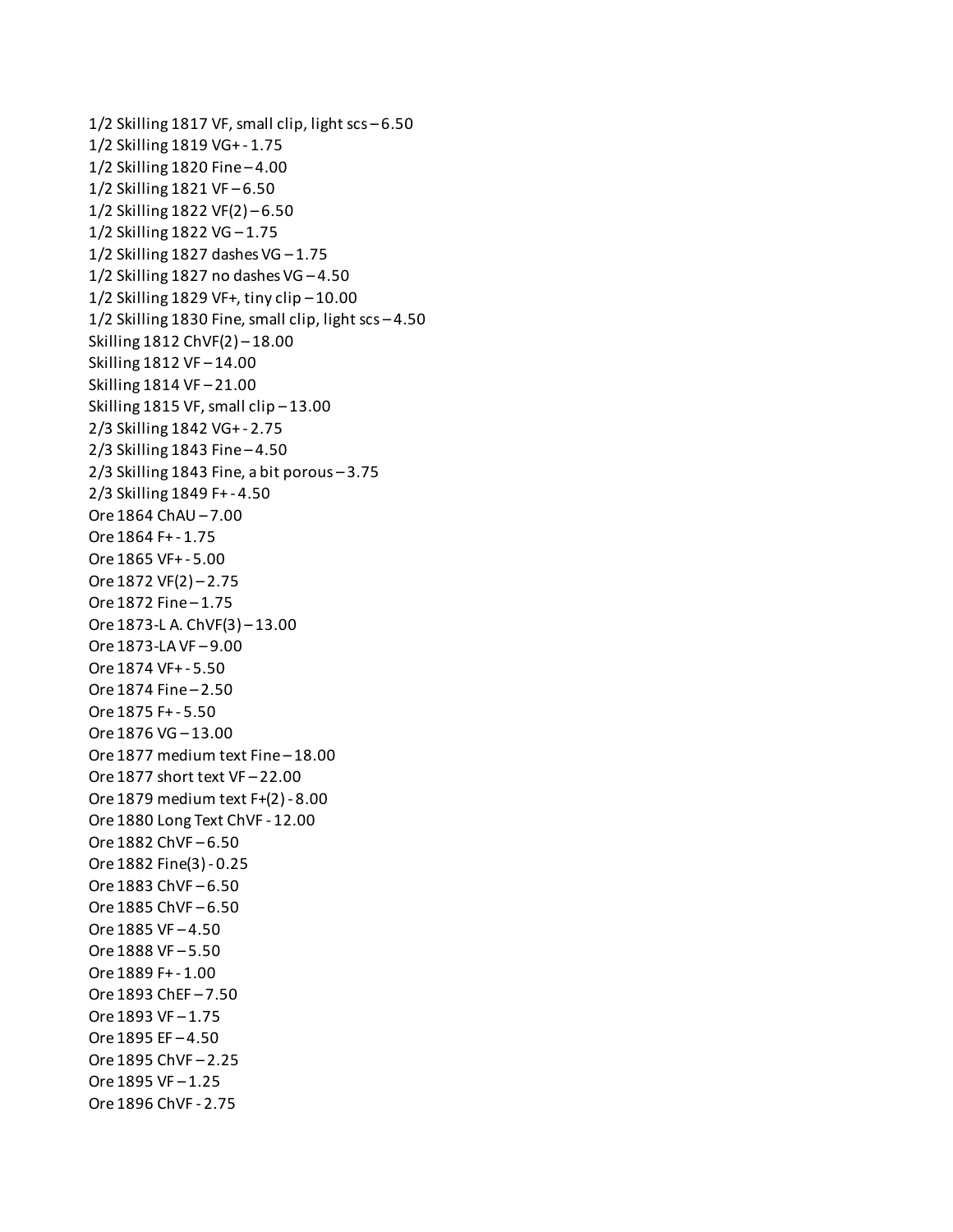Ore 1896 VF, retoning - 0.50 Ore 1897 EF – 2.75 Ore 1899 ChVF(2) - 0.25 Ore 1904 ChVF – 2.00 Ore 1906 ChVF – 5.50 Ore 1913 VF+ - 1.00 Ore 1921 ChAU – 2.00 Ore 1936 Long 6 EF – 1.00 Ore 1936 Short 6 AU – 0.75 2 Ore 1858 EF – 11.00 2 Ore 1858 ChVF – 6.50 2 Ore 1858 VF – 4.50 2 Ore 1863 F+ (2) - 2.00 2 Ore 1871 VF – 3.75 2 Ore 1872 ChVF+ - 6.50 2 Ore 1872 VF+ - 3.75 2 Ore 1873 ChVF, porous – 13.00 2 Ore 1873 Fine(3) – 13.00 2 Ore 1874 ChVF – 3.75 2 ore 1874 F+(2) - 0.75 2 Ore 1875 VF(2) - 2.50 2 Ore 1876 VF+ - 7.50 2 Ore 1876/5 VG – 13.00 2 ore 1876/5 Good – 7.50 2 Ore 1877 Long Text ChVF - 8.00 2 Ore 1877 Short Text VF, once dipped - 3.75 2 Ore 1877 VF, obv. rim nicks - 2.50 2 Ore 1878 long text F+ - 3.75 2 Ore 1879 ChVF - 6.00 2 Ore 1879 VF+, streaky flan – 1.75 2 Ore 1880 VF – 7.00 2 Ore 1881 Fine – 1.00 2 Ore 1882 ChVF – 1.75 2 ore 1884 closed 4 VG+ - 6.50 2 Ore 1884 Open 4 ChVF, once dipped - 2.00 2 Ore 1884 Open 4 VF+ - 2.50 2 Ore 1890 VF - 1.00 2 Ore 1891 VF(2) - 1.50 2 Ore 1896 VF+ - 0.75 2 Ore 1898 ChVF – 1.75 2 Ore 1898 VF - 0.75 2 Ore 1902 EF – 2.75 2 Ore 1905 ChEF – 3.75 2 Ore 1905 VF – 1.00 2 ore 1907 ChVF+ - 3.75 2 Ore 1907 ChVF – 0.75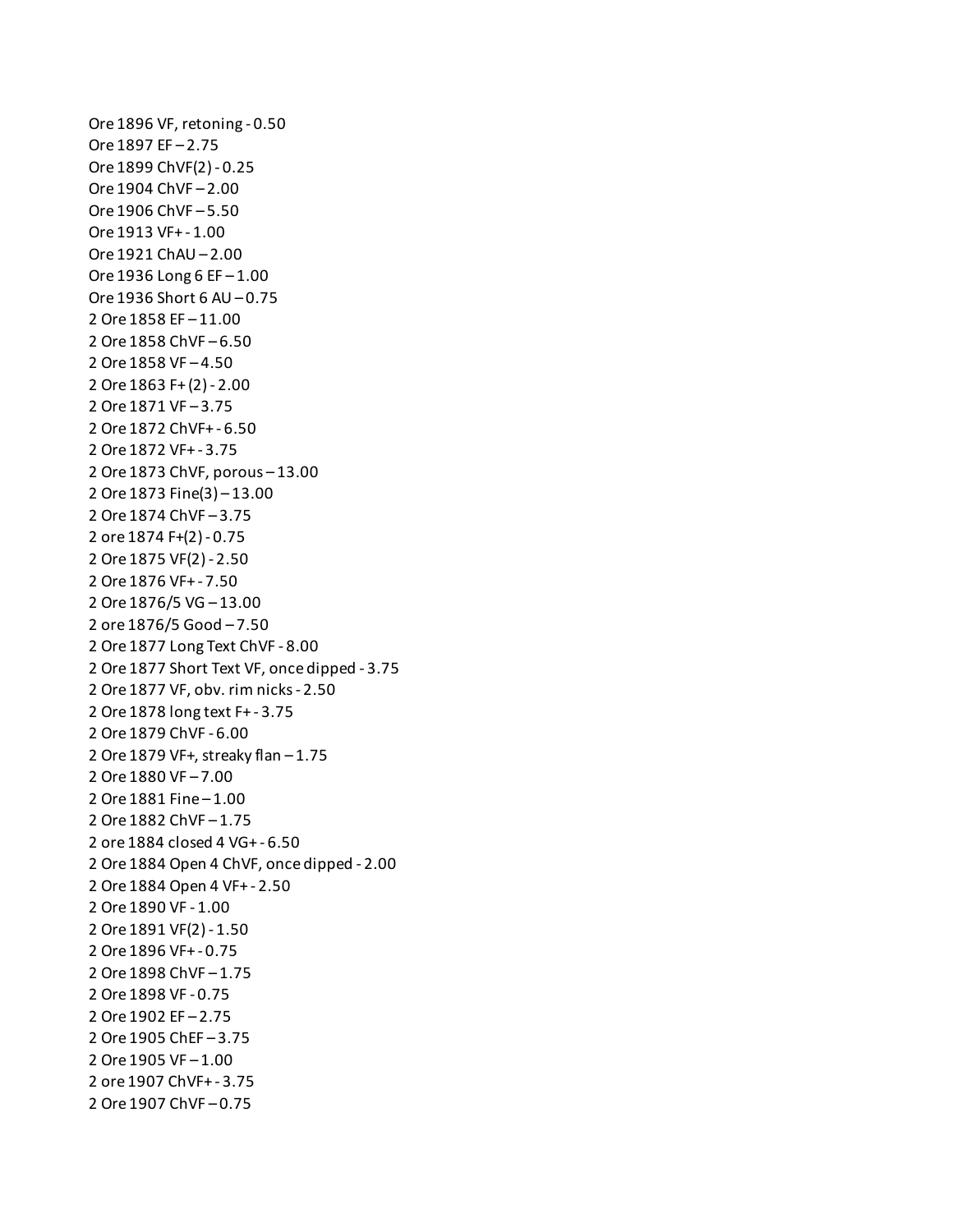2 Ore 1922 EF – 5.00 2 Ore 1929 ChAU – 2.75 2 Ore 1937 AU – 1.50 2 Ore 1949 Iron AU, rust – 2.00 5 Ore 1857 small LA Fine – 6.50 5 Ore 1858/7 VF(2) – 10.00 5 Ore 1874 VF, verdigris patch obverse – 2.75 5 Ore 1874 Fine – 3.00 5 Ore 1875 ChVF+ - 13.00 5 Ore 1875 F+(2) - 4.50 5 Ore 1876 VF – 9.00 5 Ore 1877 Fine – 17.00 5 Ore 1878 VF - 7.50 5 Ore 1882/1 Fine(2) – 25.00 5 Ore 1887 ChVF – 11.00 5 Ore 1887 VF – 7.00 5 Ore 1887 Fine(2) – 4.50 5 Ore 1888 short text VF – 7.50 5 Ore 1895 VF – 2.75 5 Ore 1899 ChVF – 2.75 5 Ore 1899 VF - 3.00 5 Ore 1900 VF+ - 1.75 5 Ore 1901 VF+ - 2.00 5 Ore 1903 ChVF(4) – 3.75 5 Ore 1905 EF(2) – 8.50 5 Ore 1907 VF+ - 1.00 5 Ore 1909 Large Cross VF - 18.00 5 Ore 1917 Iron EF – 10.00 5 Ore 1919 Iron ChVF – 15.00 5 Ore 1936 Short 6 EF – 3.00 5 Ore 1943 Iron VF – 1.00 5 Ore 1948 Iron AU, rust (2) – 3.00 5 Ore 1949 Iron AU, rust – 3.00 5 Ore 1949 Iron ChVF – 1.00 10 Ore 1855-T ChVF, scratches – 4.50 10 Ore 1874 Fine – 5.00 10 Ore 1898 AU – 8.50 10 Ore 1899 ChVF – 2.75 10 Ore 1902 Original Fine – 0.75 10 Ore 1904 ChVF+ - 3.75 10 Ore 1911-W Original F+ - 0.75 10 Ore 1919 ChVF – 1.75 25 Ore 1856-ST EF – 29.00~ 25 Ore 1881-EB Fine - 2.50 25 Ore 1904 ChVF – 3.75 25 Ore 1905 Original Fine – 1.50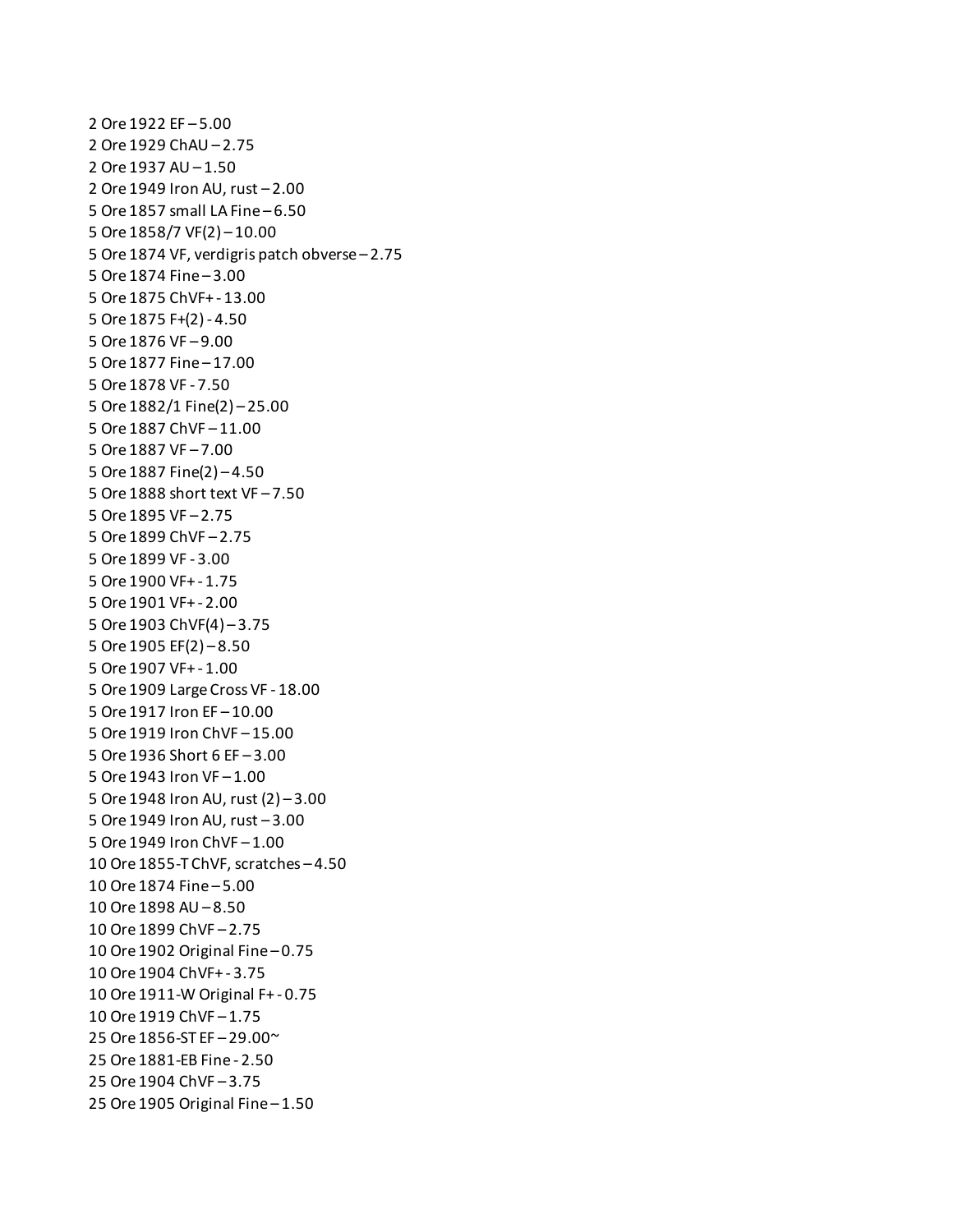25 Ore 1907 ChAU – 13.00 25 Ore 1910-W Large Cross EF – 7.50 25 Ore 1910-W EF, grease(2) - 3.75 25 Ore 1927-W Whizzed VF – 1.50 25 Ore 1928-G Original ChAU – 16.00 25 Ore 1929-G Original AU – 13.00 25 Ore 1949 Prooflike ChEF – 0.75 50 Ore 1857-ST VF, one year type – 45.00~ 50 Ore 1883-EB Cleaned ChVF+ - 16.00 50 Ore 1883 F+ - 5.50 50 Ore 1898 Fine – 3.75 50 Ore 1924-W Nickel VF – 3.75 50 Ore 1933-G EF – 8.50 Krona 1879 Original G+(2) – 18.00 Krona 1880 Good – 6.50 Krona 1881 Original G+ - 6.50 Krona 1884 Original G+, scrape reverse – 6.50 Krona 1889 Original VG(2) – 7.50 Krona 1903 VF – 13.00 Krona 1907 Fine - 6.50 2 Kronor 1876 Original G+ - 13.00 2 Kronor 1877 Fine - 24.00 2 Kronor 1877 Original VG+ - 18.00 2 Kronor 1877 VG – 15.00 2 Kronor 1878 Original VG+ - 18.00 2 Kronor 1929-G ChVF – 10.00 2 Kronor 1932-G "Gustaf II Adolf" EF -10.00 2 Kronor 1944-G Unc, light scratch across head – 6.50 SWITZERLAND Helvetian Republic: Batzen 1800-B VG - 14.00 Rappen 1887-B VF – 7.50 Rappen 1894-B ChVF - 18.00 Rappen 1903-B ChVF(2) - 16.00 Rappen 1905-B EF - 6.50 Rappen 1907-B AU – 8.50 Rappen 1907-B VF+ - 3.25 Rappen 1911-B ChAU - 11.00 Rappen 1913-B ChAU - 1.75 Rappen 1913-B AU - 1.00 Rappen 1915-B VF – 4.00 Rappen 1924 ChVF+ - 9.00 2 Rappen 1851-A VG (2) – 1.00 2 Rappen 1870-B ChVF, rim damage - 8.00 2 Rappen 1879-B F+ - 2.75 2 Rappen 1915-B Brown ChAU - 8.00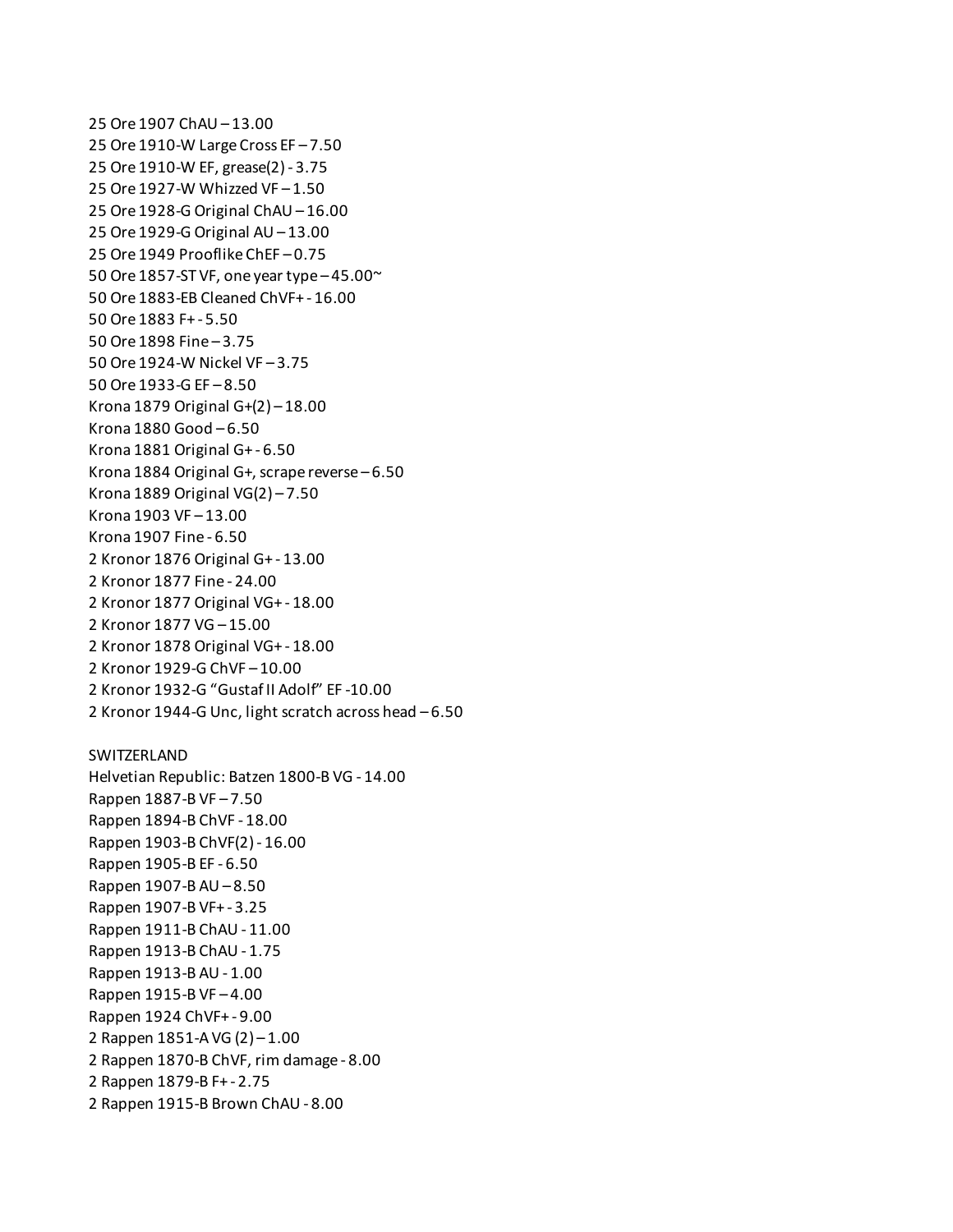2 Rappen 1918-B ChVF - 3.75 2 Rappen 1936-B AU - 7.00 5 Rappen 1872-B Fine - 7.00 5 Rappen 1872-B Fine, slightly bent - 3.75 5 Rappen 1883-B Original VF+ - 3.00 5 Rappen 1884-B Fine – 1.50 5 Rappen 1885-B EF - 2.75 5 Rappen 1894-B EF - 2.75 5 Rappen 1902-B VF - 3.75 5 Rappen 1905-B EF - 5.50 5 Rappen 1908-B AU, cleaned – 0.75 5 Rappen 1913-B AU, obv. spot – 0.25 5 Rappen 1944-B reverse spot near rim – 0.25 10 Rappen 1871-B F+ - 14.00 10 Rappen 1873-B Toned aVF - 6.50 10 Rappen 1879-B VF, reverse rim nicks – 5.00 10 Rappen 1879-B Fine(2) - 0.75 10 Rappen 1879-B Original VG - 0.25 10 Rappen 1882-B ChVF – 2.50 10 Rappen 1882-B VF - 0.25 10 Rappen 1883-B VF – 2.50 10 Rappen 1885-B EF - 3.25 10 Rappen 1885-B VF+ - 2.50 10 Rappen 1901-B ChVF - 2.75 20 Rappen 1850-BB Original VF(2) - 9.00 20 Rappen 1850-BB VF - 8.00 20 Rappen 1850-BB F+ - 4.50 20 Rappen 1850-BB VG+ - 1.75 20 Rappen 1850-BB G+ - 1.00 20 Rappen 1851-BB Good - 8.00 20 Rappen 1858-B VF(2) - 12.00 20 Rappen 1883-B EF - 3.25 20 Rappen 1884-B ChVF – 0.75 20 Rappen 1899-B VF, graffiti both sides – 1.25 1/2 Franc 1850-A Toned ChVF – 74.00 1/2 Franc 1882-B Original VF – 38.00

## SYRIA

Piastre 1933 Dipped ChVF – 19.00~

# THAILAND

2 Att RS121 Cleaned Fine, damage on face – 1.00 50 Satang BE2489 Y-71 ChVF – 2.00 Baht ND(1876-1900) Original Fine – 14.00 Baht BE2459 Original ChVF+ - 29.00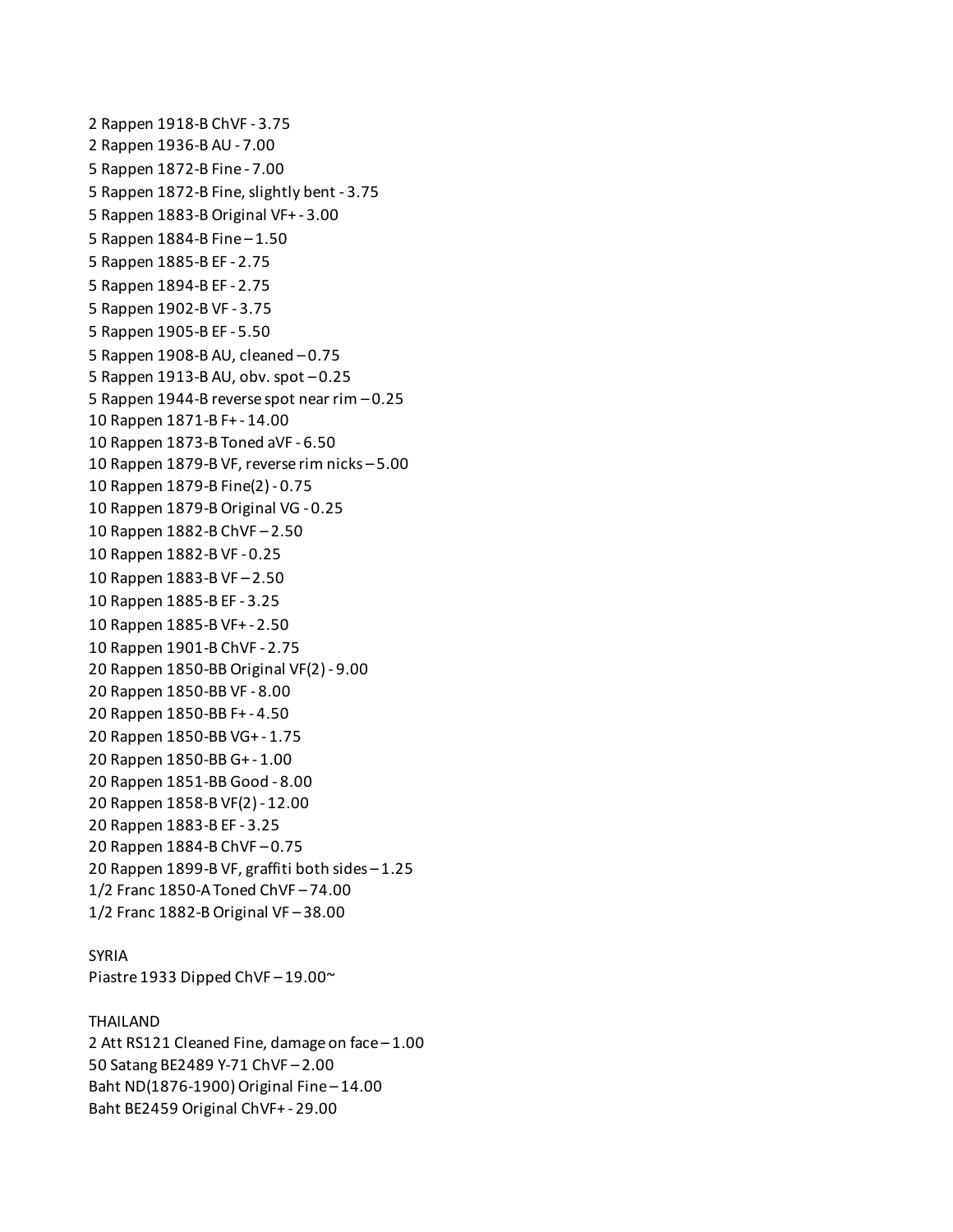TOGO 2 Francs 1925 ChVF – 29.00

#### TUNISIA

10 Centimes 1892-A VG – 1.00 50 Centimes 1891-A Original ChVF+ - 15.00 50 Centimes 1891-A VF – 8.50 5 Francs 1946 VF+ - 1.00 Token 2 Francs 1924 nice ChVF - 6.50

## **TURKEY**

10 Para AH1293 Yr. 27 Toned VF – 3.00 40 Para AH1255 Yr.21 Fine, numerous rim nicks and marks – 1.00 Kurush AH1293 Yr.17 Original VF+ - 3.00 2 Kurush AH1293 Yr.20 Original VF+ - 5.00 10 Kurush AH1327 Yr.4 Original EF – 29.00

## URUGUAY

Centesimo 1869-A EF, some old dirt in devices – 6.00 40 Centesimos 1857-D VF, once cleaned – 7.00

USA Cent 1838 F+ - 27.00

## VATICAN CITY

5 Centesimi 1930 ChVF – 5.00 5 Centesimi 1934 EF - 7.50 5 Centesimi 1936 ChVF – 5.00 5 Centesimi 1940 ChEF – 8.00 5 Centesimi 1941 ChEF – 16.00 10 Centesimi 1932 ChVF – 6.00 10 Centesimi 1934 ChVF – 6.00 10 Centesimi 1937 AU – 11.00 10 Centesimi 1940 ChEF – 8.00 20 Centesimi 1935 VF+ - 47.00 2 Lire 1951 AU – 1.00 10 Lire 1947 ChAU – 6.00 50 Lire 1955 AU – 2.75 100 Lire 1955 ChVF – 1.75 100 Lire 1962 "John XXIII" EF – 0.75

## VENEZUELA

5 Centimos 1896 VF – 2.00 5 Centimos 1896 Fine – 1.00